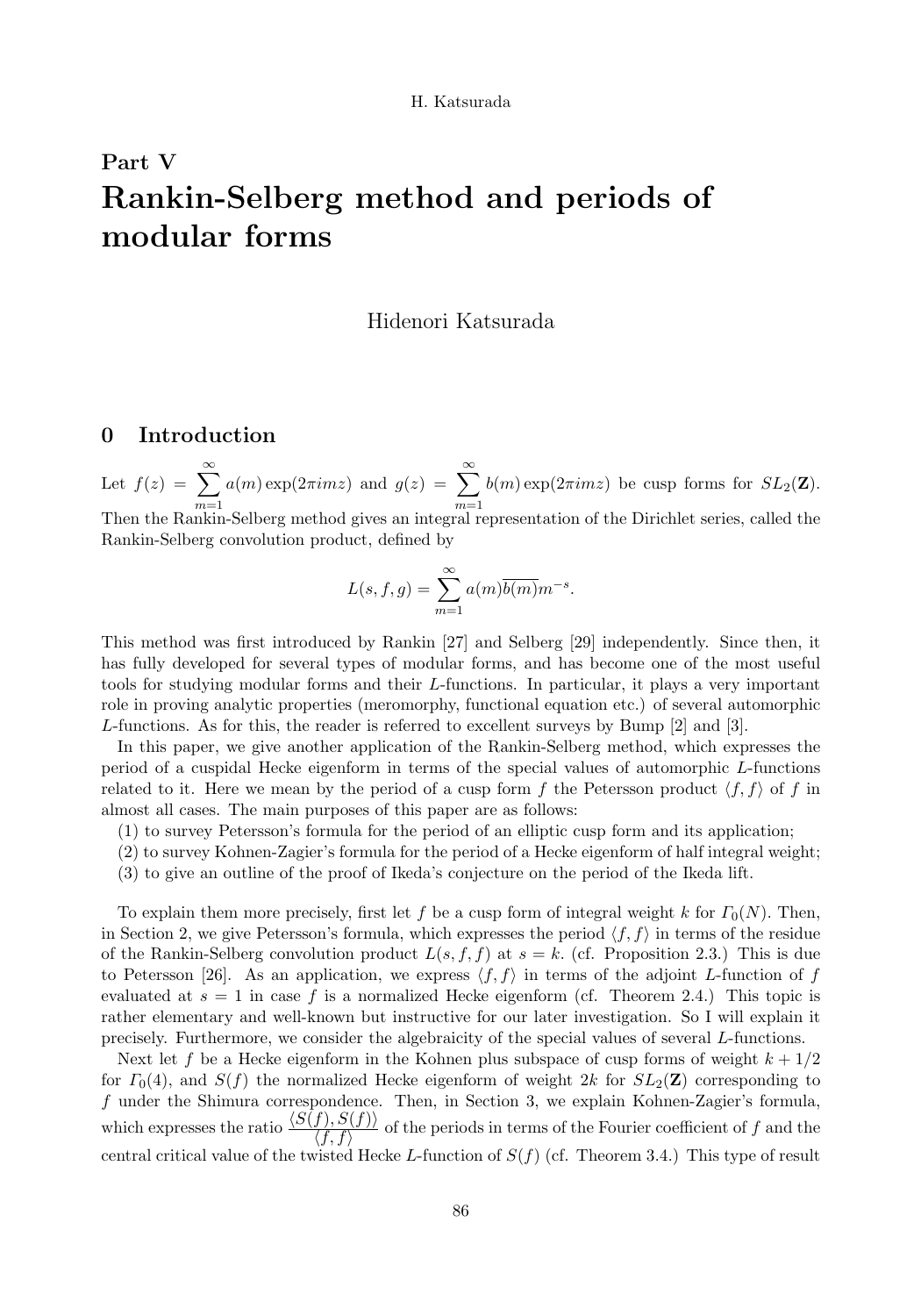was first given by Waldspurger [39] in more general setting from the automorphic representation theoretic view point, and later was refined for the above special case by Kohnen and Zagier [23]. We here remark that a certain Rankin-Selberg convolution product without Euler product plays an important role in proving Theorem 3.4.

Finally for a normalized Hecke eigenform f of weight  $2k - n$  for  $SL_2(\mathbb{Z})$  with k, n even, let f be the Ikeda lift of f (cf. [9]). Furthermore let  $\tilde{f}$  be a Hecke eigenform in the Kohnen plus subspace of cusp forms of weight  $k - n/2 + 1/2$  for  $\Gamma_0(4)$  such that  $S(\tilde{f}) = f$ . Then Ikeda [10] among others conjectured that the ratio  $\frac{\langle \hat{f}, \hat{f} \rangle}{\langle \tilde{f}, \tilde{f} \rangle}$  $\langle \hat{f}, \hat{f} \rangle$  would be expressed in terms of the special values of the Hecke L-function and the adjoint  $\tilde{L}$ -function of f. This has been proved by the author and Kawamura (cf. [18]). In Sections 5 and 6, we give an outline of the proof. Here we also would like to emphasize that several Rankin-convolution products with or without Euler product play important roles in the proof. As for an application of this period relation to congruence between Ikeda lifts and non-Ikeda lifts, the reader is referred to [17] and [15].

This paper is based on my lectures entitled "Periods of modular forms and special values of their L-functions" at French-Japanese Winter School on Zeta and L-Functions held in January of 2008. I would like to thank Professor K. Matsumoto and Professor H. Tsumura for their fine jobs in organizing the winter school. He also thank the referee for many valuable comments.

*Notation.* For a complex number x we put  $e(x) = \exp(2\pi ix)$ . For a commutative ring R, we denote by  $M_{mn}(R)$  the set of  $(m, n)$ -matrices with entries in R. In particular put  $M_n(R) = M_{nn}(R)$ . Put  $GL_m(R) = \{A \in M_m(R) \mid \det A \in R^*\}$ , where  $\det A$  denotes the determinant of a square matrix A, and  $R^*$  denotes the unit group of R. For an  $(m, n)$ -matrix X and an  $(m, m)$ -matrix A, we write  $A[X] = {}^{t}XAX$ , where  ${}^{t}X$  denotes the transpose of X. Let  $Sym_n(R)$  denote the set of symmetric matrices of degree n with entries in R. Furthermore, let  $\mathcal{L}_n$  denote the set of halfintegral matrices of degree n over  $\mathbf{Z}$ , that is,  $\mathcal{L}_n$  is the set of symmetric matrices of degree n whose  $(i, j)$ -component belongs to **Z** or  $\frac{1}{2}$ **Z** according as  $i = j$  or not. If S is a subset of  $Sym_n(\mathbf{R})$  with **R** the field of real numbers, we denote by  $S_{>0}$  (resp.  $S_{>0}$ ) the subset of S consisting of positive definite (resp. semi-positive definite) matrices. Let  $R$  be a commutative ring. Then a subgroup  $G$ of  $GL_n(R)$  acts on the set  $Sym_n(R)$  in the following way:

$$
G \times Sym_n(R) \ni (g, A) \longrightarrow A[g] \in Sym_n(R).
$$

For a subset S of  $Sym_n(R)$ , we denote by  $S/G$  the set of equivalence classes of S with respect to G.

# 1 Siegel modular forms

In this section we review modular forms of integral or half-integral weight. Put  $J_n =$  $\begin{pmatrix} Q_n & -1_n \end{pmatrix}$  $1_n$   $O_n$  $\setminus$ , where  $1_n$  denotes the unit matrix of degree n. For a subring K of **R** put

$$
GSp_n^+(K) = \{ \gamma \in GL_{2n}(K) \mid J_n[\gamma] = \nu(\gamma)J_n \text{ with some } \nu(\gamma) > 0 \},
$$

and

$$
Sp_n(K) = \{ \gamma \in GSp_n^+(K) \mid J_n[\gamma] = J_n \}.
$$

We call  $GSp_n^+(\mathbf{R})$  the group of proper symplectic similitudes of degree n, and  $\Gamma^{(n)} = Sp_n(\mathbf{Z})$ . For a positive integer N we define the principal congruence subgroup  $\Gamma^{(n)}(N)$  of  $\Gamma^{(n)}$  of level N by

$$
\Gamma^{(n)}(N) = \{ \gamma \in \Gamma^{(n)} \mid \gamma \equiv 1_{2n} \bmod N \}.
$$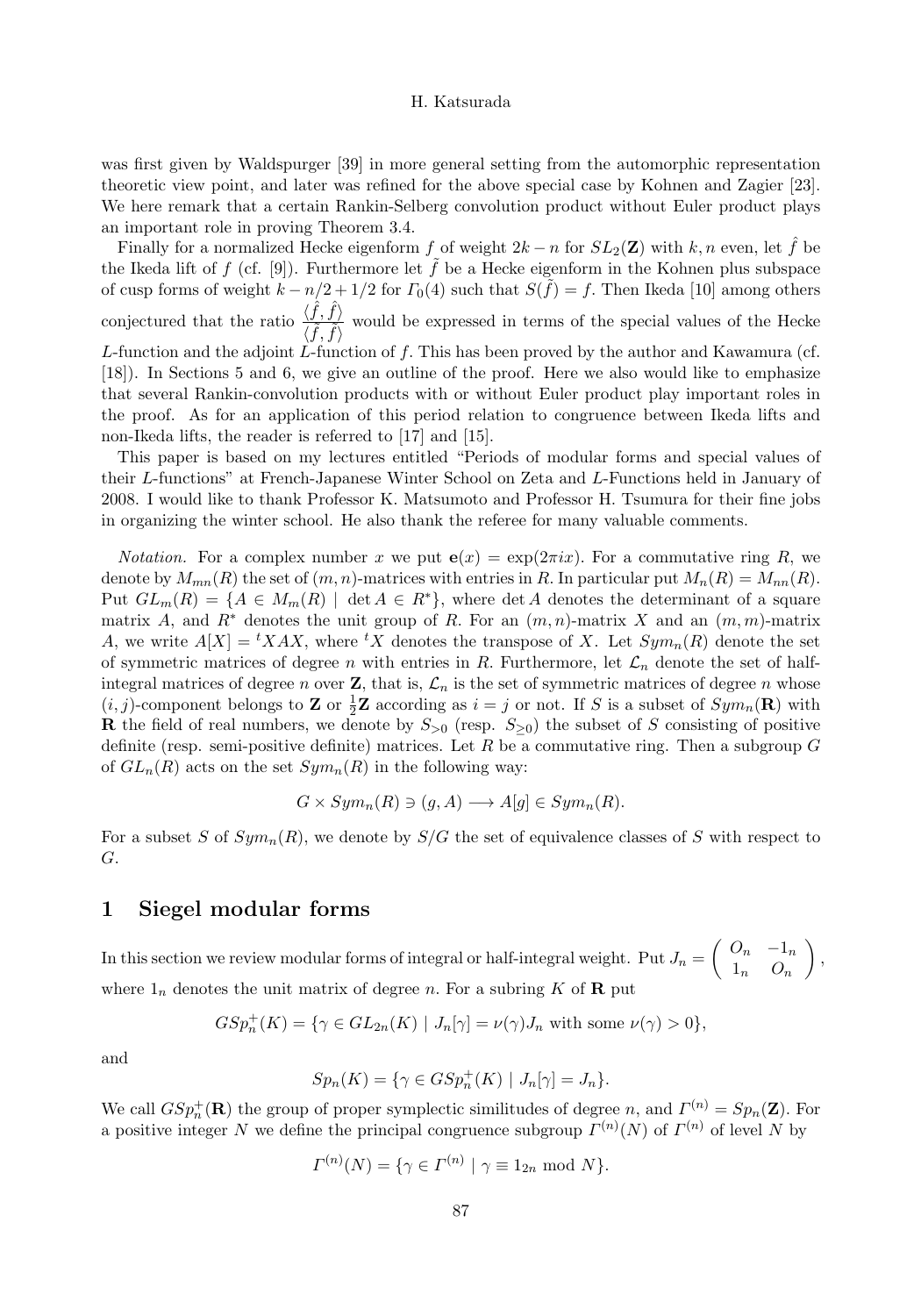A subgroup  $\Gamma$  of  $\Gamma^{(n)}$  is called a congruence subgroup of  $\Gamma^{(n)}$  if  $\Gamma$  contains some principal congruence subgroup. For a positive integer N, we denote by  $\Gamma_0^{(n)}(N)$  the subgroup of  $\Gamma^{(n)}$  consisting of matrices whose lower left  $n \times n$  block is congruent to  $O_n$  modulo N. Clearly  $\Gamma_0^{(n)}(N)$  is a congruence subgroup of  $\Gamma^{(n)}$ . Let

$$
\mathbf{H}_n = \{ Z \in Sym_n(\mathbf{C}) \mid \mathrm{Im}(Z) > 0 \}
$$

be Siegel's upper half-space of degree n. Write  $\gamma \in GSp_n^+(\mathbf R)$  as  $\gamma =$  $\left(\begin{array}{cc} A & B \\ C & D \end{array}\right)$  with  $A,B,C,D\in$ 

 $M_n(\mathbf{R})$  and for  $Z \in \mathbf{H}_n$  put  $\gamma(Z) = (AZ+B)(CZ+D)^{-1}$ . Then  $\gamma(Z)$  also belongs to  $\mathbf{H}_n$  and we can define an action of the group  $GSp_n^+(\mathbf{R})$  on  $\mathbf{H}_n$  in this way. Furthermore put  $j(\gamma, Z) = \det(CZ+D)$ .

First we define a modular form of integral weight. Let  $k$  be a positive integer. For a function  $f$ on  $\mathbf{H}_n$  we define  $f|_k \gamma$  as

$$
(f|_{k}\gamma)(Z) = \det(\gamma)^{k/2} j(\gamma, Z)^{-k} f(\gamma(Z)).
$$

We simply write  $f|\gamma$  for  $f|_k\gamma$  if there is no confusion. Then  $f|_k$  defines an action of  $GSp_n^+(\mathbf{R})$ on f, that is, we have  $f|_k(\gamma_1\gamma_2) = (f|_k\gamma_1)|_k\gamma_2$  for any  $\gamma_1, \gamma_2 \in GSp_n^+(\mathbf{R})$ . Let  $\Gamma$  be a congruence subgroup of  $\Gamma^{(n)}$  which contains some  $\Gamma^{(n)}(N)$ , and  $\chi$  a character of  $\Gamma$  trivial on  $\Gamma^{(n)}(N)$ . A function f on  $\mathbf{H}_n$  is called a  $C^{\infty}$ -modular form of weight k and character  $\chi$  for  $\Gamma$  if it satisfies the following conditions:

- (i) f is a  $C^{\infty}$ -function on  $\mathbf{H}_n$ ;
- (ii)  $(f|_{k}\gamma)(Z) = \chi(\gamma)f(Z)$  for any  $\gamma \in \Gamma$ .

We call a  $C^{\infty}$ -modular form f a holomorphic modular form if

(i) f is holomorphic on  $\mathbf{H}_n$ ;

(ii) for any  $\gamma \in \Gamma^{(n)}$ ,  $f|_k \gamma$  has the following Fourier expansion

$$
f|_k\gamma(Z)=\sum_{A\in\mathcal{L}_{n\geq 0}}c_{f|_k\gamma}(A)\mathbf{e}(\mathrm{tr}(AZ/N)),
$$

where tr denotes the trace of a matrix.

We call  $f(Z)$  a cusp form if

(iii)  $c_{f|k}(\mathcal{A}) = 0$  unless A is positive-definite.

We note that we have the following Fourier expansion

$$
f(Z) = \sum_{A \in \mathcal{L}_{n \ge 0}} c(A) \mathbf{e}(\text{tr}(AZ))
$$

if f is a modular form for  $\Gamma_0(N)$ .

Next we define a modular form of half-integral weight. Let  $k$  be a half-integer. In this case, for a function f on  $\mathbf{H}_n$  and  $\gamma \in GSp_n^+(\mathbf{R})$  we can also define  $f|_k \gamma$  as

$$
(f|_{k}\gamma)(Z) = \det(\gamma)^{k/2} j(\gamma, Z)^{-k} f(\gamma(Z)),
$$

where  $j(\gamma, Z)^{-k}$  is an appropriately defined single valued holomorphic function. However, this does not define an action of  $GSp_n^+(\mathbf{R})$ . To overcome this obstacle, we define a group  $\mathfrak{GF}_n^+(\mathbf{R})$ as follows. Namely let  $\mathfrak{GF}^+_{n}(\mathbf{R})$  denote the set of all couples  $(\gamma, \phi(Z))$  formed by an element  $\gamma =$  $\begin{pmatrix} A & B \\ C & D \end{pmatrix} \in GSp_n^+(\mathbf{R})$  and a holomorphic function on  $\mathbf{H}_n$  such that

$$
\phi(Z)^2 = t \det \gamma^{-1/2} \det (CZ + D)
$$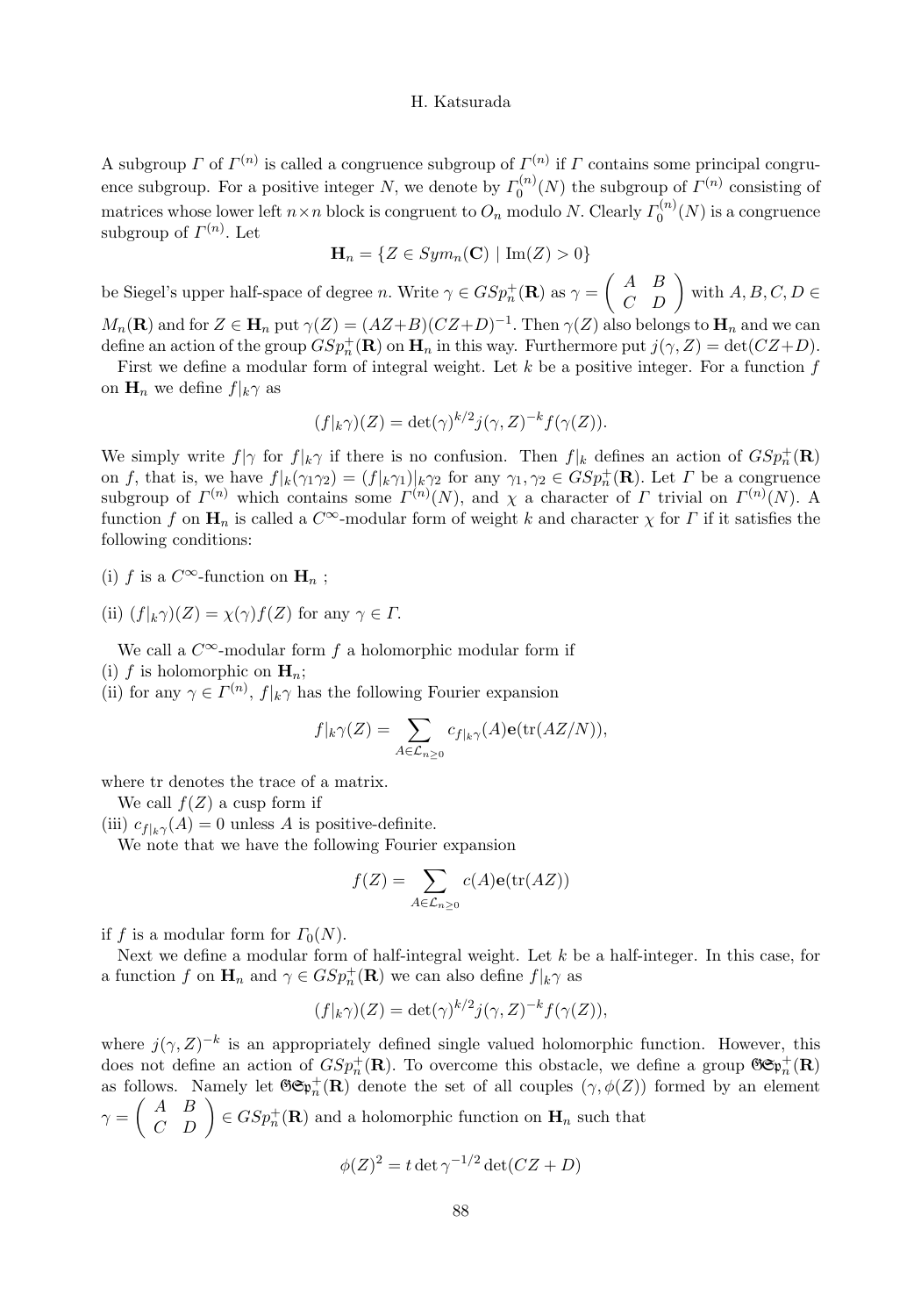with  $t \in \mathbf{C}^1$ , where  $\mathbf{C}^1 = \{t \in \mathbf{C} \mid |t| = 1\}$ . We define a law of multiplication in  $\mathfrak{GF}_n^+(\mathbf{R})$  by

$$
(\gamma_1, \phi_1)(\gamma_2, \phi_2) = (\gamma_1 \gamma_2, \phi_1(\gamma_2(Z))\phi_2(Z)).
$$

By this, we make  $\mathfrak{S}(\mathfrak{F}^+_{n})$  a group. Let  $P : \mathfrak{S}(\mathfrak{F}^+_{n}) \longrightarrow GSp_n^+(\mathbf{R})$  be the natural projection map, and put  $\mathfrak{GF}_n^+(K) = P^{-1}(GSp_n^+(K))$  and  $\mathfrak{F}_n(K) = P^{-1}(Sp_n(K))$  for a subring K of **R**. In particular we put  $\mathfrak{G}^{\mathfrak{g}+}_{2}(K) = \mathfrak{G} \mathfrak{G}^{\mathfrak{g}+}_{1}(K)$ . We define the action of  $\xi \in \mathfrak{G} \mathfrak{G}^{\mathfrak{g}+}_{n}(\mathbf{R})$  on  $\mathbf{H}_n$  as that of  $P(\xi)$  on  $\mathbf{H}_n$ . For a function f on  $\mathbf{H}_n$  and  $\xi = (\gamma, \phi) \in \mathfrak{GF}_n^+(\mathbf{R})$  we define  $f|_{2k}\xi$  as

$$
(f|_{2k}\xi)(Z) = \phi(Z)^{-2k} f(\gamma(Z)).
$$

This defines an action of  $\mathfrak{GF}^+_{n}(\mathbf{R})$  on f. Now we define a function  $\theta(Z)$  on  $\mathbf{H}_n$  as

$$
\theta(Z) = \sum_{\mathbf{m} \in M_{n1}(\mathbf{Z})} \mathbf{e}(Z[\mathbf{m}]).
$$

Put  $\tilde{j}(\gamma, Z) = \frac{\theta(\gamma(Z))}{\theta(Z)}$  for  $\gamma \in \Gamma_0^{(n)}(4)$ . Then we remark that

$$
\tilde{j}(\gamma, Z)^2 = (-1)^{(\det D - 1)/2} j(\gamma, Z)
$$

for  $\gamma =$  $\begin{pmatrix} A & B \\ C & D \end{pmatrix}$ . Then  $(\gamma, \tilde{j}(\gamma, Z))$  belongs to  $\mathfrak{GF}^+_{n}(\mathbf{R})$  and the map  $I: \Gamma_0^{(n)}(4) \ni \gamma \mapsto$  $(\gamma, \tilde{j}(\gamma, Z)) \in \mathfrak{G} \mathfrak{S}^+_{n}(\mathbf{R})$  is an injective homomorphism of groups. For a congruence subgroup  $\Gamma$ contained in  $\Gamma_0^{(n)}(4)$  we use the same symbol  $\Gamma$  to denote the image  $I(\Gamma)$ . Now let k be a halfinteger, assume that  $\Gamma$  is contained in  $\Gamma_0^{(n)}(4)$  and that it contains some  $\Gamma^{(n)}(N)$ . Furthermore let  $\chi$  be a character of  $\Gamma$  trivial on  $\Gamma^{(n)}(N)$ . A function f on  $\mathbf{H}_n$  is called a  $C^{\infty}$ -modular form of weight  $k$  for  $\Gamma$  if it satisfies the following conditions:

- (i) f is a  $C^{\infty}$ -function on  $\mathbf{H}_n$ ;
- (ii)  $(f|_{2k}\gamma)(Z) = \chi(\gamma)f(Z)$  for any  $\gamma \in \Gamma$ ;

We call a  $C^{\infty}$ -modular form f a holomorphic modular form if (i) f is holomorphic on  $\mathbf{H}_n$ ;

(ii) for any  $\gamma \in \mathfrak{S}_{\mathfrak{p}_n}(\mathbf{Z}), f|_{2k}\gamma$  has the following Fourier expansion

$$
f|_{2k}\gamma(Z) = \sum_{A \in \mathcal{L}_{n\geq 0}} c_{f|_{2k}\gamma}(A) \mathbf{e}(\text{tr}(AZ/N)).
$$

In particular we call  $f(Z)$  a cusp form if (iii)  $c_{f|2k}(A) = 0$  unless A is positive-definite.

We note that we have the following Fourier expansion

$$
f(Z) = \sum_{A \in \mathcal{L}_{n \ge 0}} c(A) \mathbf{e}(\text{tr}(AZ))
$$

if f is a modular form for  $\Gamma_0(N)$ .

For an integer or half-integer k, we denote by  $\mathfrak{M}_k(\Gamma,\chi)$  (resp.  $\mathfrak{M}_k^{\infty}(\Gamma,\chi)$ ) the space of holomorphic (resp.  $C^{\infty}$ -) modular forms of weight k and character  $\chi$  for  $\Gamma$ . We denote by  $\mathfrak{S}_k(\Gamma,\chi)$  the subspace of  $\mathfrak{M}_k(\Gamma,\chi)$  consisting of cusp forms. If  $\chi$  is the trivial character, we simply write  $\mathfrak{M}_k(\Gamma,\chi)$  as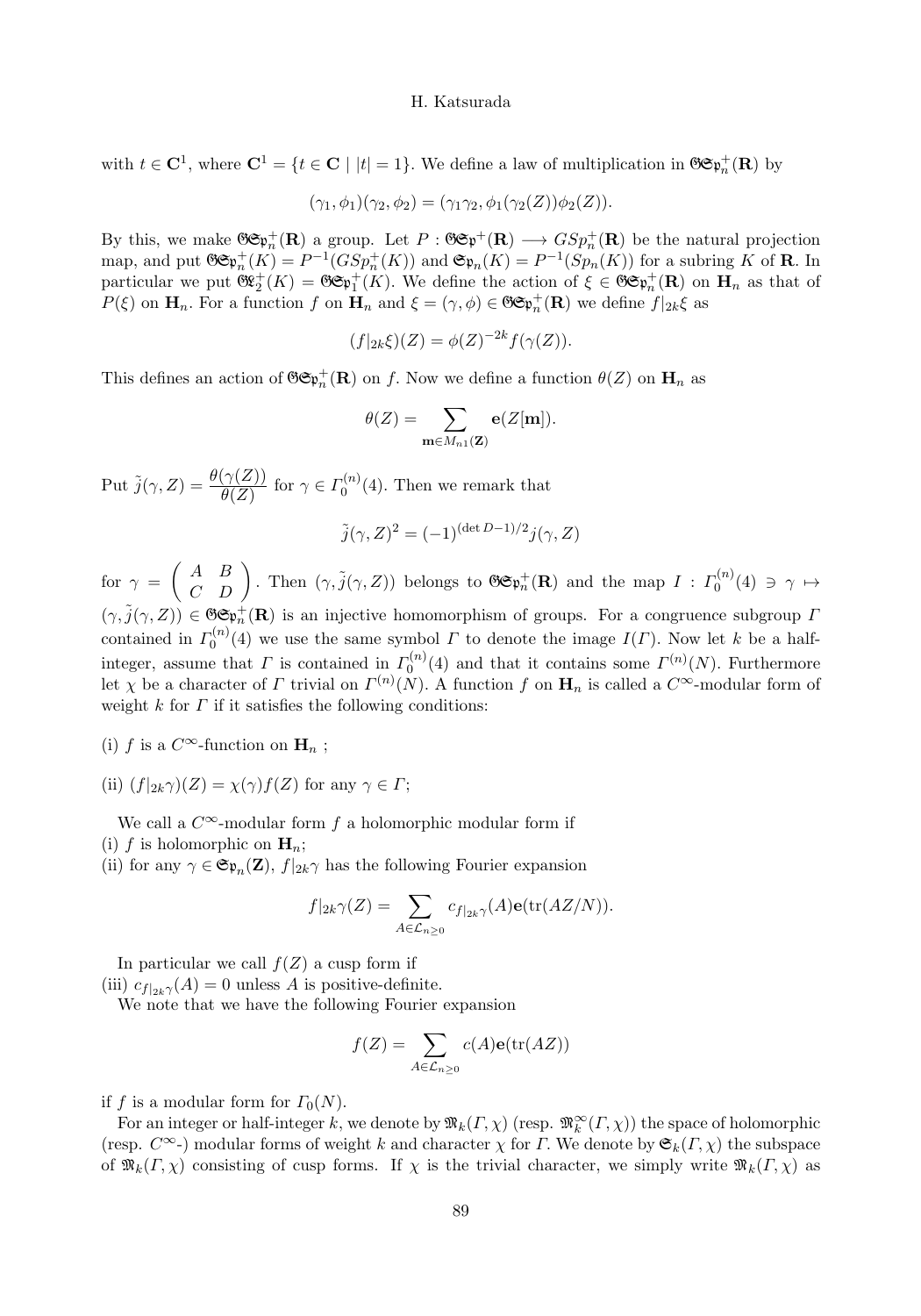$\mathfrak{M}_k(\Gamma)$ , and the others. Let  $\chi$  be a Dirichlet character mod N. Then the map  $\Gamma_0(N) \ni \gamma =$  $\begin{pmatrix} A & B \\ C & D \end{pmatrix} \mapsto \chi(\det D)$  is a character of  $\Gamma_0(N)$ , which we denote by the same symbol  $\chi$ . In this case we understand that  $\mathfrak{M}_k(\Gamma_0(N))$  is  $\mathfrak{M}_k(\Gamma_0(N), \psi)$  with  $\psi$  the trivial character mod N. Let  $f \in \mathfrak{M}_k(\Gamma_0(N), \psi)$  with  $\psi$  a Dirichlet character mod N. Let dv denote the invariant volume element on  $\mathbf{H}_n$  defined by  $dv = \det(\text{Im}(Z))^{-n-1} \wedge_{1 \leq j \leq l \leq n} (dx_{jl} \wedge dy_{jl})$ . Here for  $Z \in \mathbf{H}_n$  we write  $Z = (x_{jl}) + i(y_{jl})$  with real matrices  $(x_{jl})$  and  $(y_{jl})$ . For two  $C^{\infty}$ -modular forms f and g of weight k for  $\Gamma^{(n)}$  we define the Petersson scalar product  $\langle f, g \rangle$  by

$$
\langle f, g \rangle = [I^{(n)} : \Gamma \{\pm 1\}]^{-1} \int_{\Phi_{\Gamma}} f(Z) \overline{g(Z)} \det(\text{Im}(Z))^k dv,
$$

provided the integral converges. Here  $\Phi_{\Gamma}$  is a fundamental domain for  $\mathbf{H}_{n}$  modulo  $\Gamma$ .

Now we review a general Hecke theory for modular forms. A more precise Hecke theory will be explained in Sections 2,3 and 4. For a while put  $G_n = GSp_n^+(\mathbf{Q})$  or  $\mathfrak{GF}_n^+(\mathbf{Q})$ , and  $\Gamma_n = Sp_n(\mathbf{Z})$ or  $\Gamma_0^{(n)}(4)$  according as  $G_n = GSp_n^+(\mathbf{Q})$  or  $\mathfrak{GF}_n^+(\mathbf{Q})$ . Let K be a commutative ring with unity. Let  $\Delta$  be a sub-semigroup of  $G_n$  and  $\Gamma$  a congruence subgroup of  $\Gamma_n$ . We denote by  $\mathcal{R}_K(\Gamma,\Delta)$ the module of all the K-finite formal sum of the double coset  $\Gamma \gamma \Gamma$  with  $\gamma \in \Delta$ . We define the following multiplication law: for two double cosets  $\Gamma \gamma \Gamma$  and  $\Gamma \gamma' \Gamma$  write

$$
\Gamma \gamma \Gamma = \bigcup_i \Gamma \gamma_i
$$

and

$$
\Gamma \gamma' \Gamma = \bigcup_j \Gamma \gamma'_j,
$$

and we define  $\Gamma \gamma \Gamma \Gamma \gamma' \Gamma$  as

$$
\Gamma \gamma \Gamma \Gamma \gamma' \Gamma = \sum_{\gamma''} c(\gamma''; \gamma, \gamma') \Gamma \gamma'' \Gamma,
$$

where  $c(\gamma''; \gamma, \gamma') = #\{(i, j) | \Gamma \gamma'' = \Gamma \gamma_i \gamma_j'\}.$  Under this multiplication,  $\mathcal{R}_K(\Gamma, \Delta)$  becomes an associative algebra over  $K$ , which we call the Hecke algebra over  $K$  associated with the Hecke pair  $(\Gamma, \Delta)$ . Now we consider the action of  $\mathcal{R}_K(\Gamma, \Delta)$  on  $\mathfrak{M}_k(\Gamma, \chi)$ . First let k be an integer. Let  $\Gamma$  be a congruence subgroup of  $Sp_n(\mathbf{Z})$  and  $\Delta$  a sub-semigroup of  $Sp_n^+(\mathbf{Q})$ . We assume that  $\chi$  can be extended to  $\Delta$ , which we denote by the same symbol  $\chi$ . Furthermore assume that if  $\alpha \gamma \alpha^{-1} \in \Gamma$ for  $\gamma \in \Gamma, \alpha \in \Delta$ , then  $\chi(\alpha \gamma \alpha^{-1}) = \chi(\gamma)$ . Let  $T = \Gamma \gamma \Gamma$  be an element of  $\mathcal{R}_K(\Gamma, \Delta)$ . Write T as  $T = \bigcup_{\gamma} \Gamma \gamma$  and for  $f \in \mathfrak{M}_k(\Gamma, \chi)$  define the Hecke operator  $|_{k}T$  associated to T as

$$
f|_{k}T = \det(\gamma)^{k/2 - (n+1)/2} \sum_{\gamma} \overline{\chi(\gamma)} f|_{k} \gamma.
$$

This expression does not depend on the choice of  $\gamma$ , and  $f|_{k}T$  belongs to  $\mathfrak{M}_{k}(F,\chi)$ . We call this action the Hecke operator as usual (cf.  $[1]$ .) Next let k be a half-integer. Then, for a congruence subgroup of  $\Gamma_0^{(n)}(4)$  and a sub-semigroup  $\Delta$  of  $\mathfrak{GF}^+_{n}(\mathbf{Q})$ , we can define the action of  $\mathcal{R}_K(\Gamma,\Delta)$  on  $\mathfrak{M}_k(\Gamma,\psi)$  in a similar way. If f is an eigenfunction of a Hecke operator  $T \in \mathcal{R}_K(\Gamma,\Delta)$  we denote by  $\lambda_f(T)$  its eigenvalue. We call  $f \in \mathfrak{M}_k(\Gamma, \chi)$  a Hecke eigenform for  $\mathcal{R}_K(\Gamma, \Delta)$  if it is a common eigenfunction of all Hecke operators in  $\mathcal{R}_K(\Gamma,\Delta)$ .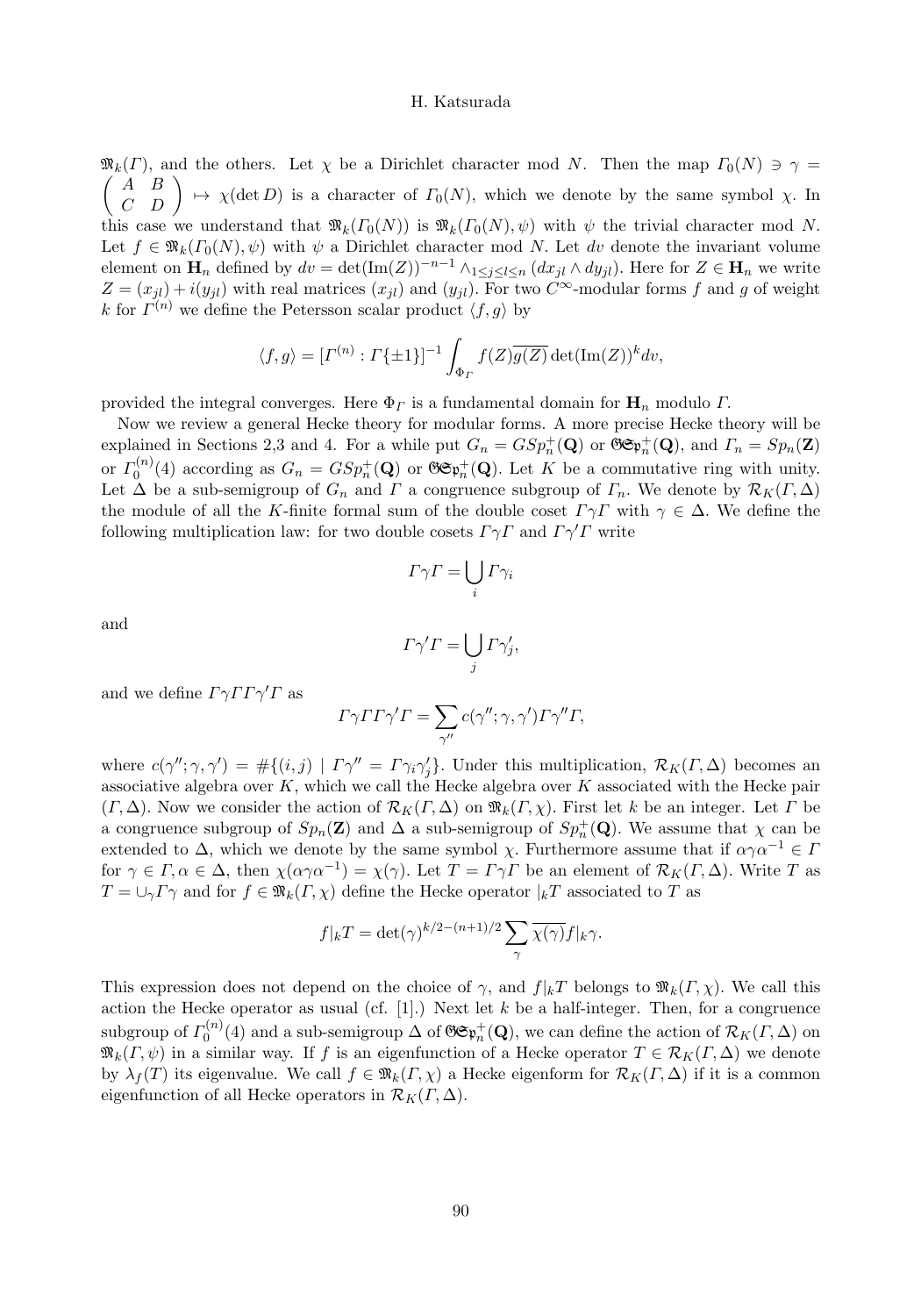# 2 Elliptic modular forms

Throughout this section and the next, we simply write  $\Gamma_0^{(1)}(N)$  as  $\Gamma_0(N)$ . Let  $f \in \mathfrak{R}_k(\Gamma_0(N), \phi)$ . Then we have the following Fourier expansion of  $f$ :

$$
f(z) = \sum_{m=0}^{\infty} a(m) \mathbf{e}(mz).
$$

Then for a Dirichlet character  $\chi$  we define the Dirichlet series

$$
L(s, f, \chi) = \sum_{m=1}^{\infty} a(m)\chi(m)m^{-s}.
$$

We briefly review the properties of  $L(s, f, \chi)$  following [24]. The Dirichlet series  $L(s, f, \chi)$  can be continued to a meromorphic function on the whole s-plane. Furthermore  $L(s, f, \chi)$  is entire if f is a cusp form. Let

$$
\Delta_0(N) = \left\{ \begin{pmatrix} a & b \\ c & d \end{pmatrix} \in M_2(\mathbf{Z}) \mid c \equiv 0 \bmod N, (a, N) = 1, ad - bc > 0 \right\}.
$$

Put  $\mathcal{R}_0(N) = \mathcal{R}_{\mathbf{Z}}(F_0(N), \Delta_0(N))$ . For integers l, m such that l|m and  $(l, N) = 1$  define an element  $T(l, m)$  of  $\mathcal{R}_0(N)$  by

$$
T(l,m) = \Gamma_0(N) \begin{pmatrix} l & 0 \\ 0 & m \end{pmatrix} \Gamma_0(N).
$$

In particular put  $T(p) = T(1, p)$  for a prime number p. Then  $\mathcal{R}_0(N)$  is the polynomial ring over Z generated by  $T(p, T(p, p))$  with all prime numbers p prime to N, and  $T(q)$  with prime numbers q dividing N. We simply call f a Hecke eigenform if it is a Hecke eigenform for  $\mathcal{R}_0(N)$ . Now assume that  $f$  is a normalized Hecke eigenform, that is,  $f$  is a Hecke eigenform with the first Fourier coefficient 1. Put  $\lambda(m) = \lambda_f(m)$ . Then we have

$$
a(m) = \lambda(m).
$$

We also have

$$
\lambda(mn) = \lambda(m)\lambda(n)
$$

if  $(m, n) = 1$ , and

$$
\lambda(p^2) = \lambda(p)^2 - \psi(p)p^{k-1}
$$

for any prime number  $p$ . Thus we have

$$
L(s, f, \chi) = \prod_{p} (1 - \lambda(p)p^{-s}\chi(p) + p^{k-1-2s}\psi(p)\chi(p)^2)^{-1}.
$$

We call  $L(s, f, \chi)$  Hecke's L-function of f twisted by  $\chi$ . We write  $\lambda(p)$  as

$$
\lambda(p) = p^{k/2-1/2}(\alpha_p + \beta_p)
$$
 and  $\alpha_p \beta_p = \psi(p)$ 

with  $\alpha_p, \beta_p$  complex numbers. Then  $L(s, f, \chi)$  can also be expressed as

$$
L(s, f, \chi) = \prod_{p} \{ (1 - \alpha_p p^{k/2 - 1/2 - s} \chi(p)) (1 - \beta_p p^{k/2 - 1/2 - s} \chi(p)) \}^{-1}.
$$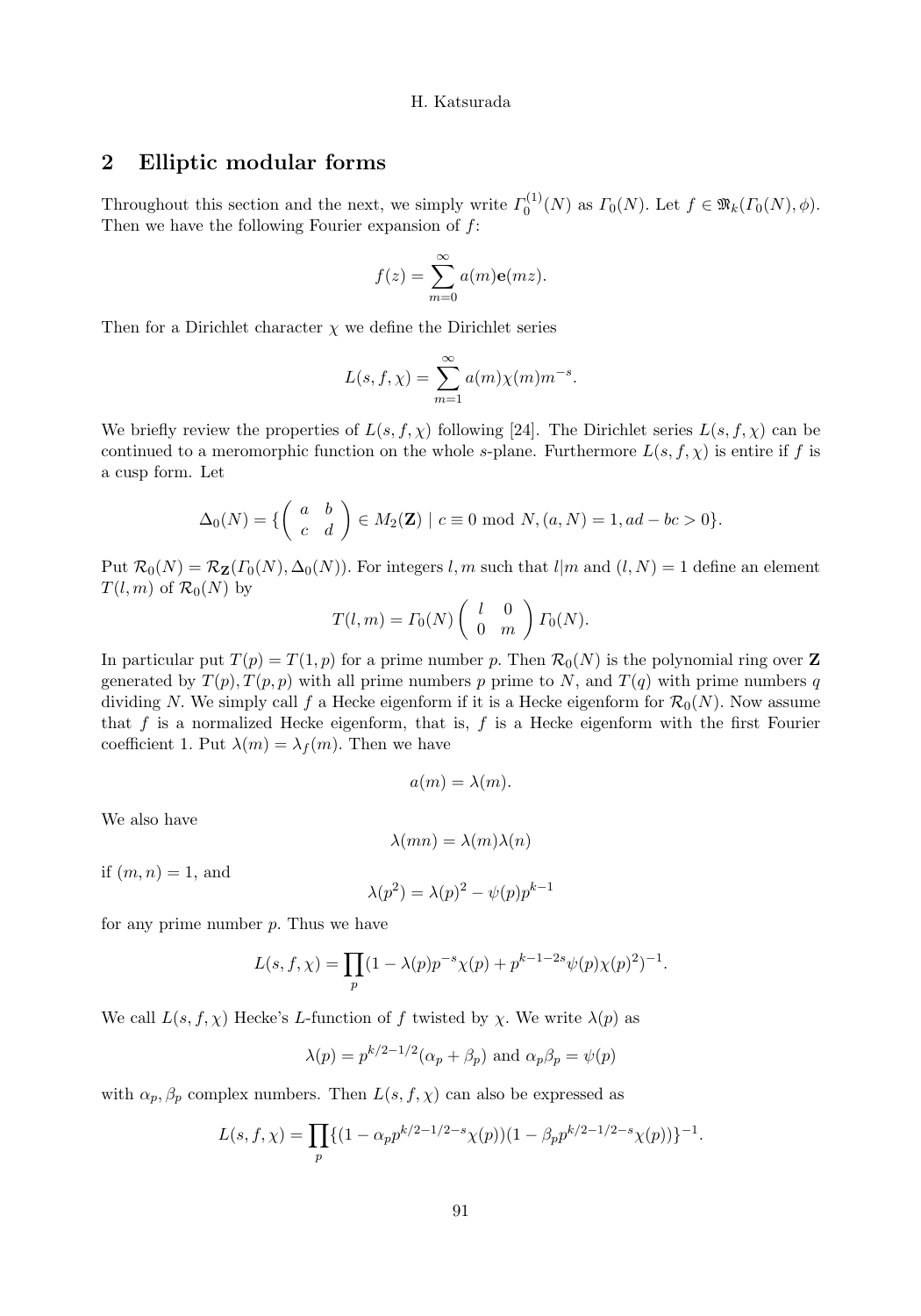If  $\chi$  is the principal character, we simply write  $L(s, f, \chi)$  as  $L(s, f)$ . In Section 3, we will express  $L(s, f)$  for a Hecke eigenform f in  $\mathfrak{M}_k(SL_2(\mathbf{Z}))$  in another way.

Now for  $f(z) = \sum_{m=0}^{\infty} a(m) \mathbf{e}(mz) \in \mathfrak{M}_k(\Gamma_0(N), \phi)$  and  $g(z) = \sum_{m=0}^{\infty} b(m) \mathbf{e}(mz) \in \mathfrak{M}_l(\Gamma_0(N), \psi)$ we then define the Rankin-Selberg convolution product as

$$
D(s, f, g) = \sum_{m=1}^{\infty} a(m)\overline{b(m)}m^{-s}.
$$

We consider an integral expression of  $D(s, f, g)$  in case f or g is a cusp form. Let  $\lambda$  be a nonnegative integer and  $\chi$  a Dirichlet character mod N such that  $\chi(-1) = (-1)^{\lambda}$ . We define the Eisenstein series  $E_{\lambda,N}(z,s;\chi)$  by

$$
E_{\lambda,N}(z,s;\chi) = y^s \sum_{\gamma \in \Gamma_{\infty} \backslash \Gamma_0(N)} \chi(\gamma) j(\gamma,z)^{-\lambda} |j(\gamma,z)|^{-2s}.
$$

**Proposition 2.1.** Let  $\lambda$ , N and  $\chi$  be as above.  $(1)$  Put

$$
\mathfrak{E}(s) = \Gamma(s + \lambda) E_{\lambda, N}(z, s, \chi),
$$

where  $\Gamma(s)$  is Gamma function. Then as a function of s,  $\mathfrak{E}(s)$  can be continued to a meromorphic function on the whole s-plane. Furthermore  $\mathfrak{E}(s)$  is entire if  $\lambda \neq 0$  or  $\chi$  is non-trivial. If  $\lambda = 0$ and  $\chi$  is trivial,  $\mathfrak{E}(s)$  has a simple pole at  $s = 1$  with the residue

$$
\frac{3}{N\pi} \prod_{p|N} (1 + p^{-1})^{-1}.
$$

(2) If  $\lambda \geq 3$ , or  $\lambda = 2$  and  $\chi \neq 1$ . Then  $E_{\lambda,N}(z,0,\chi)$  belongs to  $\Re(\lambda(\Gamma_0(N),\overline{\chi}))$ , and in particular if  $\chi$  is a primitive character, we have the following Fourier expansion

$$
E_{\lambda,N}(z,0,\chi)=1+\frac{2}{L(1-\lambda,\chi)}\sum_{n=1}^{\infty}(\sum_{d|n}\overline{\chi}(d)d^{\lambda-1})\mathbf{e}(nz),
$$

where  $L(s, \chi)$  is the Dirichlet L-function associated with  $\chi$ . Furthermore, if  $\chi$  is trivial, then we have

$$
E_{2,N}(z,0,\chi) = \frac{c}{4\pi y} + \sum_{n=0}^{\infty} c_n \mathbf{e}(nz)
$$

with rational numbers c and  $c_n$ .

Now by using so called the Rankin-Selberg method we have the following:

**Theorem 2.2.** Let  $f(z) = \sum_{m=0}^{\infty} a(m) e(mz) \in \mathfrak{S}_k(\Gamma_0(N), \phi)$  and  $g(z) = \sum_{m=0}^{\infty} b(m) e(mz) \in$  $\mathfrak{M}_l(\Gamma_0(N), \psi)$ . Assume that  $k \geq l$ . Then we have

$$
(4\pi)^{-s}\Gamma(s)D(s,f,g) = \int_{\Phi_{\Gamma_0(N)}} f(z)\overline{g(z)}E_{k-l,N}(z,\overline{s+1-k},\overline{\phi}\psi)y^{k-2}dxdy
$$

Proof. Put

$$
I = \int_{\Phi_{\Gamma_0(N)}} f(z)\overline{g(z)E_{k-l,N}(z,\bar{s}+1-k,\overline{\phi}\psi)}y^{k-2}dxdy.
$$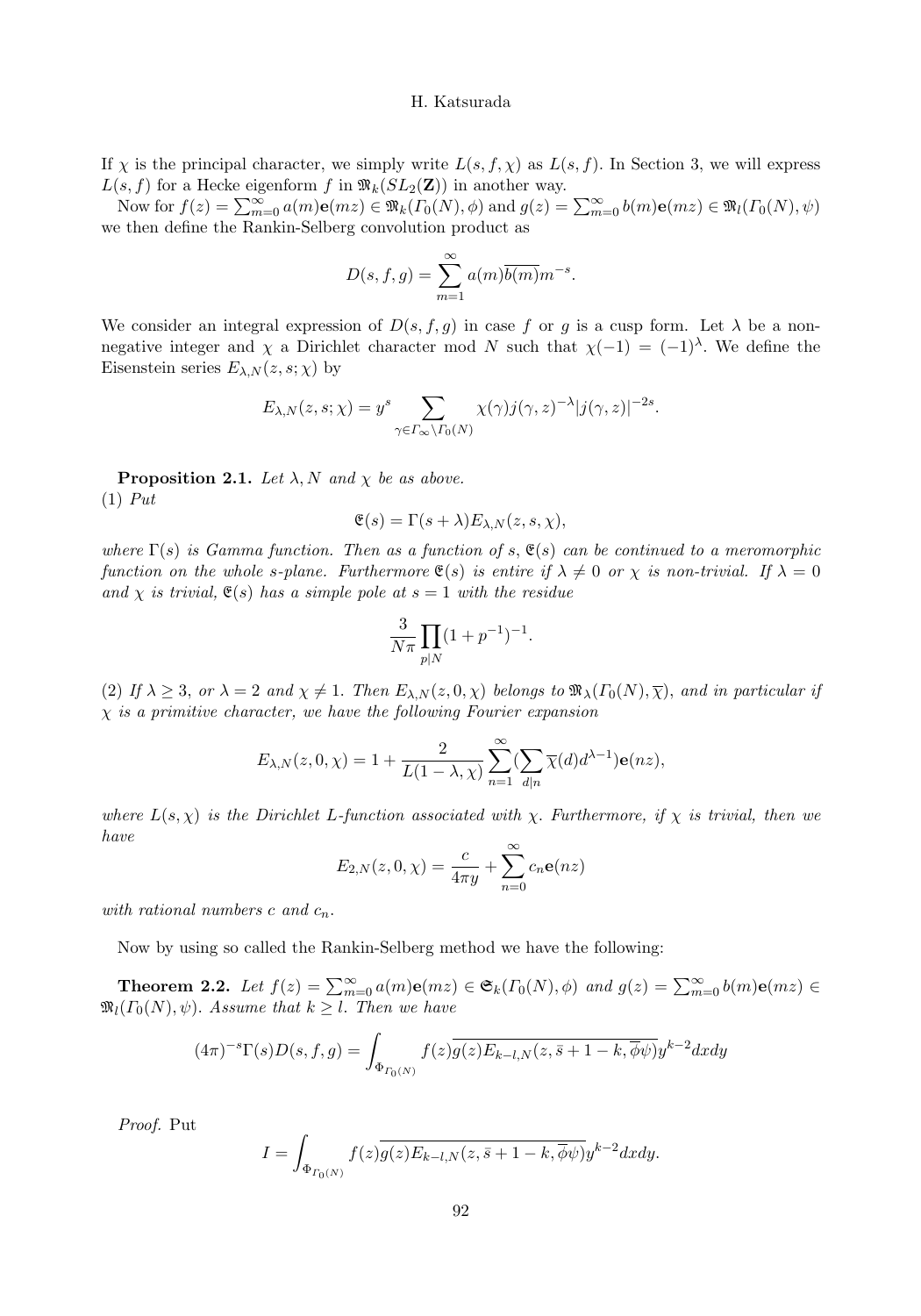Then we have

$$
I = \int_{\Phi_{\Gamma_0(N)}} f(z) \overline{g(z)} \sum_{\gamma \in \Gamma_\infty \backslash \Gamma_0(N)} \text{Im}(z)^{s+1} \phi(\gamma) \overline{\psi(\gamma)} \overline{j(\gamma, z)}^{l-k} |j(\gamma, z)|^{-2s-2+2k} y^{-2} dx dy.
$$

For any  $\gamma \in \Gamma_0(N)$  we have

$$
f(z)\overline{g(z)}\mathrm{Im}(z)^{s+1}\phi(\gamma)\overline{\psi(\gamma)}j(\gamma,z)^{l-k}|j(\gamma,z)|^{-2s-2+2k} = f(\gamma(z))\overline{g(\gamma(z))}\mathrm{Im}(\gamma(z))^{s+1}.
$$

Thus we have

$$
I = \int_{\bigcup_{\gamma \in \Gamma_{\infty} \backslash \Gamma_0(N)} \gamma(\Phi_{\Gamma_0(N)})} f(z) \overline{g(z)} \text{Im}(z)^{s+1} y^{-2} dx dy
$$
  
= 
$$
\int_{\mathcal{R}} f(z) \overline{g(z)} \text{Im}(z)^{s+1} y^{-2} dx dy,
$$

where  $\mathcal{R} = \{z \in \mathbf{H} \mid |\text{Re}(z)| \leq 1/2\}$ . Thus we have

$$
I = \int_0^\infty \int_{-1/2}^{1/2} \sum_{m,n=0}^\infty a(m)\overline{b(n)} \exp(2\pi i(m-n)x - 2\pi (m+n)y)y^{s+1}y^{-2}dxdy
$$
  
= 
$$
\int_0^\infty \sum_{m,n=0}^\infty a(m)\overline{b(n)} \int_{-1/2}^{1/2} \exp(2\pi i(m-n)x - 2\pi (m+n)y)y^{s+1}y^{-2}dxdy
$$
  
= 
$$
\int_0^\infty \sum_{m=1}^\infty a(m)\overline{b(m)} \exp(-4\pi my)y^{s+1}y^{-2}dy
$$
  
= 
$$
\sum_{m=1}^\infty a(m)\overline{b(m)}(4\pi m)^{-s}\Gamma(s).
$$

This proves the assertion.

By (1) of Propositions 2.1 and Theorem 2.2 we have

**Proposition 2.3.** Let f and g be as in Theorem 2.2. Then  $D(s, f, g)$  can be continued to a meromorphic function on the whole s-plane. Furthermore we have

$$
\mathrm{Res}_{s=k}D(s,f,f)=\frac{(4\pi)^k}{\Gamma(k)}\langle f,f\rangle\frac{3}{\pi}.
$$

Let  $f(z) = \sum_{m=1}^{\infty} a(m) \mathbf{e}(mz)$  be a normalized Hecke eigenform in  $\mathfrak{S}_k(\Gamma_0(N), \phi)$  and  $\alpha_p$  and  $\beta_p$ the complex numbers defined as above. We then define the adjoint L-function  $L(s, f, \chi, \text{Ad})$  of f twisted by  $\chi$  as

$$
L(s, f, \chi, \mathrm{Ad}) = \prod_{p} \{ (1 - \alpha_p^2 p^{-s} \chi(p)) (1 - \beta_p^2 p^{-s} \chi(p)) (1 - p^{-s} \alpha_p \beta_p \chi(p)) \}^{-1}.
$$

If  $\chi$  is the principal character, we simply write  $L(s, f, \chi, \text{Ad})$  as  $L(s, f, \text{Ad})$ . In Section 4, we will express  $L(s, f, \text{Ad})$  for a Hecke eigenform f in  $\mathfrak{R}_k(SL_2(\mathbf{Z}))$  in another way. Put  $f_\rho(z)$  =  $\sum_{m=1}^{\infty} \overline{a(m)} \mathbf{e}(mz)$ . Then we note that we can write  $D(s, f, f_{\rho})$  as

$$
D(s, f, f_{\rho}) = \prod_{p} (1 - \alpha_p^2 \beta_p^2 p^{2k - 2 - 2s}) \prod_{p} \{ (1 - \alpha_p^2 p^{k - 1 - s}) (1 - \beta_p^2 p^{k - 1 - s}) (1 - p^{k - 1 - s} \alpha_p \beta_p)^2 \}^{-1}.
$$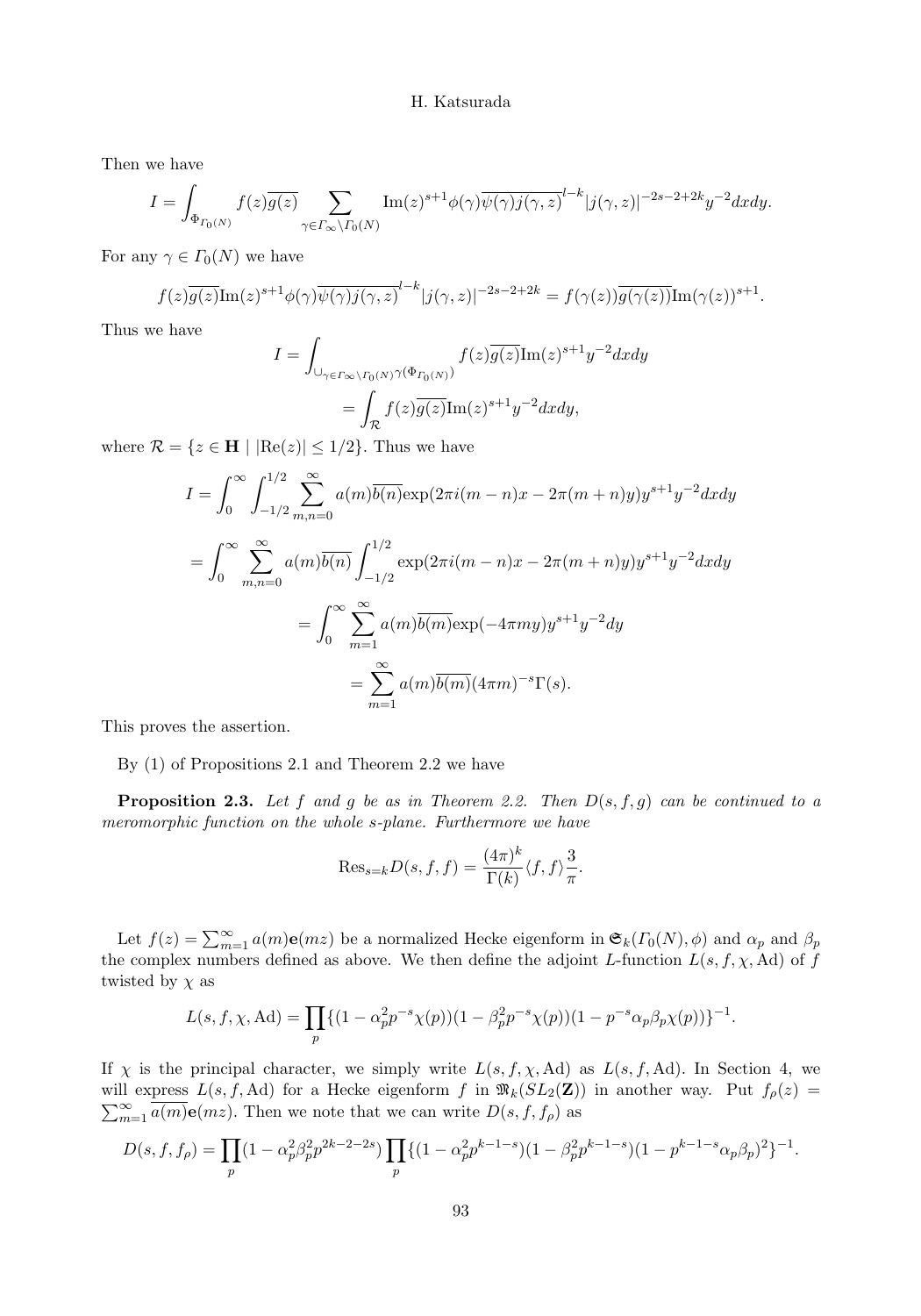We note that  $\alpha_p \beta_p = \phi(p)$ . Thus by comparing the Euler products of  $L(s, f, \text{Ad})$  and  $D(s + k 1, f, f_{\rho}$  we have

(\*) 
$$
L(s, \phi)L(s, f, \text{Ad}) = L(2s, \phi^2)D(s + k - 1, f, f_\rho).
$$

In particular, if  $f \in \mathfrak{S}_k(\Gamma_0(N))$ , we have  $f(z) = f_\rho(z)$ , and  $\alpha_p \beta_p = 0$  or 1 according as p divides N or not. Thus we have

$$
\zeta_N(s)L(s,f,\mathrm{Ad})=\zeta_N(2s)D(s+k-1,f,f),
$$

where  $\zeta_N(s) = \zeta(s) \prod_{p \mid N} (1 - p^{-s})$  with  $\zeta(s)$  Riemann's zeta function. Thus by Proposition 2.3 we have

**Theorem 2.4.** Under the above notation and the assumption,  $L(s, f, Ad)$  can be continued to a meromorphic function on the whole s-plane. In particular, if  $f \in \mathfrak{S}_k(\Gamma_0(N))$ , then we have

$$
\frac{L(1, f, \text{Ad})}{\pi^{k+1} \langle f, f \rangle} = \frac{2^{2k-1}}{\Gamma(k)} \prod_{p \mid N} (1 + p^{-1}).
$$

**Remark.** (1) Similarly for any character  $\chi$ ,  $L(s, f, \chi, \text{Ad})$  can be continued to a meromorphic function on the whole s-plane. Furthermore, if  $f \in \mathfrak{S}_k(\Gamma_0(N))$ , then  $L(s, f, \chi, \mathrm{Ad})$  is entire for any character  $\chi$ . As for this, see [31].

(2) By Theorem 2.4, the period  $\langle f, f \rangle$  of a normalized Hecke eigenform  $f \in \mathfrak{S}_k(\Gamma_0(N))$  can be expressed as the adjoint L-function of f evaluated at  $s = 1$  and some elementary quantities. The same formula holds for a normalized Hecke eigenform in  $\mathfrak{S}_k(\Gamma_0(N), \phi)$  with non-trivial character φ.

In the rest of this section, we consider the special values of several L-functions of a modular form. For a Hecke eigenform f in  $\mathfrak{E}_k(\Gamma_0(N), \phi)$ , we denote by  $\mathbf{Q}(f)$  the field generated over  $\mathbf{Q}$  by all the eigenvalues of the Hecke operators, and call it the Hecke field of  $f$ . First, by using  $(2)$  of Proposition 2.1 and Theorem 2.2, we have

**Proposition 2.5** ([32]) Let  $f \in \mathfrak{S}_k(\Gamma_0(N), \phi)$  and  $g \in \mathfrak{M}_l(\Gamma_0(N), \psi)$  be normalized Hecke eigenforms. Assume that  $k > l$ , and let m be an integer such that  $\frac{1}{2}(k+l-2) < m < k$ . Then  $\frac{D(m, f, g)}{\pi^k \langle f, f \rangle}$ belongs to  $\mathbf{Q}(f)\mathbf{Q}(g)$ .

Put  $\Gamma_{\bf C}(s) = \frac{2\Gamma(s)}{(2\pi)^s}$ . Then by applying Proposition 2.5, we get the following (cf. [32],[33].)

**Theorem 2.6.** (1) Let  $\psi$  be a Dirichlet character mod N. Let f be a normalized Hecke eigenform in  $\mathfrak{S}_k(\Gamma_0(N), \psi)$ . Then there exist complex numbers  $u_{\pm}(f)$  uniquely determined up to  $\mathbf{Q}(f)^{\times}$ multiple such that  $\frac{\Gamma_{\mathbf{C}}(m)L(m,f,\chi)}{\tau(\chi)u_j(f)} \in \mathbf{Q}(f)(\chi)$  for any integer  $0 < m \leq k-1$  and a Dirichlet character  $\chi$  such that  $j = (-1)^m \chi(-1)$ , where  $\tau(\chi)$  is the Gauss sum.

Finally we consider the algebraicity of the adjoint L-function. Proposition 2.5 holds for two modular forms of different weights. Thus we cannot derive the above type of result for the adjoint L-function from Proposition 2.5. However, by using a variant of the Rankin-Selberg method we can get the following.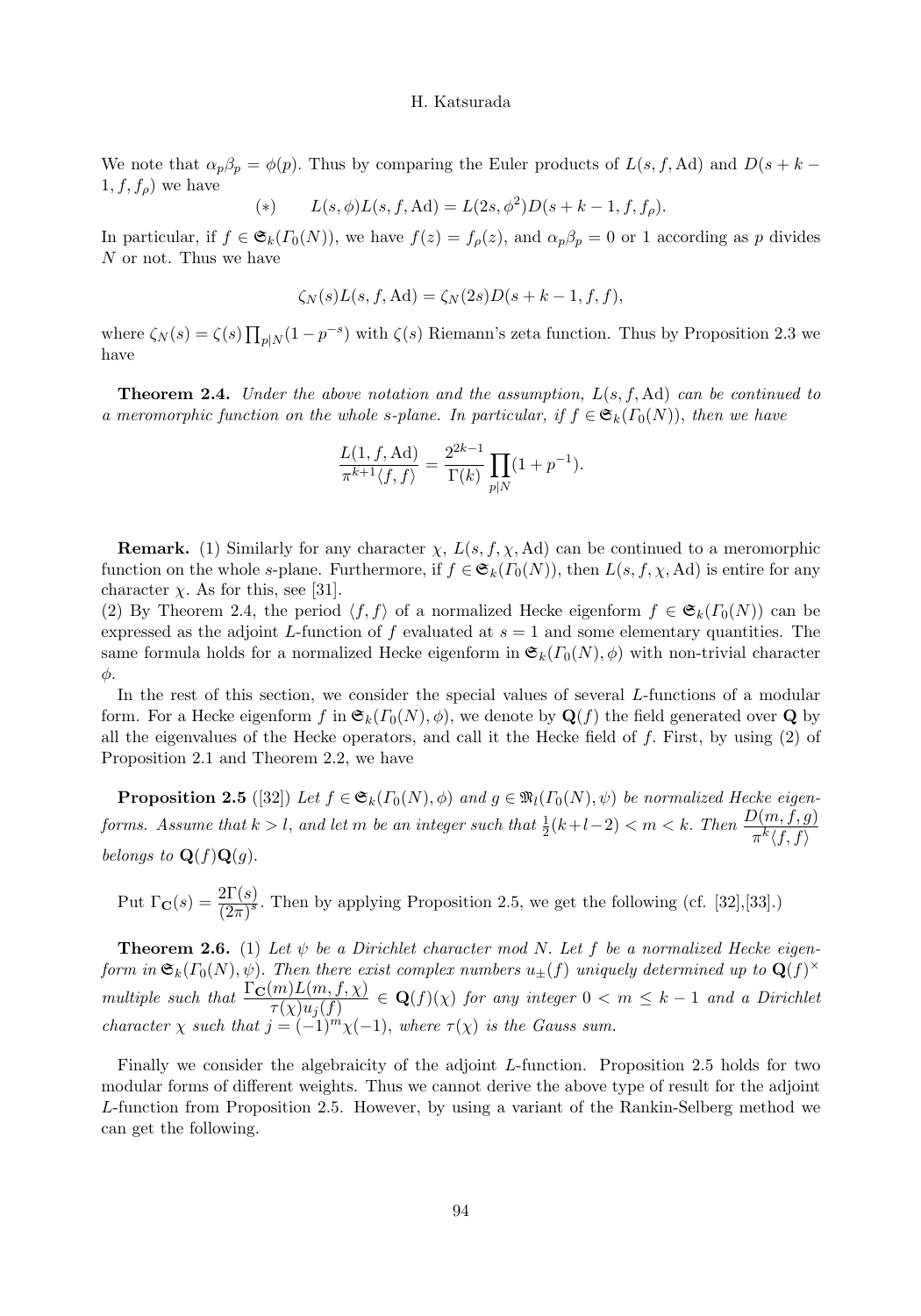**Theorem 2.7.** ([35],[40]) Let  $\psi$  be a Dirichlet character mod N. Let f be a Hecke eigenform in  $\mathfrak{S}_k(\Gamma_0(N), \psi)$ . Let  $\chi$  be a Dirichlet character. Let m be a positive integer not greater than  $k-1$ and  $\chi(-1) = (-1)^{m-1}$ . Put

$$
\mathbf{L}(m, f, \chi, \mathrm{Ad}) = \frac{\Gamma_{\mathbf{C}}(m) \Gamma_{\mathbf{C}}(m+k-1) L(m, f, \chi, \mathrm{Ad})}{\langle f, f \rangle}.
$$

Then  $\mathbf{L}(m, f, \chi, \text{Ad})$  belongs to  $\mathbf{Q}(f)(\chi)$ , and in particular it is algebraic.

# 3 Half-integral weight modular forms

Let N be a positive integer. Let  $h(z) = \sum_m c_h(m) \mathbf{e}(mz) \in \mathfrak{S}_{k+1/2}(\Gamma_0(4N), \chi)$  and  $g(z) =$  $\sum_{m} c_g(m) \mathbf{e}(mz) \in \mathfrak{S}_{l+1/2}(\Gamma_0(4N), \psi)$ . We then define

$$
D(s, h, g) = \sum_{m=1}^{\infty} c_h(m) \overline{c_g(m)} m^{-s}.
$$

Then similarly to the integral weight case, we have the following.

**Proposition 3.1.** Assume that  $k \geq l$ . Then we have

$$
\Gamma(s)(4\pi)^{-s}D(s,h,g) = \int_{\Phi_{\Gamma_0(4N)}} h(z)\overline{g(z)}E_{k-l,4N}(z,\bar{s}+1/2-k,\omega)y^{k-3/2}dxdy,
$$

where  $\omega(d) = \left(\frac{(-1)^{k-l}}{d}\right) \overline{\chi(d)} \psi(d)$ . In particular, we have

$$
\Gamma(s)(4\pi)^{-s}D(s,h,h) = \int_{\Phi_{\Gamma_0(4N)}} |h(z)|^2 \overline{E_{0,4N}(z,\bar{s}+1/2-k,\omega)} y^{k-3/2} dx dy.
$$

In particular, the period  $\langle h, h \rangle$  can be expressed in terms of the residue of the convolution product

$$
D(s, h, h) = \sum_{m=1}^{\infty} \frac{|c_h(m)|^2}{m^s}.
$$

However there is no formula like Theorem 2.4. Instead we express the ratio of the period of  $h$  to that of its Shimura correspondence  $S(h)$  in terms of  $L(k/2, S(h))$ .

Let N be an odd positive integer. We define the Kohnen plus subspace  $\mathfrak{M}^+_{k+1/2}(\Gamma_0(4N))$  of  $\mathfrak{M}_{k+1/2}(\Gamma_0(4N))$  by

$$
\mathfrak{M}_{k+1/2}^+(T_0(4N))
$$
  
=  $\{f(z) = \sum_{m=0}^{\infty} c_f(m) \mathbf{e}(mz) \mid c_f(m) = 0 \text{ unless } m \equiv (-1)^k \text{ mod } 4 \text{ or } m \equiv 0 \text{ mod } 4\}.$ 

We also put  $\mathfrak{S}_{k+1/2}^+(I_0(4N)) = \mathfrak{S}_{k+1/2}(I_0(4N)) \cap \mathfrak{M}_{k+1/2}^+(I_0(4N)).$  We note that  $\mathfrak{M}_{k+1/2}^+(I_0(4N))$ can also be defined as the eigenspace of a certain linear operator acting on  $\mathfrak{M}_{k+1/2}(\Gamma_0(4N))$ , and the canonical projection pr from  $\mathfrak{M}_{k+1/2}(\Gamma_0(4N))$  to  $\mathfrak{M}_{k+1/2}^+(\Gamma_0(4N))$  is given by

$$
\text{pr}(g) = (-1)^{[(k+1)/2]} \frac{1}{3\sqrt{2}} \left( \sum_{\nu \bmod{4}} g|_{2k+1} \xi \alpha_{\nu}^* \right) + \frac{1}{3} g,
$$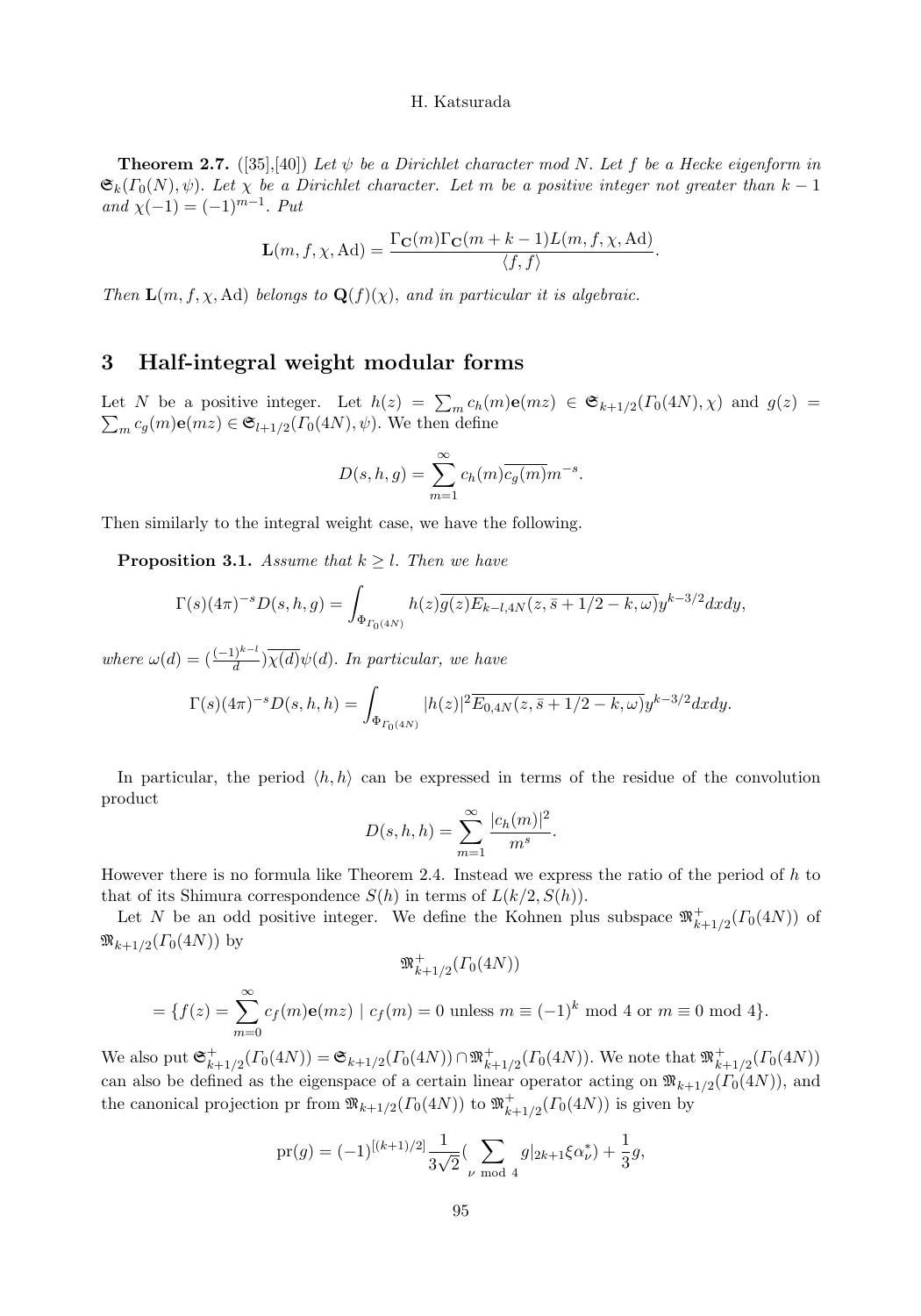where

$$
\xi = \left( \begin{pmatrix} 4 & 1 \\ 0 & 4 \end{pmatrix}, \exp(\pi i/4)), \alpha_{\nu}^* = (\alpha_{\nu}, \frac{\theta(\alpha_{\nu}(z))}{\theta(z)})
$$

with  $\alpha_{\nu} =$  $(1 \ 0)$  $4N\nu$  1  $\setminus$ (cf. [21].) Now to explain the Shimura correspondence, let  $\theta(z)$  =  $\sum_{m=-\infty}^{\infty} e(-m^2z)$  be the theta series defined in Section 1, and put  $\theta_t(z) = \theta(tz)$  for each positive integer t. We note that  $\theta_t(z)$  belongs to  $\mathfrak{M}_{1/2}(\Gamma_0(4t),(\frac{D_t}{*}))$ . where  $D_t$  is the discriminant of  $\mathbf{Q}(\sqrt{t})$  and  $(\frac{D_t}{\ast})$  denotes the Kronecker symbol. We denote by  $\tilde{\Delta}_0(4N)$  the subalgebra of ∗  $\mathcal{R}_{\mathbf{Z}}(F_0(4N), \mathfrak{G}_{2}^+(\mathbf{Q}))$  generated by all the  $F_0(4N)$ ( $\begin{pmatrix} 1 & 0 \\ 0 & n^2 \end{pmatrix}$  $0 \quad p^2$  $\Big), p^{1/2}$ ) $\Gamma_0(4N)'$  s with p prime numbers not dividing N. Then  $\tilde{\Delta}_0(4N)$  acts on  $\mathfrak{R}^+_{k+1/2}(\Gamma_0(4N))$  as in Kohnen [21]. We simply call an element  $h \in \mathfrak{M}^+_{k+1/2}(\Gamma_0(4N))$  a Hecke eigenform if h is a Hecke eigenform for  $\tilde{\Delta}_0(4N)$ . Then we have the following (cf. Kohnen [21], Shimura [30].)

**Theorem 3.2.** (1) Let  $N$  be an odd positive integer. Let  $k$  be a positive integer and  $D$  a fundamental discriminant such that  $(-1)^k D > 0$ . For  $h(z) = \sum_{m=1}^{\infty} c(m) \mathbf{e}(mz) \in \mathfrak{S}_{k+1/2}^+(I_0(4N)),$ we define  $S_{k,4N,D}(h)(z)$  by

$$
\mathcal{S}_{k,4N,D}(h)(z) = \sum_{m=1}^{\infty} \sum_{\substack{d|m\\(d,N)=1}} {(\frac{D}{d})d^{k-1}c(|D|(m/d)^2)\mathbf{e}(mz)}.
$$

Then  $\mathcal{S}_{k,4N,D}(h)(z)$  belongs to  $\mathfrak{S}_{2k}(\Gamma_0(N))$ . The map  $\mathcal{S}_{k,4N,D}$  is an isomorphism from  $\mathfrak{S}_{k+1/2}(\Gamma_0(4N))$ to  $\mathfrak{S}_{2k}(\Gamma_0(N))$ . In particular if  $N=1$ , then the map

$$
\sum_{m=0}^{\infty} c(m) \mathbf{e}(mz) \mapsto \frac{c(0)L(1-k, (\frac{D}{d}))}{2} + \sum_{m=1}^{\infty} \sum_{d|m} (\frac{D}{d}) d^{k-1} c(|D|(m/d)^2) \mathbf{e}(mz)
$$

induces an isomorphism from  $\mathfrak{M}^+_{k+1/2}(\Gamma_0(4))$  to  $\mathfrak{M}_{2k}(SL_2(\mathbf{Z}))$  whose restriction to  $\mathfrak{S}^+_{k+1/2}(\Gamma_0(4))$ is equal to  $\mathcal{S}_{k,4,D}$ . This map will be denoted by the same symbol  $\mathcal{S}_{k,4,D}$ .

(2) Let D be as above. Then, for any Hecke eigenform  $h \in \mathfrak{S}_{k+1/2}^+(T_0(4))$ ,  $\mathcal{S}_{k,4,D}(h)$  is a Hecke eigenform in  $\mathfrak{S}_{2k}(SL_2(\mathbf{Z}))$ , and we have

$$
D(s, h, \theta_{|D|})L(s - k + 1, \left(\frac{D}{*}\right)) = c(|D|)L(s, \mathcal{S}_{k, 4, D}(h)).
$$

We call  $S_{k,4N,D}$  the Shimura correspondence associated to D. For a Hecke eigenform h in  $\mathfrak{S}_{k+1/2}^+(I_0(4))$ , let  $S(h)$  be the normalized Hecke eigenform in  $\mathfrak{S}_{2k}(SL_2(\mathbf{Z}))$  such that  $\mathbf{Q}(\mathcal{S}_{k,4,D}(h))$  =  $\mathbf{Q}(S(h))$ . This  $S(h)$  is uniquely determined by h and does not depend on the choice of D. We also call  $S(h)$  the normalized Hecke eigenform corresponding to h under the Shimura correspondence. As for the recent development related to Theorem 3.2, see Ueda [36]. Now as for the period of a half-integral weight cusp form, we have the following (cf. Shimura [33].)

**Theorem 3.3.** Let h be a Hecke eigenform in  $\mathfrak{S}_{k+1/2}^+(T_0(4))$ . Assume that all the Fourier coefficients of h belong to a field K. Then we have

$$
\frac{\pi i \langle h, h \rangle}{u_{-}(S(h))} \in K.
$$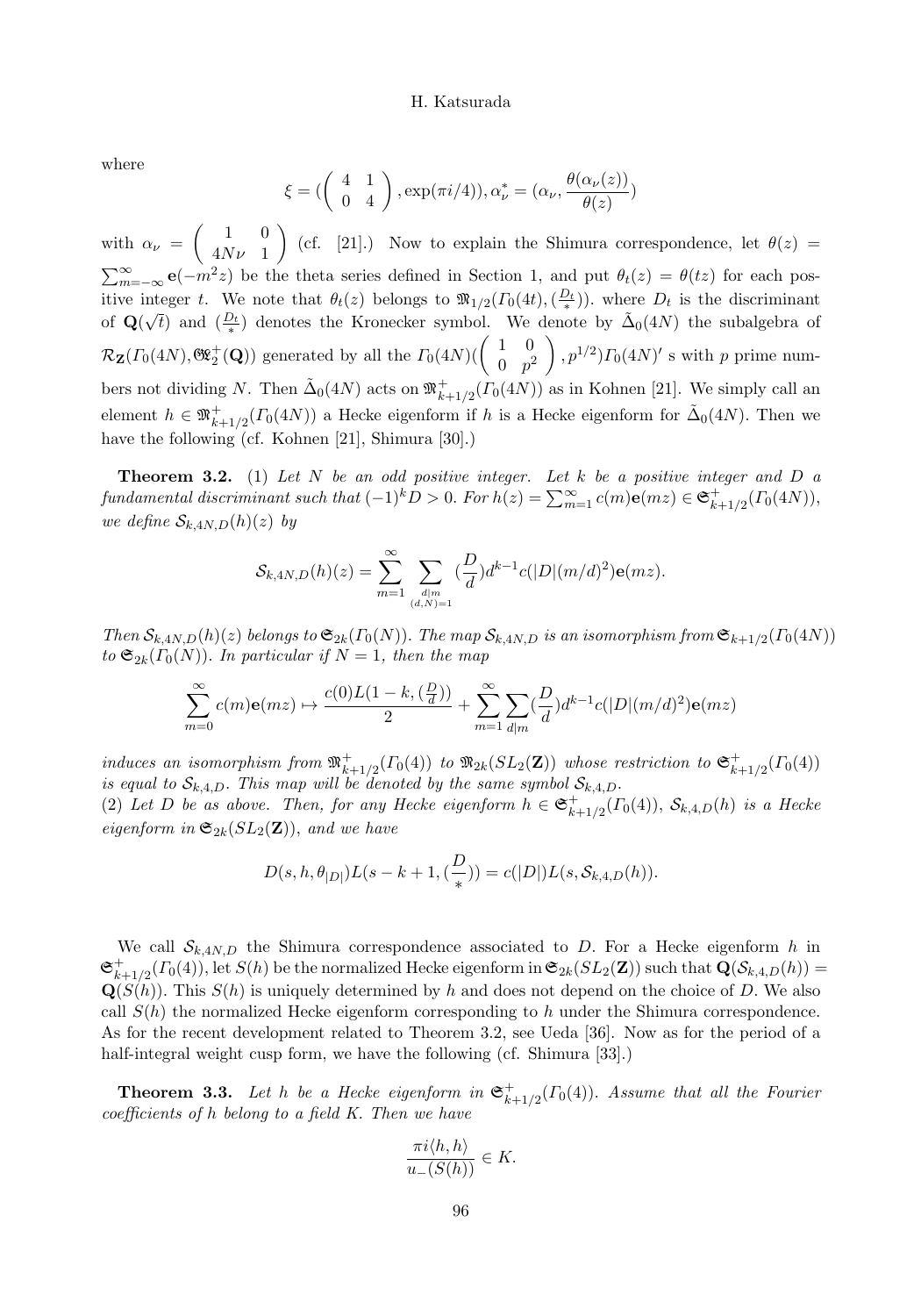Roughly speaking, the period  $\langle h, h \rangle$  is nothing but  $u_-(S(h))$ . Now our main result of this section is to give the ratio  $\frac{\langle h, h \rangle}{\langle S(h), S(h) \rangle}$  in terms of  $L(k/2, S(h), \chi)$  with some quadratic character  $\chi$ . This type of result was first given by Waldspurger in automorphic representation theoretic view point. Here we give a refinement of it in a special case where  $h$  is in the Kohnen plus subspace due to Kohnen and Zagier. As for the recent progress of this theme, see Sakata [28].

**Theorem 3.4.** (Kohnen-Zagier [23]) Let h be a Hecke eigenform in  $\mathfrak{S}_{k+1/2}^+(T_0(4))$ . Then for any fundamental discriminant D such that  $(-1)^{n/2}D > 0$  we have

$$
\frac{|c_h(|D|)|^2}{\langle h,h\rangle} = \frac{\Gamma(k)}{\pi^k} \frac{|D|^{k-1/2} L(k, S(h), \left(\frac{D}{*}\right))}{\langle S(h), S(h)\rangle}.
$$

To prove the above theorem, we consider the following Eisenstein series: Let  $D$  be a fundamental discriminant such that  $(-1)^k D > 0$ . We then put

$$
G_{k,D}(z,s) = E_{k,|D|}(z,s,(\frac{D}{*})),
$$
  

$$
\tilde{G}_{k,D}(z,s) = G_{k,D}(4z,s) - 2^{-k-2s}(\frac{D}{2})G_{k,D}(2z,s).
$$

Furthermore put

$$
G_{k,D}(z) = \frac{L(1-k, (\frac{D}{*}))}{2} G_{k,D}(z,0),
$$

and

$$
\tilde{G}_{k,D}(z) = \frac{L(1-k, (\frac{D}{*}))}{2} \tilde{G}_{k,D}(z,0).
$$

We note that  $G_{k,D}(z,s)$  and  $\tilde{G}_{k,D}(z,s)$  belong to  $\mathfrak{M}_{k}^{\infty}(\Gamma_{0}(|D|),(\frac{D}{*}))$  and  $\mathfrak{M}_{k}^{\infty}(\Gamma_{0}(4|D|),(\frac{D}{*}))$ , respectively, and, in particular if  $k \geq 3$ , then  $G_{k,D}(z)$  and  $\tilde{G}_{k,D}(z)$  belong to  $\mathfrak{M}_k(\Gamma_0(|D|),(\frac{D}{*}))$  $(\frac{D}{*})$  and  $\mathfrak{M}_k(\Gamma_0(4|D|),(\frac{D}{\ast}))$  $(\frac{D}{\ast}))$ , respectively. We define  $\mathcal{F}_D(z,s)$  and  $\mathcal{G}_D(z,s)$  as

$$
\mathcal{F}_D(z,s) = \text{Tr}_1^{|D|}(G_{k,D}(z)G_{k,D}(z,s)),
$$

and

$$
\mathcal{G}_D(z,s) = \frac{3}{2} (1 - (\frac{D}{2})2^{-k-2s})^{-1} \text{pr}(\text{Tr}_4^{4|D|}(\tilde{G}_{k,D}(z,s)\theta(|D|z))).
$$

Here for positive integers  $N, M$  such that  $N|M$  we denote by  $\mathrm{Tr}^M_N$  the trace map from  $\mathfrak{M}^\infty_l(\Gamma_0(M))$ to  $\mathfrak{M}^{\infty}_l(\Gamma_0(N))$  given by

$$
\text{Tr}_{N}^{M}(f) = \sum_{\gamma \in \Gamma_{0}(M) \backslash \Gamma_{0}(N)} f(\gamma(z))
$$

for  $f \in \mathfrak{M}^{\infty}_l(\Gamma_0(M))$ . Furthermore put

$$
\mathcal{F}_D(z) = \frac{L(1-k, (\frac{D}{\ast}))}{2} \mathcal{F}_D(z, 0),
$$

and

$$
\mathcal{G}_D(z) = \frac{L(1-k, (\frac{D}{\ast}))}{2} \mathcal{G}_D(z, 0).
$$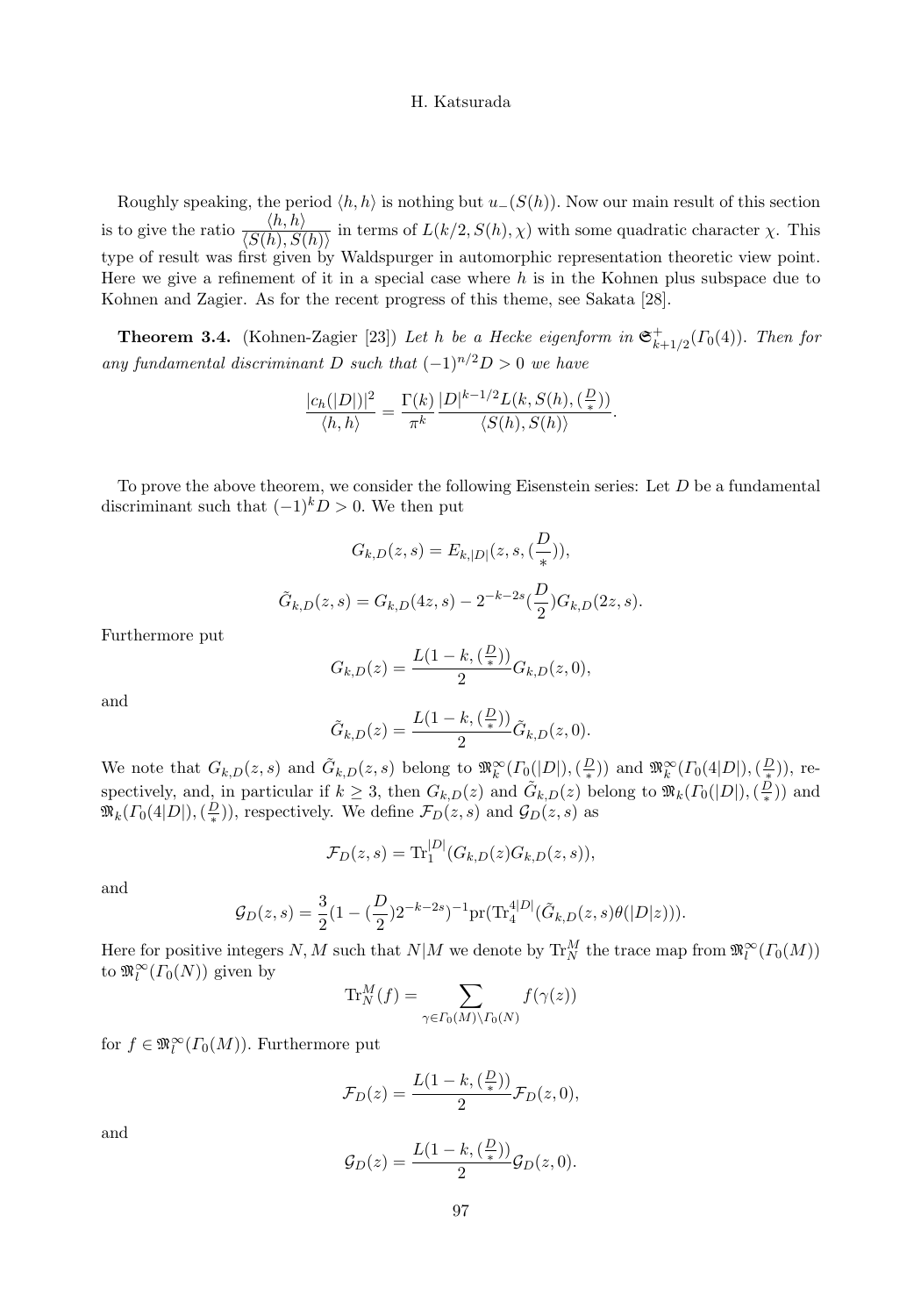We note that  $\mathcal{F}_D(z)$  and  $\mathcal{G}_D(z)$  belong to  $\mathfrak{M}_{2k}(SL_2(\mathbf{Z}))$ , and  $\mathfrak{M}_{k+1/2}^+(T_0(4))$ , respectively, if  $k \geq 3$ .

**Proposition 3.5.** Let D be a fundamental discriminant such that  $(-1)^kD > 0$ . Let f be a normalized Hecke eigenform in  $\mathfrak{S}_{2k}(SL_2(\mathbf{Z}))$ . Then we have

$$
\langle f, \mathcal{F}_D \rangle = \frac{\Gamma(2k-1)L(1-k, \left(\frac{D}{*}\right))}{2(4\pi)^{2k-1}} \frac{L(2k-1, f)L(k, f, \left(\frac{D}{*}\right))}{L(k, \left(\frac{D}{*}\right))}.
$$

*Proof.* Put  $I(s) = \langle f, \mathcal{F}_D(*, \bar{s}) \rangle$ . Then we have

$$
I(s) = \int_{\Phi_{SL_2(\mathbf{Z})}} \sum_{\gamma \in \Gamma_0(|D|) \backslash SL_2(\mathbf{Z})} f(\gamma(z)) \overline{G_{k,D}(\gamma(z))} G_{k,D}(\gamma(z), \overline{s}) y^{2k-2} dx dy
$$
  
= 
$$
\int_{\Phi_{\Gamma_0(|D|)}} f(z) \overline{G_{k,D}(z)} G_{k,D}(z, \overline{s}) y^{2k-2} dx dy.
$$

Thus by Theorem 2.2, for  $s \in \mathbb{C}$  with sufficiently large real part, we have

$$
I(s) = \frac{\Gamma(2k - 1 + s)}{(4\pi)^{2k - 1 + s}} L(2k - 1 + s, f, G_{k,D})
$$

and therefore by (2) of Proposition 2.1 we have

$$
I(s) = \frac{\Gamma(2k - 1 + s)}{(4\pi)^{2k - 1 + s}} \frac{L(2k - 1 + s, f)L(k + s, f, (\frac{D}{*}))}{L(k + 2s, (\frac{D}{*}))}.
$$

The both hand-sides of the above are holomorphic at  $s = 0$ . thus the assertion holds.

**Proposition 3.6.** Let D and f be as in Proposition 3.5, and  $g(z) = \sum_{m=1}^{\infty} c_g(m) \mathbf{e}(mz)$  be a Hecke eigenform in  $\mathfrak{S}_{k+1/2}^+(T_0(4))$  such that  $\mathcal{S}_{k,4,D}(g) = c_g(|D|)f$ . Then we have

$$
\langle g, \mathcal{G}_D \rangle = \frac{\Gamma(k - 1/2)L(1 - k, \left(\frac{D}{*}\right))}{4(4\pi)^{k - 1/2}L(k, \left(\frac{D}{*}\right))|D|^{k - 1/2}}L(2k - 1, f)c_g(|D|).
$$

Proof. The assertion can be proved in a way similar to Proposition 3.5 by using Propositions 3.1 and 3.2.

**Proof of Theorem 3.4.** Let  $\{g_{\nu}\}\$ be an orthogonal basis of  $\mathfrak{S}_{k+1/2}^+(T_0(4))$  consisting of Hecke eigenforms. Furthermore, we define the Eisenstein series  $E_{k+1/2}(z)$  and  $G_{k+1/2}^+(z)$  as

$$
E_{k+1/2}(z) = \sum_{\gamma \in \Gamma_{\infty} \backslash \Gamma_0(4)} \left(\frac{\theta(\gamma(z))}{\theta(z)}\right)^{-2k-1},
$$

and

$$
G_{k+1/2}^+(z) = \zeta(1-2k)(E_{k+1/2}(z)+2^{-2k-1}(1+(-1)^k i)z^{-k-1/2}E_{k+1/2}(\frac{-1}{4z}).
$$

Then  $E_{k+1/2}(z)$  and  $G_{k+1/2}^+(z)$  belong to  $\mathfrak{M}_{k+1/2}(\Gamma_0(4))$  and  $\mathfrak{M}_{k+1/2}^+(\Gamma_0(4))$ , respectively. Then  $\mathcal{G}_D$ can be written as

$$
\mathcal{G}_D(z) = \lambda G_{k+1/2}^+(z) + \sum_{\nu} \lambda_{\nu} g_{\nu}(z)
$$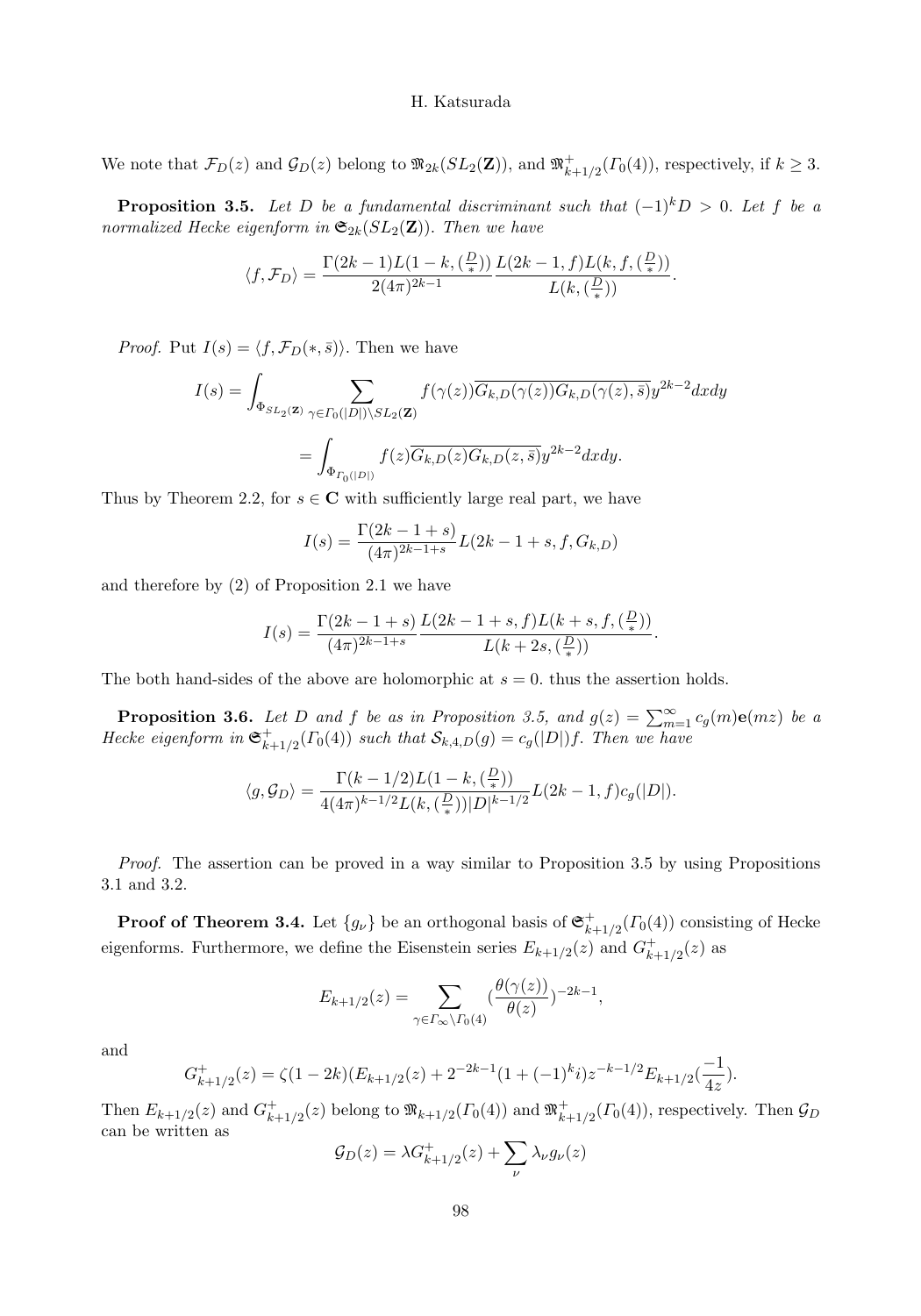with  $\lambda, \lambda_{\nu} \in \mathbf{C}$ . Then we have

$$
\lambda_{\nu} = \frac{\langle \mathcal{G}_D, g_{\nu} \rangle}{\langle g_{\nu}, g_{\nu} \rangle}.
$$

Let  $\{f_\nu\}$  be the basis of  $\mathfrak{S}_{2k}(SL_2(\mathbf{Z}))$  consisting of normalized Hecke eigenforms such that  $S(g_\nu)$  $f_{\nu}$ .

We note that

$$
S_{k,4,D}(G_{k+1/2}^+) = L(1 - k, (\frac{D}{*}))G_{2k},
$$
  

$$
S_{k,4,D}(g_{\nu}) = c_{g_{\nu}}(|D|)f_{\nu},
$$

and

$$
\mathcal{S}_{k,4,D}(\mathcal{G}_D)=\mathcal{F}_D.
$$

Thus we have

$$
\mathcal{F}_D(z) = \lambda G_{2k}(z) + \sum_{\nu} \lambda_{\nu} c_{g_{\nu}}(|D|) f_{\nu}(z),
$$

and therefore we have

$$
\langle f_{\nu}, \mathcal{F}_D \rangle = \lambda_{\nu} c_{g_{\nu}}(|D|) \langle f_{\nu}, f_{\nu} \rangle = c_{g_{\nu}}(|D|) \langle f_{\nu}, f_{\nu} \rangle \frac{\langle \mathcal{G}_D, g_{\nu} \rangle}{\langle g_{\nu}, g_{\nu} \rangle}.
$$

Thus the assertion follows from Propositions 3.5 and 3.6 by remarking  $L(2k-1,f)L(1-k,(\frac{D}{*})$  $(\frac{D}{*})$ )  $\neq 0$ .

# 4 Ikeda's conjecture on the period of the Ikeda lift

The Rankin-Selberg method plays an important role also in investigating the period relation of Siegel modular forms. Here we apply it to Ikeda's conjecture. We restrict ourselves to the full modular case, and we define standard L-function. Let  $\mathbf{L}_n = \mathcal{R}_{\mathbf{Q}}(\Gamma^{(n)}, GSp_n^+(\mathbf{Q}))$ , and for each prime number p let  $\mathbf{L}_{np} = \mathcal{R}_{\mathbf{Q}}(\Gamma^{(n)}, GSp_n^+(\mathbf{Q}) \cap GL_{2n}(\mathbf{Z}[p^{-1}]))$ . Then  $\mathbf{L}_{np}$  is a subalgebra of  $\mathbf{L}_n$ , and  $\mathbf{L}_n$  is generated by all the  $\mathbf{L}_{np}$ 's. Now let

$$
T(p) = \Gamma^{(n)}(1_n \perp p1_n)\Gamma^{(n)},
$$

and

$$
(p^{\pm}) = \Gamma^{(n)}(p^{\pm}1_{2n})\Gamma^{(n)}.
$$

Furthermore, for  $i = 1, ..., n - 1$  put

$$
T_i(p^2) = \Gamma^{(n)}(1_{n-i} \perp p 1_i \perp p^2 1_{n-i} \perp p 1_i) \Gamma^{(n)}.
$$

Then  $\mathbf{L}_{np}$  is generated over Q by  $(p^{\pm})$ ,  $T(p)$  and  $T_i(p^2)$   $(i = 1, ..., n-1)$ . We now review the Satake p-parameters of  $\mathbf{L}_{np}$ . Let  $\mathbf{P}_n = \mathbf{Q}[X_0^{\pm}, X_1^{\pm}, ..., X_n^{\pm}]$  be the ring of Laurent polynomials in  $X_0, X_1, ..., X_n$  over Q. Let  $\mathbf{W}_n$  be the group of Q-automorphisms of  $\mathbf{P}_n$  generated by all permutations in variables  $X_1, ..., X_n$  and by the automorphisms  $\tau_1, ..., \tau_n$  defined by

$$
\tau_i(X_0) = X_0 X_i, \tau_i(X_i) = X_i^{-1}, \tau_i(X_j) = X_j \ (j \neq i).
$$

Furthermore a group  $\tilde{\mathbf{W}}_n$  isomorphic to  $\mathbf{W}_n$  acts on the set  $\mathbf{T}_n = (\mathbf{C}^{\times})^{n+1}$  in a way similar to the above. Then there exists a Q-algebra isomorphism  $\Omega_{np}$ , called the Satake isomorphism, from  $\mathbf{L}_{np}$ to the  $W_n$ -invariant subring  $P_n^{W_n}$  of  $P_n$ . Then for a non-zero C-algebra homomorphism  $\lambda$  from  $\mathbf{L}_{np}$  to C, there exists an element  $(\alpha_0(p,\lambda), \alpha_1(p,\lambda), ..., \alpha_n(p,\lambda))$  of  $\mathbf{T}_n$  such that

$$
\lambda(\Omega_{np}^{-1}(F(X_0,X_1,...,X_n))) = F(\alpha_0(p,\lambda), \alpha_1(p,\lambda), ..., \alpha_n(p,\lambda))
$$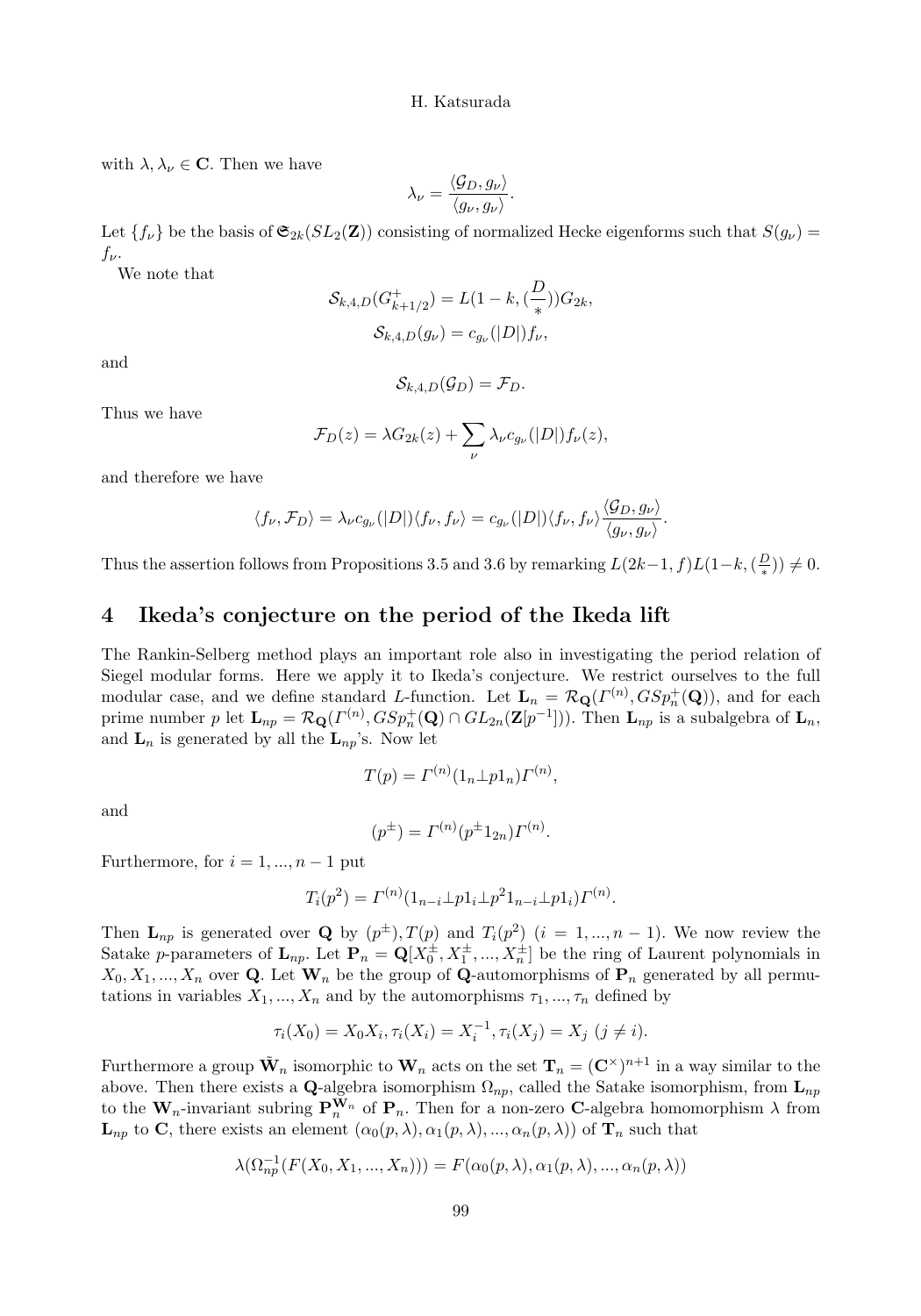for  $F \in \mathbf{P}_n^{\mathbf{W}_n}$ . The equivalence class of  $(\alpha_0(p,\lambda), \alpha_1(p,\lambda), ..., \alpha_n(p,\lambda))$  under the action of  $\tilde{\mathbf{W}}_n$  is uniquely determined by  $\lambda$ . Now assume that f is a Hecke eigenform in  $\mathfrak{M}_k(\Gamma^{(n)})$ . Then for each prime number p, the map  $\lambda_{f,p} : \mathbf{L}_{np} \ni T \mapsto \lambda_f(T)$  defines a non-zero **C**-homomorphism from  $\mathbf{L}_{np}$ to **C**. We denote by  $(\alpha_0(p), \alpha_1(p), ..., \alpha_n(p))$  the Satake p-parameters of  $\mathbf{L}_{np}$  determined by  $\lambda_{fp}$ . Let  $\chi$  be a Dirichlet character. We then define the spinor L-function  $L(s, f, \chi, Sp)$  of f twisted by  $\chi$  as

$$
L(s, f, \chi, \text{Sp}) = \prod_{p} \{ (1 - \alpha_0(p)p^{-s}\chi(p)) \prod_{r=1}^n \prod_{1 \le i_1 < \dots < i_r \le n} (1 - \alpha_{i_1}(p) \dots \alpha_{i_r}(p)p^{-s}\chi(p)) \}^{-1}.
$$

We also define the standard L-function  $L(s, f, \chi, St)$  of f twisted by  $\chi$  as

$$
L(s, f, \chi, St) = \prod_{p} \prod_{i=1}^{n} \{ (1 - p^{-s} \chi(p)) (1 - \alpha_i(p) p^{-s} \chi(p)) (1 - \alpha_i(p)^{-1} p^{-s} \chi(p)) \}^{-1}.
$$

Let f be a Hecke eigenform in  $\mathfrak{S}_k(SL_2(\mathbf{Z}))$ , and  $\alpha_p$  and  $\beta_p$  be the complex numbers in Section 2. Then we have  $\beta_p = \alpha_p^{-1}$ . We note that we can take  $\alpha_0(p) = p^{k/2-1/2} \alpha_p$  and  $\alpha_1(p) = \alpha_p^{-2}$  as the Satake  $p$ -parameters determined by  $f$ . Thus we have

$$
L(s, f, \chi, \text{Sp}) = L(s, f, \chi),
$$

and

$$
L(s, f, \chi, \mathrm{St}) = L(s, f, \chi, \mathrm{Ad}).
$$

For an integer  $D \in \mathbb{Z}$  such that  $D \equiv 0$  or 1 mod 4, put  $\mathfrak{d}_D$  be the discriminant of  $\mathbf{Q}(\sqrt{D})$ , and put  $f_D = \sqrt{\frac{D}{b_D}}$ . Let n be a positive even integer. For an element  $T \in \mathcal{L}_{n>0}$ , put  $b_T = b_{(-1)^{n/2} \det(2T)}, f_T = b_T$  $f_{(-1)^{n/2}\det(2T)}$ , and  $\chi_T = \left(\frac{b_T}{*}\right)$ . Now we define the local Siegel series  $b_p(T, s)$  by

$$
b_p(T,s) = \sum_{R \in Sym_n(\mathbf{Z}[1/p])/Sym_n(\mathbf{Z})} \mathbf{e}(\text{tr}(TR)) p^{-ord_p(\mu_p(R))s},
$$

where  $\mu_p(R) = [R\mathbf{Z}_p^n + \mathbf{Z}_p^n : \mathbf{Z}_p^n]$ . We remark that there exists a unique polynomial  $F_p(T, X)$  in X such that

$$
b_p(T,s) = F_p(T, p^{-s}) \frac{(1-p^{-s}) \prod_{i=1}^{n/2} (1-p^{2i-2s})}{1 - \chi_T(p) p^{n/2-s}}
$$

(cf. Kitaoka [19]). Now let  $k$  be a positive even integer. Let

$$
f(z) = \sum_{m=1}^{\infty} a(m)\mathbf{e}(mz)
$$

be a normalized Hecke eigenform in  $\mathfrak{S}_{2k-n}(\Gamma^{(1)})$ . Furthermore let

$$
\tilde{f}(z) = \sum_{e} c(e) \mathbf{e}(ez)
$$

be a cuspidal Hecke eigenform in the Kohnen plus subspace  $\mathfrak{S}_{k-n/2+1/2}^+(T_0(4))$  such that  $S(\tilde{f}) = f$ . We define a Fourier series  $I_n(f)(Z)$  in  $Z \in \mathbf{H}_n$  by

$$
I_n(f)(Z) = \sum_{T \in \mathcal{L}_{n>0}} a_{I_n(f)}(T) \mathbf{e}(\text{tr}(TZ)),
$$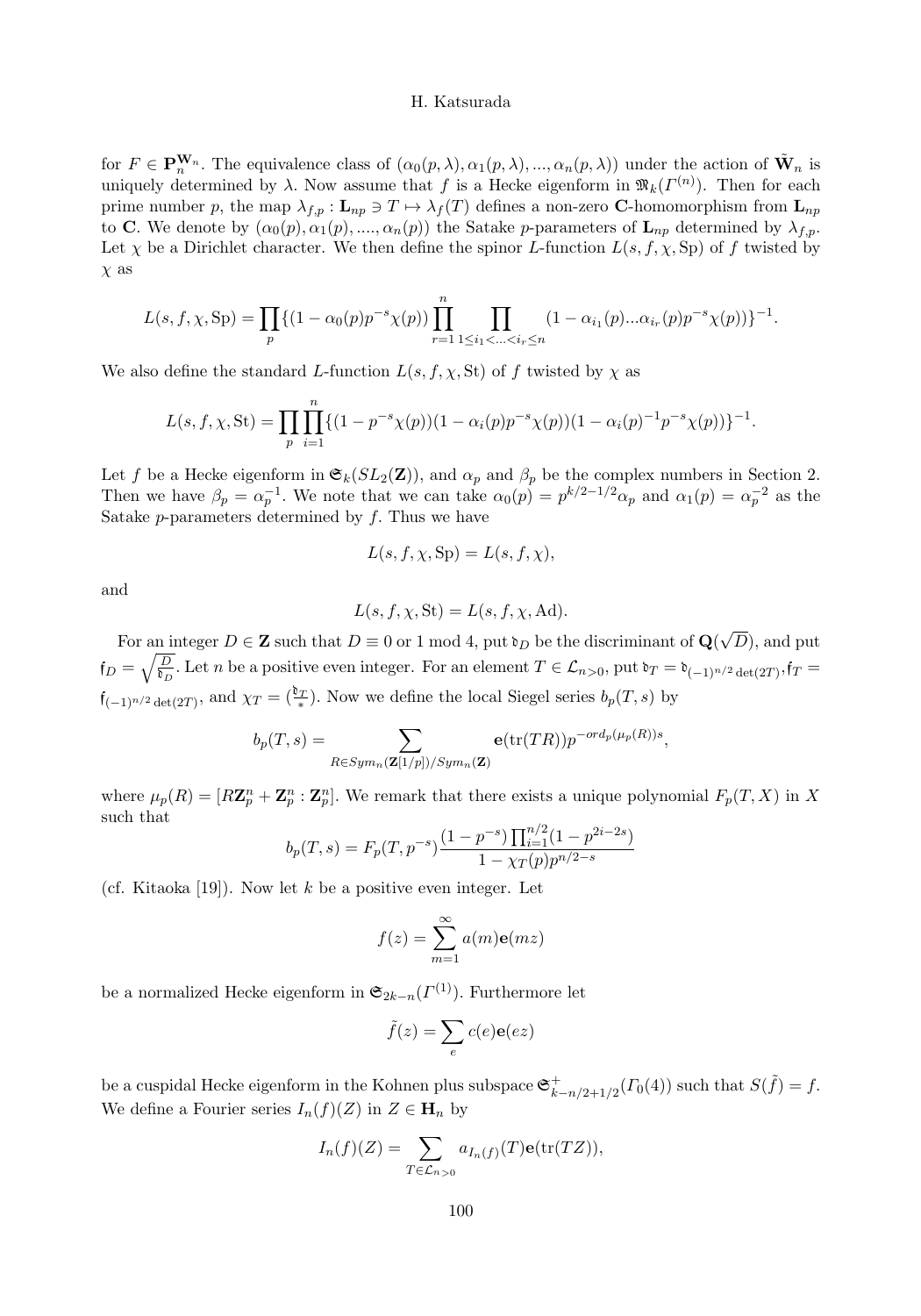where

$$
a_{I_n(f)}(T) = c(|\mathfrak{d}_T|) \prod_p (p^{k-n/2-1/2} \alpha_p)^{ord_p(f_T)} \prod_p F_p(T, p^{-(n+1)/2} \alpha_p^{-1}).
$$

Then Ikeda [9] showed the following:

**Theorem 4.1.**  $I_n(f)(Z)$  is a Hecke eigenform in  $\mathfrak{S}_k(\Gamma^{(n)})$  whose standard L-function is

$$
\zeta(s) \prod_{i=1}^n L(s+k-i,f).
$$

We call  $I_n(f)$  the Ikeda lift of f. We note that  $I_n(f)$  is uniquely determined by  $\tilde{f}$ . We also note that  $I_2(f)$  is the Saito-Kurokawa lift of f.

To formulate Ikeda's conjecture, put

$$
\Gamma_{\mathbf{R}}(s) = \pi^{-s/2} \Gamma(s/2).
$$

Furthermore put

 $\xi(s) = \Gamma_{\mathbf{R}}(s)\zeta(s)$ 

 $\widetilde{\xi}(s) = \Gamma_{\mathbf{C}}(s)\zeta(s).$ 

and

Put

$$
\Lambda(s, f, \chi) = \Gamma_{\mathbf{C}}(s) L(s, f, \chi) \tau(\chi)^{-1}.
$$

Furthermore put

$$
\Lambda(s, f, \mathrm{Ad}) = \Gamma_{\mathbf{C}}(s)\Gamma_{\mathbf{C}}(s + 2k - n - 1)L(s, f, \mathrm{Ad}).
$$

Now we have the following diagram of liftings:

$$
\begin{array}{ccc}\n\mathfrak{S}_{k-n/2+1/2}^+(T_0(4)) & \leftrightarrow & \mathfrak{S}_{2k-n}(\Gamma^{(1)}) & \to & \mathfrak{S}_k(\Gamma^{(n)}) \\
f & \leftrightarrow & f & \mapsto & I_n(f)\n\end{array}
$$

Then Ikeda [10] proposed the following conjecture:

Conjecture A. We have

$$
\frac{\langle I_n(f), I_n(f) \rangle}{\langle \tilde{f}, \tilde{f} \rangle} = 2^{\alpha(n,k)} \Lambda(k, f) \tilde{\xi}(n) \prod_{i=1}^{n/2-1} \tilde{\Lambda}(2i+1, f, \text{Ad}) \, \tilde{\xi}(2i),
$$

where  $\alpha(n, k)$  is a certain integer depending only on n and k.

**Remark.** When  $n = 2$ , Conjecture A holds true. Namely, Kohnen and Skoruppa [22] showed that  $\left|T(f) - T(f)\right|\right|$ 

$$
\frac{\langle I_2(f), I_2(f) \rangle}{\langle \tilde{f}, \tilde{f} \rangle} = 2^{k-2} \Lambda(k, f) \tilde{\xi}(2).
$$

(See also Oda [25].)

Now we have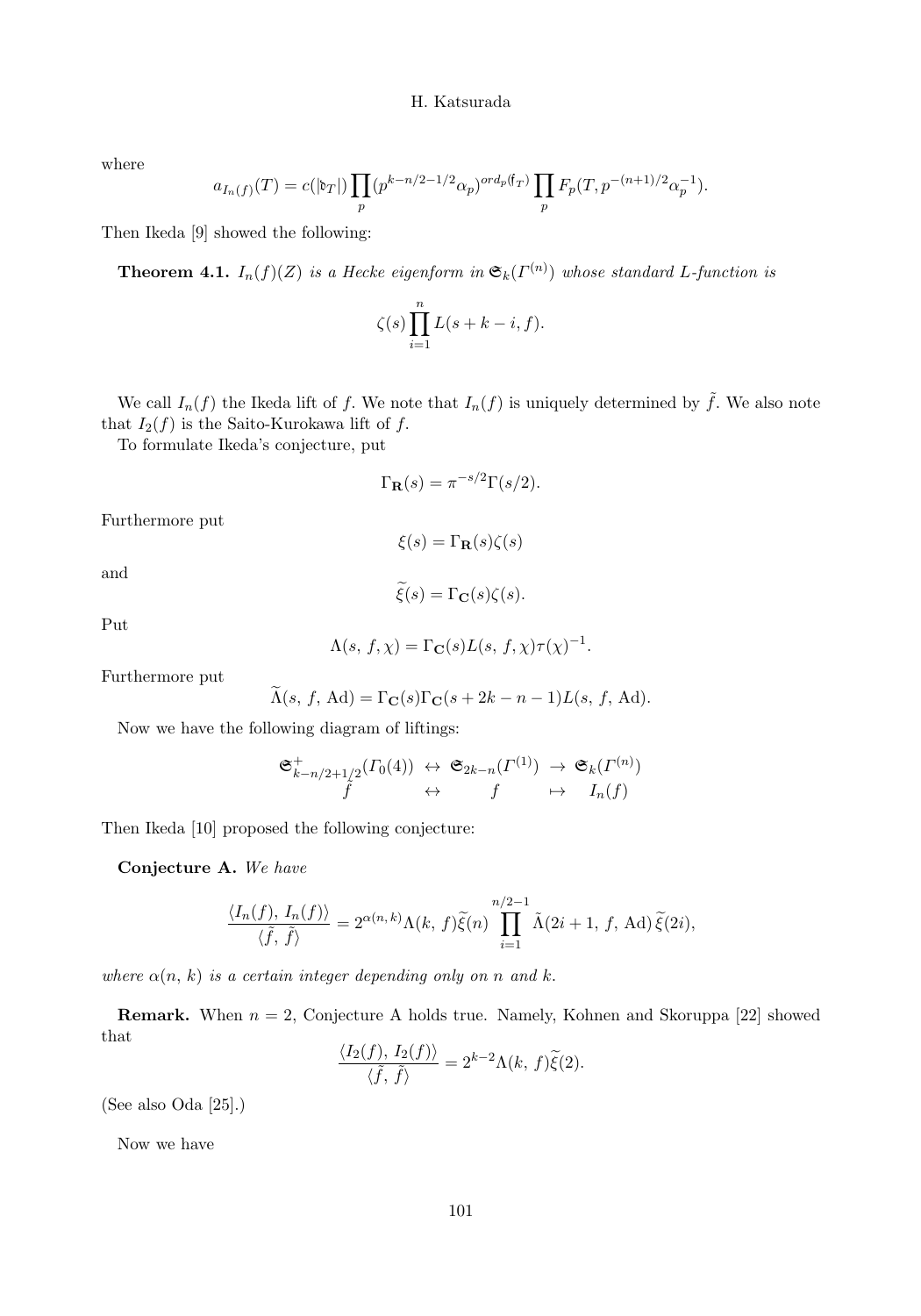**Theorem 4.2** (Katsurada-Kawamura [18]) Conjecture A holds true for any even positive integer  $n$ .

By this result combined with Theorem 3.4, we get the following result.

**Theorem 4.3.** For any fundamental discriminant D such that  $(-1)^{n/2}D > 0$  and  $L(k - 1)$  $n/2, f, (\frac{D}{\ast})$  $(\frac{\omega}{\ast})) \neq 0$  we have

$$
\frac{\langle I_n(f), I_n(f) \rangle}{\langle f, f \rangle^{n/2}} = \frac{a_{n,k}|c(|D|)|^2 \Lambda(k, f)}{|D|^{k-n/2} \Lambda(k - n/2, f, \left(\frac{D}{*}\right))} \widetilde{\xi}(n) \prod_{i=1}^{n/2-1} \frac{\widetilde{\Lambda}(2i+1, f, \text{Ad})}{\langle f, f \rangle} \widetilde{\xi}(2i)
$$

with some algebraic number  $a_{n,k}$  depending only on  $n, k$ .

By Theorems 2.6 and 2.7, we see that  $\frac{\Lambda(k, f)}{\Lambda(k, f)}$  $\frac{\Lambda(k, f)}{\Lambda(k - n/2, f, (\frac{D}{\ast}))}$  and  $\frac{\Lambda(2i + 1, f, \text{Ad})}{\langle f, f \rangle}$ 1 are algebraic numbers and belong to the Hecke field  $\mathbf{Q}(f)$ . Thus we get the following corollary.  $\frac{f(x, y, 1, 1)}{\langle f, f \rangle}$  for  $i = 1, ..., n/2-$ 

**Corollary.** In addition to the above assumption, assume that all the Fourier coefficients of  $\tilde{f}$ are algebraic. Then  $\frac{\langle I_n(f), I_n(f) \rangle}{\langle f, g \rangle}$  $\frac{\lambda(\mathcal{J})\cdot\mathcal{J}(\mathcal{J})\cdot\mathcal{J}}{\langle f, f \rangle^{n/2}}$  is algebraic.

This has been already proved by Furusawa [6] in case  $n = 2$ , and by Choie and Kohnen [4] in general case. Thus our result can be regarded as a refinement of theirs. We also remark that we can apply Theorem 4.3 to solve a problem concerning the congruence between Ikeda lifts and non-Ikeda lifts. This was announced in [17], and the details will be discussed in [15] (see also [14].)

# 5 Rankin-Selberg Dirichlet series associated with the Fourier-Jacobi expansion of the Ikeda lift

In this section and the next, we give an outline of the proof of Theorem 4.2. First we give an explicit formula for a certain Rankin-convolution product associated with the Fourier-Jacobi expansion of the Ikeda lift, and express its residue in terms of its period. First we review Jacobi forms of integral index. Let  $H_{1,n}(\mathbf{R})$  be the real Heisenberg group of characteristic  $(1, n)$ , that is, the set

$$
H_{1,n}(\mathbf{R}) = \mathbf{R}^{2n} \times \mathbf{R} = \{ [X, \kappa] \, | \, X \in \mathbf{R}^{2n}, \, \kappa \in \mathbf{R} \}
$$

with the following group-structure: for  $[X_i, \kappa_i] \in H_{1,n}(\mathbf{R})$   $(i = 1, 2)$ ,

$$
[X_1, \kappa_1] * [X_2, \kappa_2] = [X_1 + X_2, \kappa_1 + \kappa_2 + X_1 J_n \,^t X_2].
$$

Since the group  $GSp_n^+(\mathbf{R})$  acts on  $H_{1,n}(\mathbf{R})$  by

$$
[X,\kappa]\cdot\gamma=[\nu(\gamma)^{-1}X\gamma,\nu(\gamma)^{-1}\kappa]\quad ([X,\kappa]\in\mathrm{H}_{1,n}(\mathbf{R}),\,\gamma\in GSp_n^+(\mathbf{R})),
$$

we can define the semi-direct product  $GSp_n^+(\mathbf{R})^J = GSp_n^+(\mathbf{R}) \ltimes H_{1,n}(\mathbf{R})$ , that is, the set

$$
GSp_n^+(\mathbf{R}) \ltimes H_{1,n}(\mathbf{R}) = GSp_n^+(\mathbf{R}) \times H_{1,n}(\mathbf{R})
$$

with the following group-structure: for  $g_i = (\gamma_i, [X_i, \kappa_i]) \in GSp_n^+(\mathbf{R}) \ltimes H_{1,n}(\mathbf{R})$   $(i = 1, 2)$ ,

 $g_1g_2 = (\gamma_1\gamma_2, ([X_1, \kappa_1]\cdot\gamma_2) * [X_2, \kappa_2])$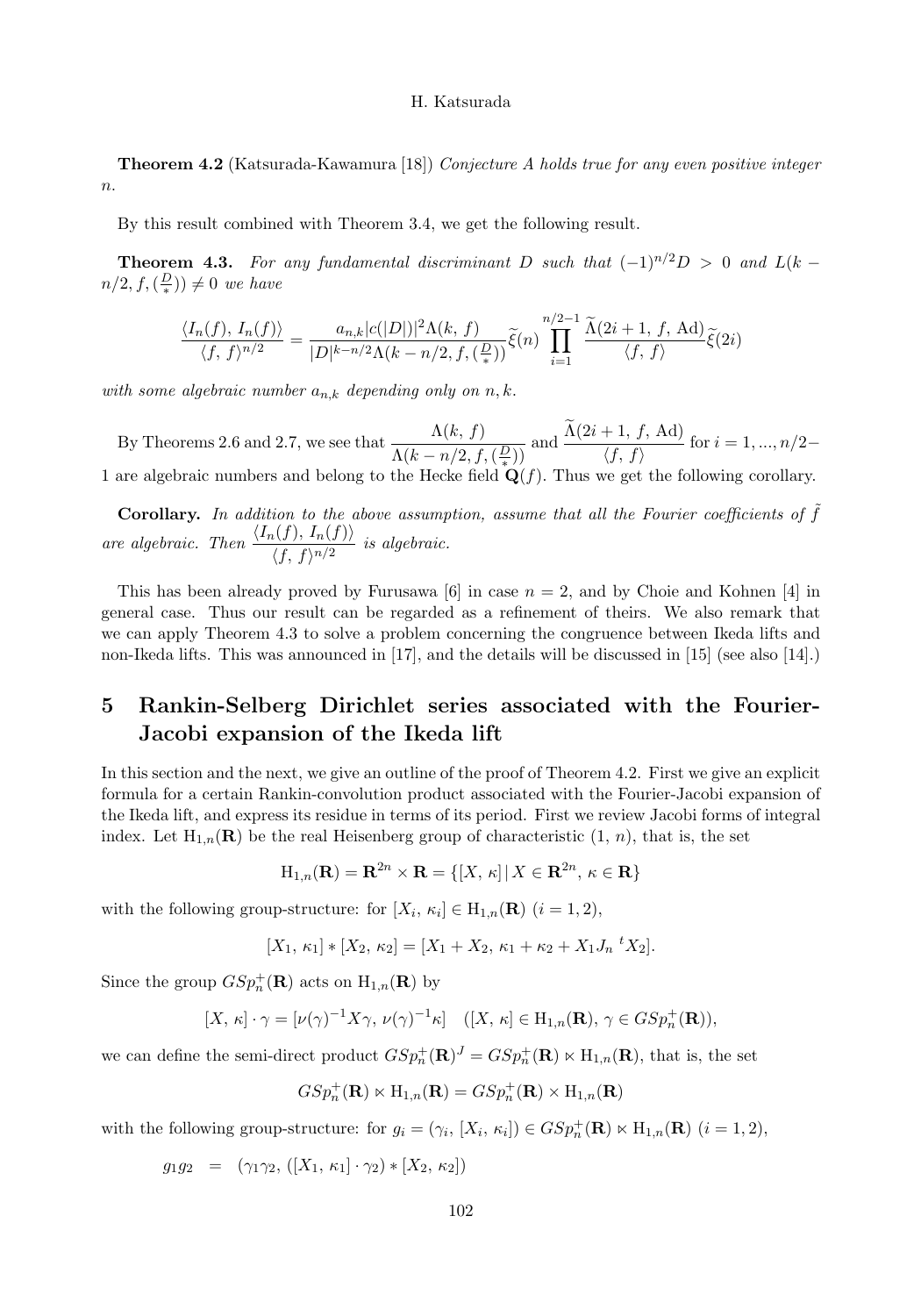$$
= (\gamma_1 \gamma_2, \left[ \nu (\gamma_2)^{-1} X_1 \gamma_2 + X_2, \nu (\gamma_2)^{-1} \kappa_1 + \kappa_2 + \nu (\gamma_2)^{-1} X_1 \gamma_2 J_n \right]^t X_2]).
$$

For simplicity, we denote any element of  $GSp_n^+(\mathbf{R})^J$  by  $[\gamma, X, \kappa] = (\gamma, [X, \kappa])$  with  $\gamma \in GSp_n^+(\mathbf{R})$ ,  $X \in \mathbf{R}^{2n}$  and  $\kappa \in \mathbf{R}$ .

**Remark.** For any  $g = [\gamma, X, \kappa] \in GSp_n^+(\mathbf{R})^J$ , we write  $\gamma = \begin{pmatrix} A & B \\ C & D \end{pmatrix}$  and  $X = (\lambda, \mu)$ , in which A, B, C, D are  $n \times n$  matrices and  $\lambda$ ,  $\mu$  are *n*-vectors. Then we define g' by

$$
g'=\left(\begin{array}{cccc} \nu & 0 & 0 & 0 \\ 0 & A & 0 & B \\ 0 & 0 & 1 & 0 \\ 0 & C & 0 & D \end{array}\right)\left(\begin{array}{cccc} 1 & \lambda & \kappa & \mu \\ 0 & 1_n & ^t\mu & 0_n \\ 0 & 0 & 1 & 0 \\ 0 & 0_n & -\,t\lambda & 1_n \end{array}\right),
$$

where  $\nu = \nu(\gamma)$ . Then we easily see that  $g' \in GSp_{n+1}^+(\mathbf{R})$  and the correspondence  $g \mapsto g'$  defines an injective group-homomorphism.

We also define a subgroup  $\Gamma^{(n),J}$  of  $GSp_n^+(\mathbf{R})^J$  by  $\Gamma^{(n),J} = \Gamma^{(n)} \ltimes H_{1,n}(\mathbf{Z})$ , where  $H_{1,n}(\mathbf{Z}) =$  $H_{1,n}(\mathbf{R}) \cap (\mathbf{Z}^{2n} \times \mathbf{Z})$ . Let k and m be non-negative integers. For any  $[\gamma, X, \kappa] \in GSp_n^+(\mathbf{R})^J$ , we decompose  $\gamma$  and X into  $n \times n$  blocks  $\left(\begin{smallmatrix} A & B \\ C & D \end{smallmatrix}\right)$  and n-vectors  $(\lambda, \mu)$ , respectively. For any function  $\phi(\tau, z)$  on  $\mathbf{H}_n \times \mathbf{C}^n$ , we define

$$
\begin{aligned} (\phi|_{k,m}[\gamma, X, \kappa])(\tau, z) \\ &= e^{m\nu}(\kappa + \tau[ \ {}^t\lambda] + 2\lambda \ {}^t z + \lambda \ {}^t\mu - (C\tau + D)^{-1}C \left[ \ {}^t(z + \lambda \tau + \mu) \right]) \\ &\times \det(C\tau + D)^{-k} \phi(\gamma\langle \tau \rangle, \nu(z + \lambda \tau + \mu)(C\tau + D)^{-1}), \end{aligned}
$$

where we write  $\nu = \nu(\gamma)$ . Then for any  $g_i = [\gamma_i, X_i, \kappa_i] \in GSp_n^+(\mathbf{R})^J$   $(i = 1, 2)$ , we have

$$
(\phi|_{k,m} g_1)|_{k,m\nu} g_2 = \phi|_{k,m} (g_1 g_2),
$$

where we write  $\nu = \nu(\gamma_1)$ . Moreover, we denote the actions of  $\gamma \in GSp_n^+(\mathbf{R})$  and  $X \in \mathbf{Z}^{2n}$  by

$$
\phi|_{k,m} \gamma = \phi|_{k,m} [\gamma, 0, 0],
$$

and

$$
\phi|_{m} X = \phi|_{k,m} [1_{2n}, X, 0],
$$

respectively. Then for any  $\gamma$ ,  $\gamma' \in GSp_n^+(\mathbf{R})$  and  $X, X' \in \mathbf{Z}^{2n}$ , we have

$$
\begin{cases} (\phi|_{k,m} \gamma)|_{k,m\nu} \gamma' = \phi|_{k,m} (\gamma \gamma'), \\ (\phi|_m X)|_m X' = \phi|_m (X + X'), \\ (\phi|_{k,m} \gamma)|_{m\nu} (\nu^{-1} X \gamma) = (\phi|_m X)|_{k,m} \gamma, \end{cases}
$$

where we write  $\nu = \nu(\gamma)$ . Let k and m be positive integers. A holomorphic function  $\phi$  on  $\mathbf{H}_n \times \mathbf{C}^n$ is called a *(holomorphic) Jacobi form* of degree n, weight k and index m if it satisfies the following two conditions:

(i)  $\phi|_{k,m}\gamma = \phi$  for any  $\gamma \in \Gamma^{(n),J}$ ,

(ii)  $\phi$  has a Fourier expansion of the form

$$
\phi(\tau, z) = \sum_{T \in \mathcal{L}_n, r \in \mathbf{Z}^n} c_{\phi}(T, r) e(\text{tr}(T\tau) + r^t z)
$$

with  $c_{\phi}(T, r) = 0$  unless  $4mT - {^t}rr \geq 0$ . If  $\phi$  satisfies the stronger condition  $c_{\phi}(T, r) = 0$  unless  $4mT - \frac{t_{rr}}{k_{\rm m}} > 0$ , it is called a *Jacobi cusp form*. We denote by  $J_{k,m}(\Gamma^{(n),J})$  and  $J_{k,m}^{\text{cusp}}(\Gamma^{(n),J})$  the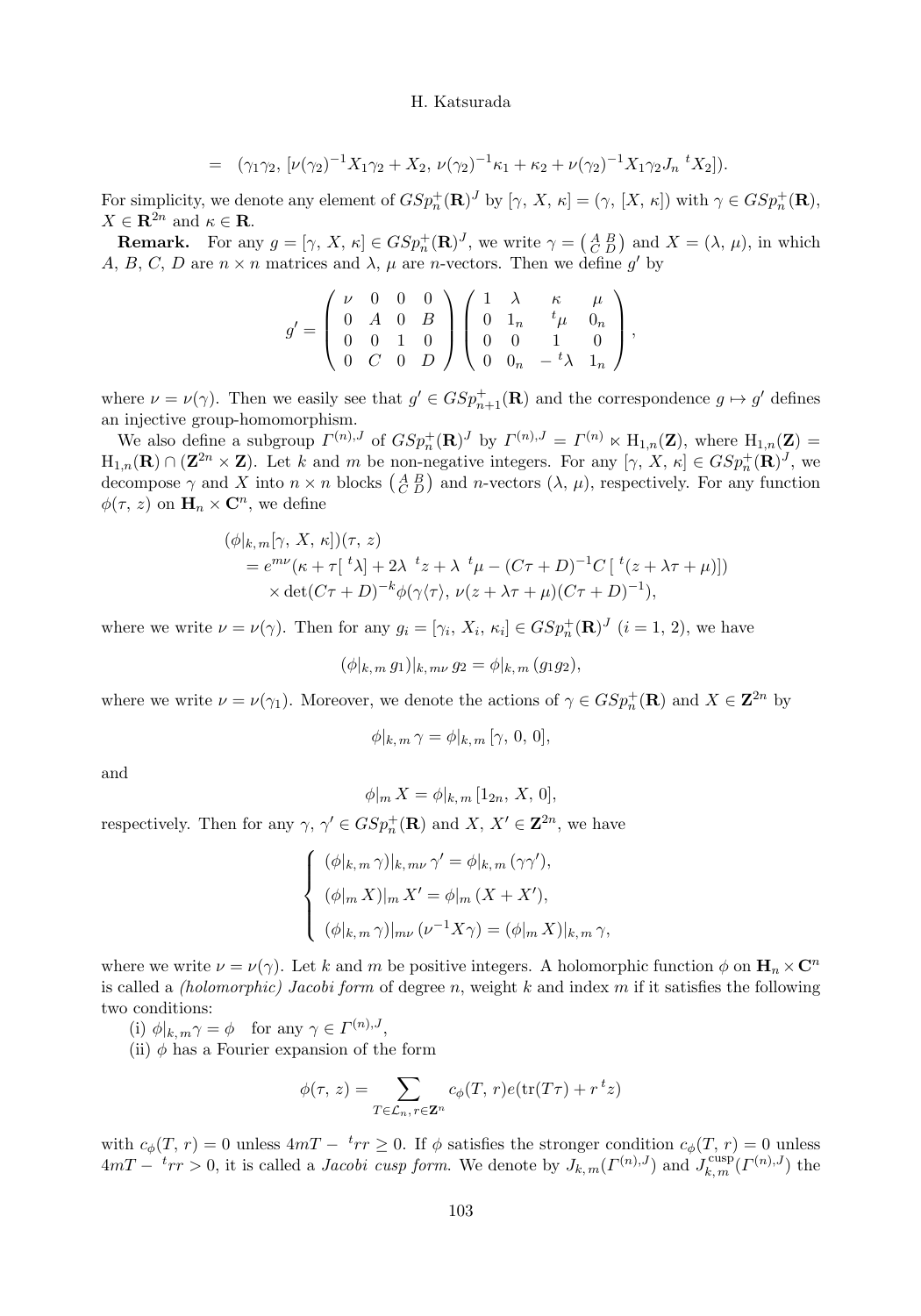C-vector spaces of the (holomorphic) Jacobi forms and Jacobi cusp forms of degree  $n$ , weight  $k$ and index m, respectively. If  $\phi, \psi \in J_{k,m}(\Gamma^{(n),J})$  and  $\phi \psi \in J_{2k,2m}^{\text{cusp}}(\Gamma^{(n),J})$ , then we can define the Petersson inner product of  $\phi$  and  $\psi$  by

$$
\langle \phi, \, \psi \rangle = \int_{\Phi_{\Gamma^{(n),J}}} \phi(\tau, \, z) \overline{\psi(\tau, \, z)} \det(v)^{k-n-2} \exp(-4\pi m v^{-1} [{}^t y]) \, du dv dx dy,
$$

where  $\Phi_{\Gamma^{(n),J}}$  is a fundamental domain for  $\mathbf{H}_n \times \mathbf{C}^n$  modulo  $\Gamma^{(n),J}$ , and  $\tau = u + iv \in \mathbf{H}_n$ ,  $z =$  $x + iy \in \mathbb{C}^n$ . As is well-known, the Petersson inner product defines a Hermitian inner product on  $J_{k,m}^{\text{cusp}}(I^{(n),J})$ . We also have a Hecke theory for Jacobi forms, but we omit the details of it.

Now we consider a certain Rankin-Selberg Dirichlet series associated with the Fourier-Jacobi expansion of a Siegel cusp form. Let  $F \in \mathfrak{S}_k(\Gamma^{(n)})$ . Then we have the following Fourier expansion:

$$
F(Z) = \sum_{B \in \mathcal{L}_{n>0}} A(B) \mathbf{e}(\text{tr}(BZ)) \quad (Z \in \mathbf{H}_n).
$$

Writing  $Z =$  $\begin{pmatrix} \tau' & z \\ t_z & \tau \end{pmatrix}$  with  $\tau \in \mathbf{H}_{n-1}, z \in \mathbf{C}^{n-1}$  and  $\tau' \in \mathbf{H}_1$ , we have the Fourier-Jacobi expansion of F of type  $(1, n-1)$  as follows:

$$
F\bigg(\left(\begin{array}{cc} \tau' & z \\ t_z & \tau \end{array}\right)\bigg) = \sum_{N=1}^{\infty} \phi_N(\tau, z) \mathbf{e}(N\tau').
$$

Here  $\phi_N(\tau, z)$  is the N-th Fourier-Jacobi coefficient of F and defined as follows:

$$
\phi_N(\tau, z) = \sum_{\substack{T \in \mathcal{L}_{n-1}, r \in \mathbf{Z}^{n-1}, \\ 4NT - \, tr \geq 0}} A\left( \begin{pmatrix} N & r/2 \\ t_r/2 & T \end{pmatrix} \right) \mathbf{e}(\text{tr}(T\tau) + r^t z).
$$

Then it is easily shown that  $\phi_N \in J_{k,N}^{\text{cusp}}(\Gamma^{(n-1),J})$  for each  $N \in \mathbb{Z}_{>0}$ .

Now we define a Dirichlet series  $D_1(s, F)$  as

$$
D_1(s;F) = \zeta(2s - 2k + 2n) \sum_{N=1}^{\infty} \langle \phi_N, \phi_N \rangle N^{-s},
$$

where  $\langle \phi_N, \phi_N \rangle$  is the Petersson product defined on the space  $J_{k,N}^{\text{cusp}}(\Gamma^{(n-1),J})$ . Then, as for the analytic properties of  $D_1(s; F)$  the reader is referred to [38], where they are proved by using the Rankin-Selberg method:

**Proposition 5.1.** Let  $\Gamma_{n,k}(s) = \pi^{k-n}(2\pi)^{-2s}\Gamma(s)\Gamma(s-k+n)$ , Then the function  $\mathcal{D}_1(s; F) = \Gamma_{-1}(s) D_1(s; F)$ 

$$
D_1(s, r) - \mathbf{1}_{n,k}(s) D_1(s, r)
$$

has meromorphic continuation to the whole s-plane, and has simple poles at  $s = k$  and  $s = k - n$ with the residue  $\frac{1}{2}\langle F, F \rangle$ . Furthermore, it satisfies the following functional equation:

$$
\mathcal{D}_1(s;F) = \mathcal{D}_1(2k - n - s;F).
$$

Now we give an explicit formula for  $D_1(s, I_n(f))$ :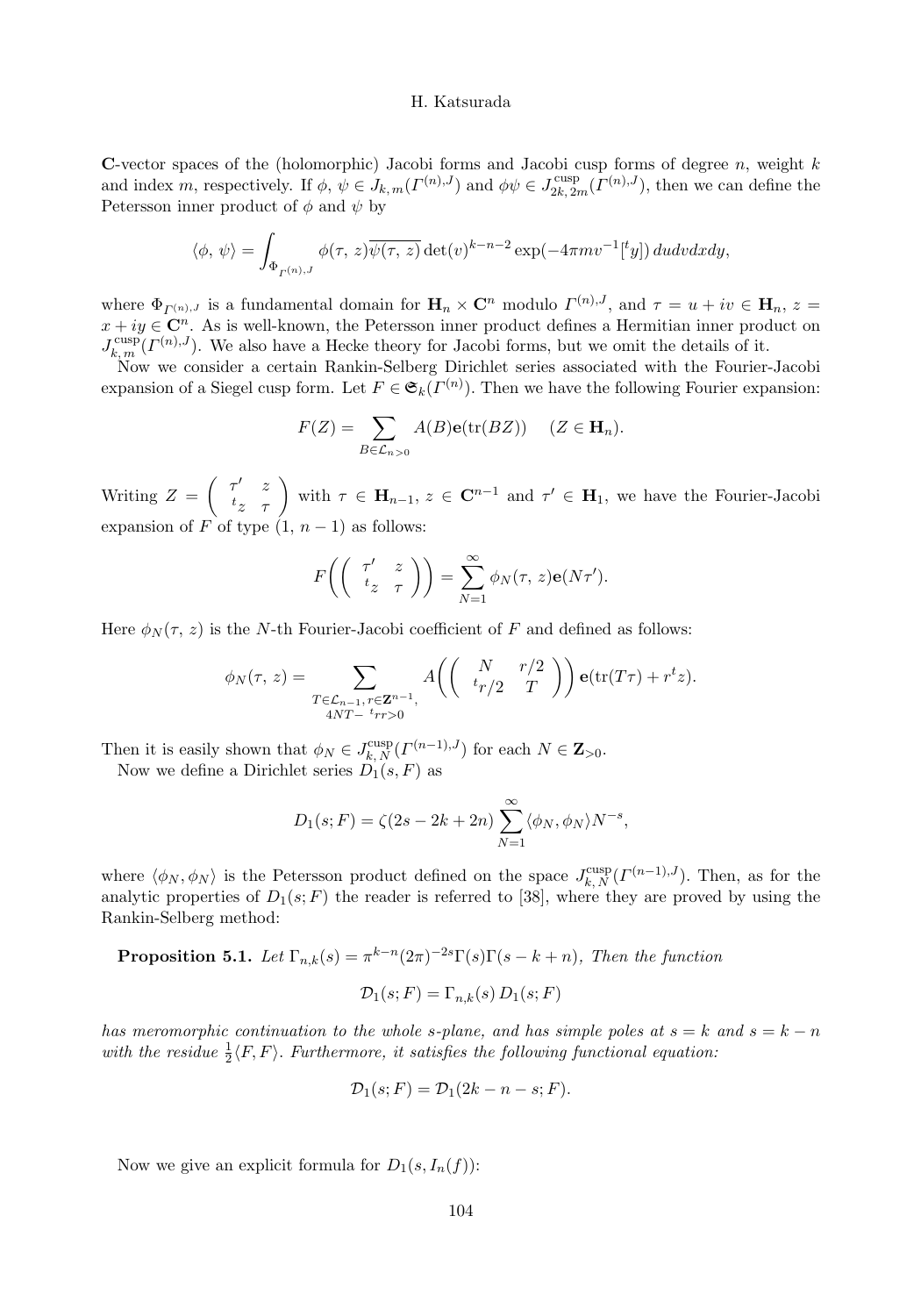**Theorem.** 5.2. ([16], Main Theorem) Let n and k be positive even integers s.t.  $k > n + 1$ . Let f be a normalized Hecke eigenform in  $\mathfrak{S}_{2k-n}(\Gamma^{(1)})$ , and  $\phi_1 = \phi_{I_n(f),1}$  the first Fourier-Jacobi coefficient of  $I_n(f)$ . Then we have

$$
D_1(s; I_n(f)) = \langle \phi_1, \phi_1 \rangle \zeta(s-k+1)\zeta(s-k+n)L(s, f).
$$

By taking the residues of the both sides of Theorem 5.2, we have

Corollary. Under the same assumption as above, we have

$$
\frac{\langle I_n(f), I_n(f) \rangle}{\langle \phi_1, \phi_1 \rangle} = 2^{-k+n-1} \Lambda(k, f) \tilde{\xi}(n). \tag{5.1}
$$

**Remark.** In [16], we incorrectly quoted Yamazaki's result [38]. Namely, " $\langle F, G \rangle$ " on the page 2026, line 14 of [16] should read " $\frac{1}{2} \langle F, G \rangle$ " and therefore "2<sup>2k-n+1</sup>" on the page 2027, line 7 of [16] should read " $2^{2k-n}$ ."

We give an outline of the proof of Theorem 5.2. Let

$$
I_n(f)\left(\begin{pmatrix} \tau' & z \\ t_z & \tau \end{pmatrix}\right) = \sum_{N=1}^{\infty} \phi_N(\tau, z) \mathbf{e}(N\tau').
$$

First we use the following fact due to Hayashida [7]:

**Proposition 5.3.** ([16], Theorem 4) For each N and m, there is a homomorphism

$$
D_f(N) : J_{k,m}^{\text{cusp}}(\Gamma^{(n-1),J}) \longrightarrow J_{k,mN}^{\text{cusp}}(\Gamma^{(n-1),J})
$$

such that  $D_f(N)(\phi_m) = \phi_{mN}$ .

We note that  $D_f(N)$  coincides with the usual shift operator  $V_N$  in Eichler-Zagier [5] and with  $D_{n-1}(N)$  in Yamazaki [37] in case  $n = 2$ . However it does not so in general, and depends on f. Next we use the fact concerning the adjoint operator of  $D_f(N)$ . To explain it more precisely, for a positive integer  $N$  put

$$
\Psi_p(N; \alpha_p) = \frac{\alpha_p^{\delta+1} - \alpha_p^{-(\delta+1)}}{\alpha_p - \alpha_p^{-1}} + p^{-(n-1)/2} \cdot \frac{\alpha_p^{\delta} - \alpha_p^{-\delta}}{\alpha_p - \alpha_p^{-1}}
$$

where  $\delta = \text{ord}_p(N)$ , and  $\alpha_p$  is the complex number defined in Section 2. Then we have the following:

**Proposition 5.4.** ([16], Lemma 2) Let  $D_f^*(N)$  :  $J_{k,mN}^{\text{cusp}}(\Gamma^{(n-1),J}) \longrightarrow J_{k,N}^{\text{cusp}}(\Gamma^{(n-1),J})$  be the adjoint operator of  $D_f(N)$ , that is

$$
\langle D_f(N)(\phi), \psi \rangle = \langle \phi, D_f^*(N)(\psi) \rangle
$$

for any  $\phi \in J_{k,m}^{\text{cusp}}(F^{(n-1),J})$  and  $\psi \in J_{k,mN}^{\text{cusp}}(F^{(n-1),J})$ . Then

$$
D_f^*(N)D_f(N)(\phi_1) = \sum_{d|N} d^{k-1} (Nd^{-1})^{k-(n+1)/2} \prod_{p|Nd^{-1}} \Psi_p(Nd^{-1}; \alpha_p)\phi_1.
$$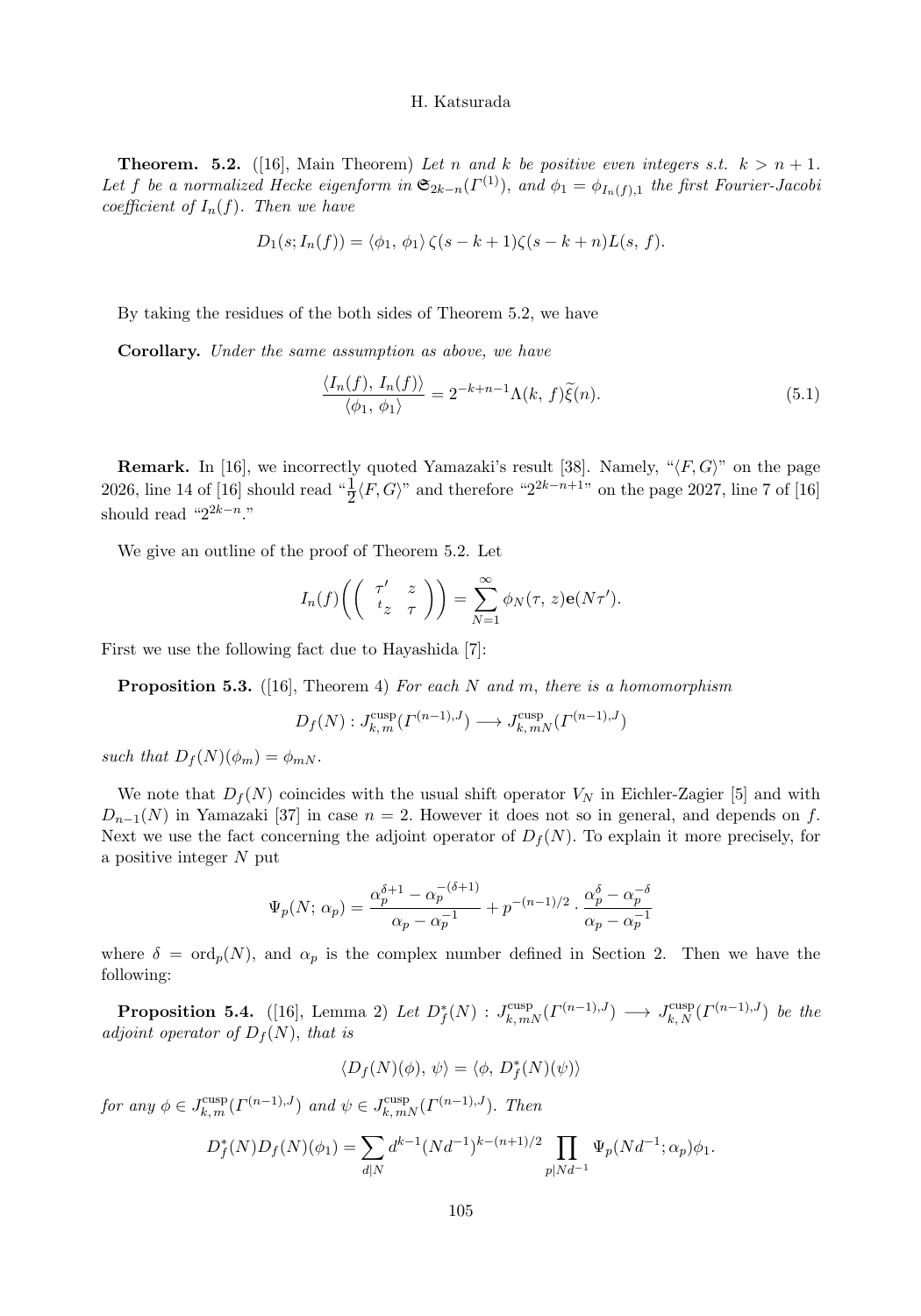Proof of Theorem 5.2. By using the above two propositions we have

$$
\sum_{N=1}^{\infty} \langle \phi_N, \phi_N \rangle N^{-s} = \sum_{N=1}^{\infty} \langle D_f(N)(\phi_1), D_f(N)(\phi_1) \rangle N^{-s}
$$

$$
= \sum_{N=1}^{\infty} \langle \phi_1, D_f^*(N)D_f(N)(\phi_1) \rangle N^{-s}
$$

$$
= \sum_{N=1}^{\infty} \langle \phi_1, \phi_1 \rangle N^{-s} \sum_{d|N} d^{k-1} (Nd^{-1})^{k-(n+1)/2} \prod_{p|Nd^{-1}} \Psi_p(Nd^{-1}; \alpha_p)
$$

$$
= \langle \phi_1, \phi_1 \rangle \frac{\zeta(s-k+1)\zeta(s-k+n)L(s, f)}{\zeta(2s-2k+2n)}.
$$

Thus the assertion holds.

# 6 Rankin-Selberg Dirichlet series associated with the Ibukiyama correspondence of the Fourier-Jacobi coefficient of the Ikeda lift

To prove Conjecture A, we rewrite it in terms of the residue of the Rankin-Selberg convolution product of a certain half-integral weight modular form. Let l be a positive integer. Let  $F(Z) \in$  $\mathfrak{S}_{l-1/2}(\Gamma_0^{(m)}(4))$ . Then  $F(Z)$  has the following Fourier expansion:

$$
F(Z) = \sum_{A \in \mathcal{L}_{m>0}} a_F(A) \mathbf{e}(\text{tr}(AZ)).
$$

We define the Rankin-Selberg convolution product  $R(s, F)$  of F as

$$
R(s, F) = \sum_{A \in \mathcal{L}_{m>0}/SL_m(\mathbf{Z})} \frac{|a_F(A)|^2}{e(A)(\det A)^s},
$$

where  $e(A) = \# \{ X \in SL_m(\mathbf{Z}) \mid A[X] = A \}.$  Let

$$
\mathcal{L}'_{m>0} = \{ A \in \mathcal{L}_{m>0} \mid A \equiv -\,^t r r \bmod 4 \mathcal{L}_m \text{ for some } r \in \mathbf{Z}^m \}.
$$

We note the r in the above definition is uniquely determined modulo  $2\mathbb{Z}^m$  by A, which will be denoted by rA. Now we define the generalized Kohnen plus subspace of weight l−1/2 with respective to  $\varGamma_0^{(m)}(4)$  as

$$
\mathfrak{S}_{l-1/2}^{+}(\Gamma_{0}^{(m)}(4)) = \{ F(Z) = \sum_{A \in \mathcal{L}_{m>0}} c(A) \mathbf{e}(\text{tr}(AZ)) \in \mathfrak{S}_{l-1/2}(\Gamma_{0}^{(m)}(4)) |
$$
  

$$
c(A) = 0 \text{ unless } A \in \mathcal{L}'_{m>0} \}.
$$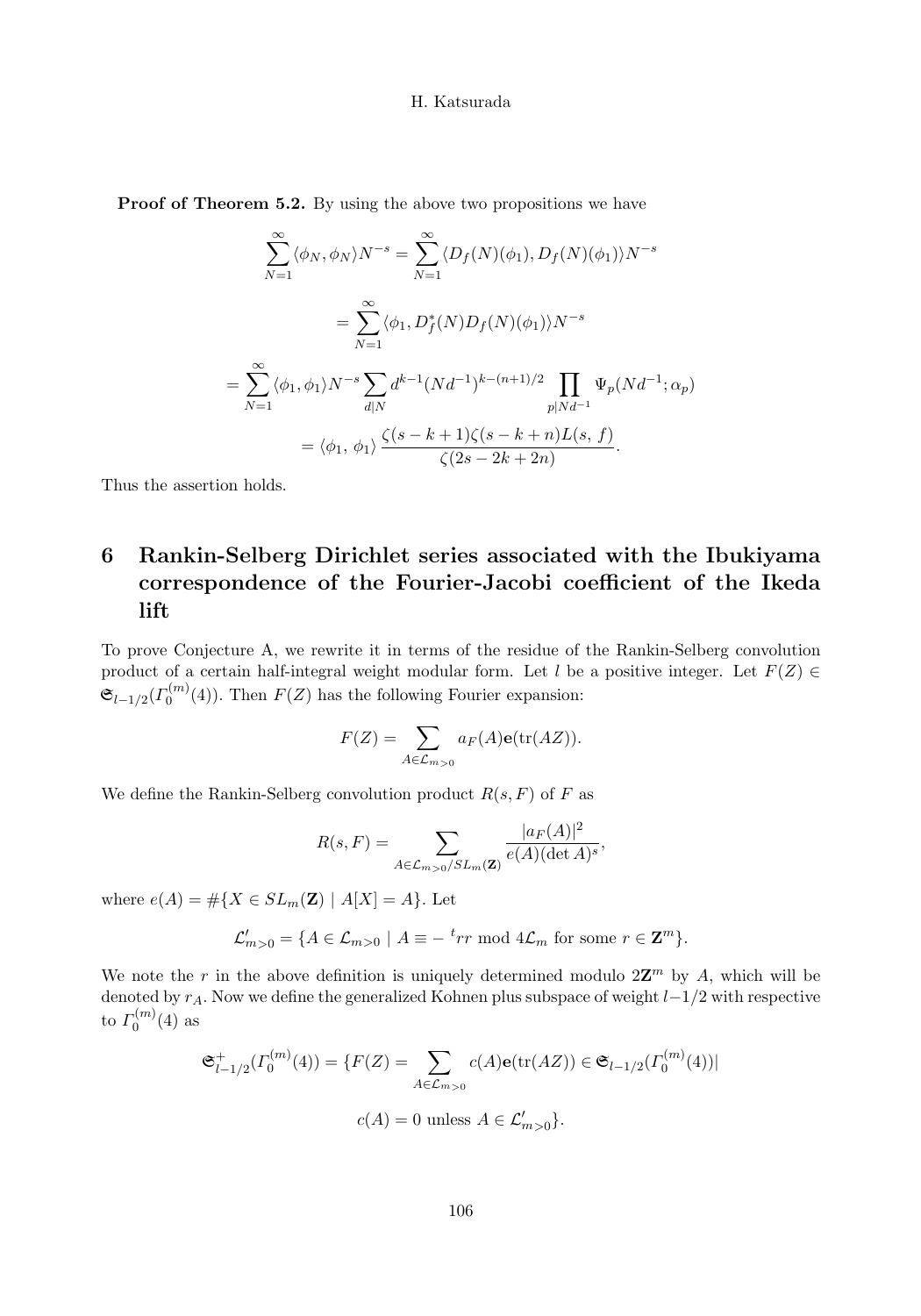Then there exists a correspondence between the space of Jacobi-forms of index 1 and the generalized Kohnen plus space due to Ibukiyama. To explain this, let  $\phi(Z, z) \in J_{l, 1}^{\text{cusp}}(\Gamma^{(m), J})$ . Then we have the following Fourier-Jacobi expansion:

$$
\phi(Z, z) = \sum_{\substack{T \in \mathcal{L}_m, r \in \mathbf{Z}^m, \\ 4T - \iota r r > 0}} c(T, r) \mathbf{e}(\text{tr}(TZ) + r^t z).
$$

We call two elements  $(T, r)$  and  $(T', r')$  of  $\mathcal{L}_m \times \mathbf{Z}^m$  are  $SL_m(\mathbf{Z})$ -equivalent with each other and wright  $(T, r) \sim (T', r')$  if there exists an element  $g \in SL_m(\mathbf{Z})$  such that  $T' - {^t}r'r'/4 = (T - {^t}rr/4)[g]$ . We then define a Dirichlet series  $R(s, \phi)$  as

$$
R(s,\phi) = \sum_{(T,r)} \frac{c(T,r)}{(\det(T - {^{t}rr/4}))^{s}e(T - {^{t}rr/4})},
$$

where  $(T, r)$  runs over a complete set of representatives of  $SL_m(\mathbf{Z})$ -equivalence classes of  $\mathcal{L}_m \times \mathbf{Z}^m$ such that  $T - \frac{t}{T}$   $\neq$   $\mathcal{L}_{m>0}$ . Now  $\phi(Z, z)$  can also be expressed as follows:

$$
\phi(Z,z) = \sum_{r \in \mathbf{Z}^m/2\mathbf{Z}^m} h_r(Z)\theta_r(Z,z),
$$

where  $h_r(Z)$  is a holomorphic function on  $\mathbf{H}_m$ , and

$$
\theta_r(Z,z) = \sum_{\lambda \in M_{1,m}(\mathbf{Z})} \mathbf{e}(\text{tr}(Z[^t(\lambda + 2^{-1}r)]) + 2(\lambda + 2^{-1}r)^t z).
$$

We note that  $h_r(Z)$  have the following Fourier expansion:

$$
h_r(Z) = \sum_T c(T,r) \mathbf{e}(\text{tr}((T - \frac{t_{rr}}{4})Z)),
$$

where T runs over all elements of  $\mathcal{L}_m$  such that  $T - \frac{t_{rr}}{4}$  is positive definite. Put  $h(Z)$  $(h_r(Z))_{r\in \mathbf{Z}_r^m/2\mathbf{Z}^m}$ . Then **h** is a vector valued modular form of weight  $l-1/2$  for  $\Gamma^{(m)}$ . Namely, for each  $\gamma \in \Gamma^{(m)}$ , we have

$$
\mathbf{h}(\gamma(Z)) = J(\gamma, Z)\mathbf{h}(\gamma(Z)),
$$

where  $J(\gamma, Z)$  is an  $m \times m$  matrix with entries in holomorphic functions on  $\mathbf{H}_m$  such that  $\overline{tJ(\gamma,Z)}J(\gamma,Z) = |j(\gamma,Z)|^{2l-1}1_m$ . In particular, we have

$$
\sum_{r \in \mathbf{Z}^m/2\mathbf{Z}^m} h_r(\gamma(Z)) \overline{h_r(\gamma(Z))} = |j(\gamma, Z)|^{2l-1} \sum_{r \in \mathbf{Z}^m/2\mathbf{Z}^m} h_r(Z) \overline{h_r(Z)}.
$$

We then put

$$
\sigma_m(\phi)(Z) = \sum_{r \in \mathbf{Z}^m/2\mathbf{Z}^m} h_r(4Z).
$$

Then Ibukiyama [8] showed the following:

**Proposition 6.1.** Let l be an even positive integer. Then  $\sigma_m$  gives a C-linear isomorphism

$$
\sigma_m: J_{l,1}^{\text{cusp}}(\Gamma^{(m),J}) \cong \mathfrak{S}_{l-1/2}^+(\Gamma^{(m)}_0(4)).
$$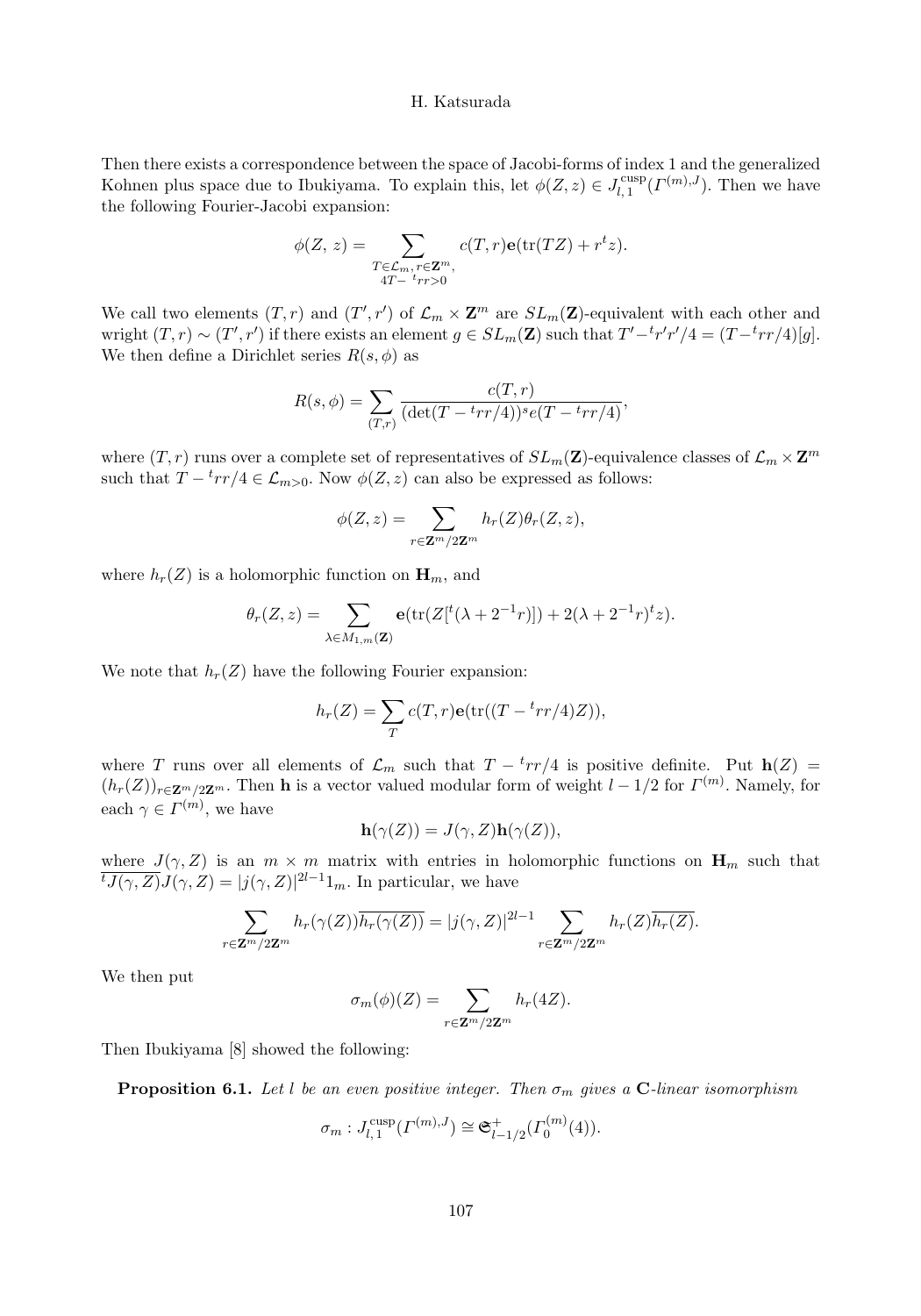We call  $\sigma_m$  the Ibukiyama correspondence. We note that we have

$$
\sigma_m(\phi) = \sum_{A \in Sym_m(\mathbf{Z})_{>0}} c((A + {}^t r_A r_A)/4, r_A) \mathbf{e}(\text{tr}(AZ)),
$$

where  $r = r_A$  denote an element of  $\mathbf{Z}^m$  such that  $A + r_A r_A \in 4\mathcal{L}_m$ . This  $r_A$  is uniquely determined up to modulo  $2\mathbb{Z}^m$ , and  $c((A + {}^{t}r_{A}r_{A})/4, r_{A})$  does not depend on the choice of the representative of  $r_A \mod 2\mathbb{Z}^m$ . Furthermore, we have

$$
R(s, \sigma_m(\phi)) = \sum_{A \in \mathcal{L}'_{m>0}/SL_m(\mathbf{Z})} \frac{|c((A + {}^{t}rr)/4, r)|^2}{e(A) \det A^s},
$$

and therefore we have

$$
R(s, \phi) = 2^{2sm} R(s, \sigma_m(\phi)).
$$

By using the Rankin-Selberg method, we can prove the following analytic properties of  $R(s, \phi)$ :

**Proposition 6.2.** Let l be a positive integer. Let  $\phi(Z, z) \in J_{l, 1}^{\text{cusp}}(\Gamma^{(m), J})$ . Put

$$
\mathcal{R}(s,\phi) = \gamma_m(s)\xi(2s+m+2-2l)\prod_{i=1}^{[m/2]} \xi(4s+2m+4-4l-2i)R(s,\phi),
$$

where

$$
\gamma_m(s) = 2^{1-2sm} \prod_{i=1}^m \Gamma_{\mathbf{R}}(2s - i + 1).
$$

Then  $\mathcal{R}(s, \phi)$  has a meromorphic continuation to the whole s-plane, and has the following functional equation:

$$
\mathcal{R}(2l - 3/2 - m/2 - s, \phi) = \mathcal{R}(s, \phi).
$$

Furthermore it has a simple pole at  $s = l - 1/2$  with the residue

$$
2^{m+1} \prod_{i=1}^{[m/2]} \xi(2i+1) \langle \phi, \phi \rangle.
$$

Now let *l* be a positive even integer. For  $F \in \mathfrak{S}_{l-1/2}^+(I_0^{(m)}(4))$  put

$$
\mathcal{R}(s, F) = \prod_{i=1}^{m} \Gamma_{\mathbf{R}}(2s - i + 1)
$$

$$
\times \xi(2s+m-2l+2)\prod_{i=1}^{[m/2]} \xi(4s+2m-4l+4-2i)R(s,F).
$$

We note that

$$
\mathcal{R}(s, \sigma_m(\phi)) = 2^{-1} \mathcal{R}(s, \phi)
$$

for  $\phi \in J_{l,1}^{\text{cusp}}( \Gamma^{(m),J}).$  Thus we have

Corollary. In addition to the notation and the assumption as Proposition 6.2, assume that l is even.  $\mathcal{R}(s, \sigma_m(\phi))$  has a meromorphic continuation to the whole s-plane, and has the following functional equation:

$$
\mathcal{R}(2l-3/2-m/2-s,\sigma_m(\phi))=\mathcal{R}(s,\sigma_m(\phi)).
$$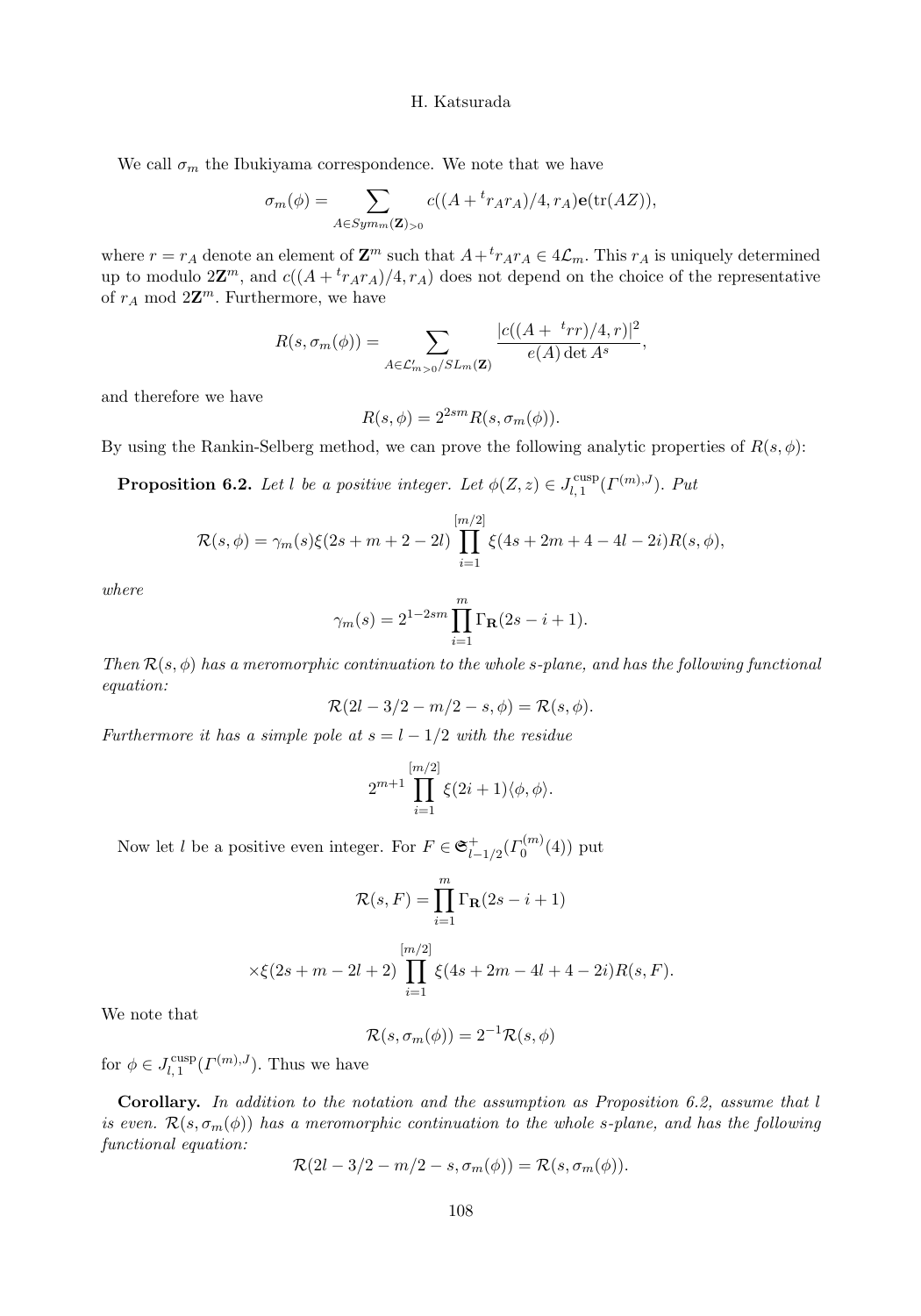Furthermore it has a simple pole at  $s = l - 1/2$  with the residue

$$
2^m\prod_{i=1}^{[m/2]}\xi(2i+1)\langle\phi,\phi\rangle.
$$

Now we recall the following diagram of liftings:

$$
\begin{array}{ccc}\n\mathfrak{S}_{k-(n-1)/2}^{+}(I_{0}^{(1)}(4)) \ni \tilde{f} & \longrightarrow & f \in \mathfrak{S}_{2k-n}(I^{(1)}) \\
& & \downarrow & \\
I_{n}(f) \in \mathfrak{S}_{k}(I^{(n)}) & \\
& & \downarrow & \\
\mathfrak{S}_{k-1/2}^{+}(I_{0}^{(n-1)}(4)) \ni \sigma_{n-1}(\phi_{1}) & \longleftarrow & \phi_{1} \in J_{k,1}^{\text{cusp}}(I^{(n-1),J})\n\end{array}
$$

Under the above notation, we propose a conjecture:

#### Conjecture B.

$$
\operatorname{Res}_{s=k-1/2} \mathcal{R}(s, \sigma_{n-1}(\phi_1)) = 2^{\beta(n,k)} \langle \tilde{f}, \tilde{f} \rangle \prod_{i=1}^{n/2-1} \tilde{\xi}(2i)\xi(2i+1)\tilde{\Lambda}(2i+1, f, \text{Ad}),
$$

where  $\beta(n, k)$  is a certain integer depending only on n and k.

Then, by Corollary to theorem 5.2, we can rewrite Conjecture A as follows:

**Theorem 6.3.** Under the above notation and the assumption Conjecture A is equivalent to Conjecture B.

To prove Conjecture B, we give an explicit formula for  $R(s, \sigma_{n-1}(\phi_1))$  for the first Fourier-Jacobi coefficient of  $I_n(f)$ . To do this, we reduce the problem to local computations. Let

$$
\mathcal{L}'_{m,p} = \{ A \in \mathcal{L}_{m,p} \mid A \equiv -\, \text{tr} \bmod 4 \mathcal{L}_{m,p} \text{ for some } r \in \mathbf{Z}_p^m \}.
$$

Furthermore we put  $Sym_m(\mathbf{Z}_p)_e = 2\mathcal{L}_{m,p}$ . We note that we have  $\mathcal{L}'_{m,p} = Sym_m(\mathbf{Z}_p)_e = \mathcal{L}_{m,p}$  $Sym_m(\mathbf{Z}_p)$  if  $p \neq 2$ . Let m be a positive even integer. Let  $T \in \mathcal{L}'_{m-1,p}$ . Then there exists an element  $r_T \in \mathbf{Z}_p^{m-1}$  such that  $T^{(1)} = \begin{pmatrix} 1 & r_T/2 \\ t_{r_T/2} & (T + t_{r_T/2}) \end{pmatrix}$  $t_{rT}/2 \quad (T + t_{rTT})/4$  $\setminus$ belongs to  $\mathcal{L}_{m,p}$ . Thus we can define  $\mathfrak{d}_T$  and  $\mathfrak{f}_T$  as  $\mathfrak{d}_{T(1)}$  and  $\mathfrak{f}_{T(1)}$ , respectively. These do not depend on the choice of  $r_T$ . We define a polynomial  $F_p^{(1)}(T, X)$  and a Laurent polynomial  $\tilde{F}_p^{(1)}(T, X)$  by

$$
F_p^{(1)}(T, X) = F_p(\begin{pmatrix} 1 & r_T/2 \\ t_{rT}/2 & (T + \frac{t_{rT}}{r_T})/4 \end{pmatrix}, X),
$$

and

$$
\tilde{F}_p^{(1)}(T,X)=X^{-\nu_p(\mathfrak{f}_T)}F_p^{(1)}(T,p^{-(n+1)/2}X).
$$

where  $r = r_T$  is an element of  $\mathbb{Z}_p^{n-1}$  such that  $T + \nvert r \in 4\mathcal{L}_{n-1}$ . Let B be a half-integral matrix over  $\mathbb{Z}_p$  of degree n. Now let m and l be positive integers such that  $m \geq l$ . Then for non-degenerate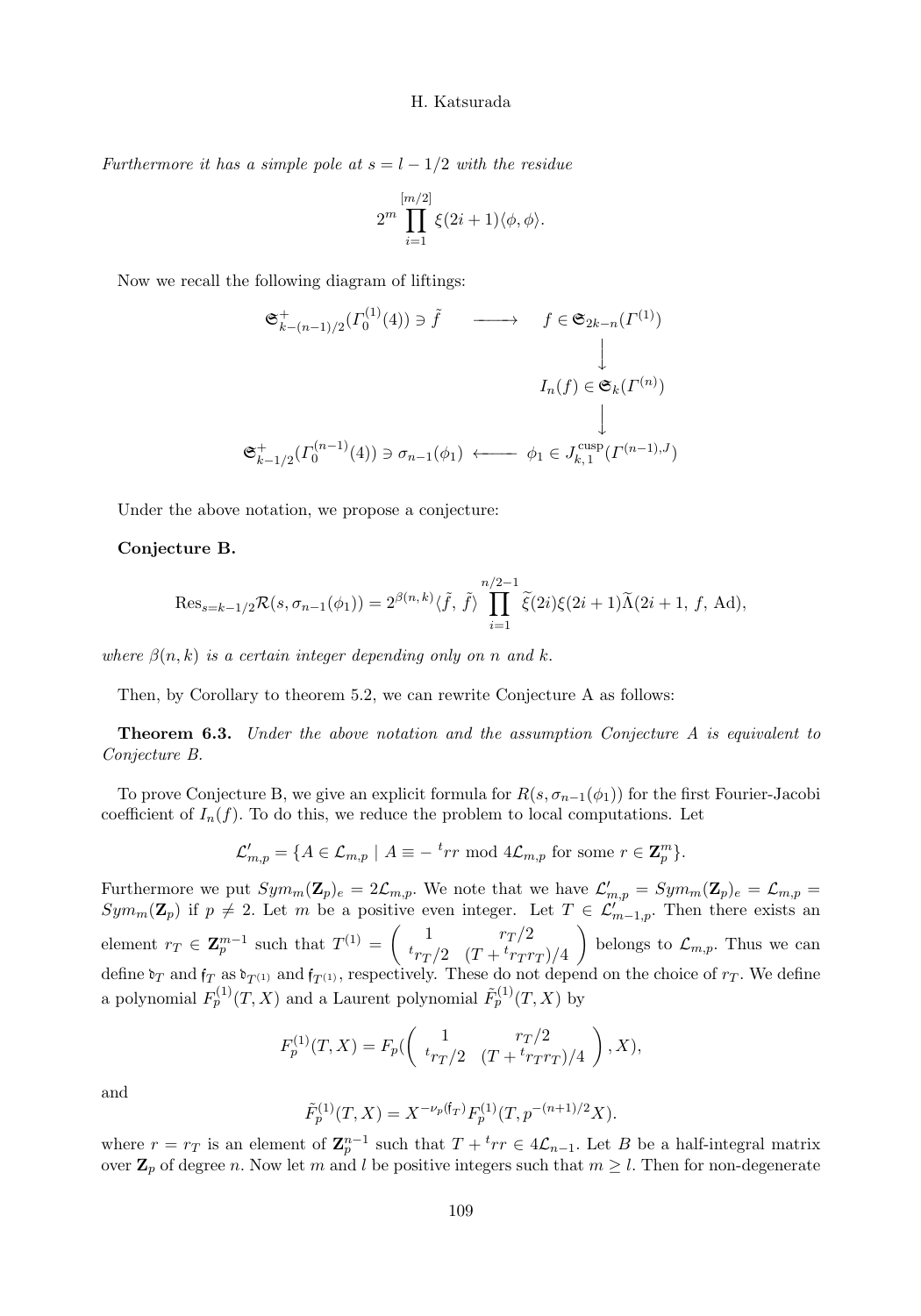symmetric matrices A and B of degree m and l respectively with entries in  $\mathbf{Z}_p$  we define the local density  $\alpha_p(A, B)$  and the primitive local density  $\beta_p(A, B)$  representing B by A as

$$
\alpha_p(A, B) = 2^{-\delta_{m,l}} \lim_{e \to \infty} p^{e(-ml + l(l+1)/2)} \# \mathcal{A}_e(A, B),
$$

and

$$
\beta_p(A, B) = 2^{-\delta_{ml}} \lim_{e \to \infty} p^{e(-ml + l(l+1)/2)} \# \mathcal{B}_e(A, B),
$$

where

$$
\mathcal{A}_{e}(A,B)=\{X\in M_{ml}(\mathbf{Z}_p)/p^{e}M_{ml}(\mathbf{Z}_p)\mid A[X]-B\in p^{e}Sym_l(\mathbf{Z}_p)_{e}\},\
$$

and

$$
\mathcal{B}_e(A, B) = \{ X \in \mathcal{A}_e(A, B) \mid \text{rank}_{\mathbf{Z}_p/p\mathbf{Z}_p} X = l \}.
$$

In particular we write  $\alpha_p(A) = \alpha_p(A, A)$ . Furthermore put

$$
M(A) = \sum_{A' \in \mathcal{G}(A)} \frac{1}{e(A')}
$$

for a positive definite symmetric matrix A of degree  $n-1$  with entries in **Z**, where  $\mathcal{G}(A)$  denotes the set of  $SL_{n-1}(\mathbf{Z})$ -equivalence classes belonging to the genus of A. Then by Siegel's main theorem on the quadratic forms, we have

$$
M(A) = e_{n-1} \kappa_{n-1} \det A^{n/2} \prod_p \alpha_p(A)^{-1}
$$

where  $e_{n-1} = 1$  or 2 according as  $n = 2$  or not, and

$$
\kappa_{n-1} = 2^{2-n} \pi^{-n(n-1)/4} \prod_{i=1}^{n-1} \Gamma(i/2)
$$

(cf. [20], Theorem 6.8.1.) Let  $l = \pm 1$ . Then put

$$
\mathcal{F}_p = \{d_0 \in \mathbf{Z}_p \mid \nu_p(d_0) \le 1\}
$$

if  $p$  is an odd prime, and

$$
\mathcal{F}_2 = \{ d_0 \in \mathbf{Z}_2 \mid d_0 \equiv 1 \bmod 4 \text{ or } d_0/4 \equiv -1 \bmod 4 \text{ or } \nu_2(d_0) = 3 \}.
$$

For  $d_0 \in \mathcal{F}_p$  and a  $GL_{n-1}(\mathbf{Z})_p$ -invariant function  $\omega_p$  on  $\mathcal{L}_{n-1,p}^{\times}$  put

$$
H_{n-1,p}(d_0; \omega_p, X, Y, t) = \sum_{A \in \mathcal{L}'_{n-1,p}(d_0)/GL_{n-1}(\mathbf{Z}_p)} \omega_p(A) t^{\nu_p(\det A)} \frac{\tilde{F}_p^{(1)}(A, X) \tilde{F}_p^{(1)}(A, Y)}{\alpha_p(A)},
$$

where

$$
\mathcal{L}'_{n-1,p}(d_0) = \{ A \in \mathcal{L}'_{n-1,p} \mid \mathfrak{d}_{(-1)^{n/2} \det A} = d_0 \}.
$$

Let  $\iota_p$  be the constant function of  $\mathcal{L}_{n-1,p}^{\times}$  taking the value 1, and  $\varepsilon_p$  the function of  $\mathcal{L}_{n-1,p}^{\times}$  assigning the Hasse invariant of A for  $A \in \mathcal{L}_{n-1,p}^{\times}$ . Let F denote the set of fundamental discriminants, and for  $l = \pm 1$ , put  $\mathcal{F}^{(l)} = \{d_0 \in \mathcal{F} \mid ld_0 > 0\}$ . It is easily shown that the Fourier coefficient  $c_{\sigma_{n-1}(\phi_1)}(T)$ of  $\sigma_{n-1}(\phi_1)$  is uniquely determined by the genus to which T belongs. Thus, by using the same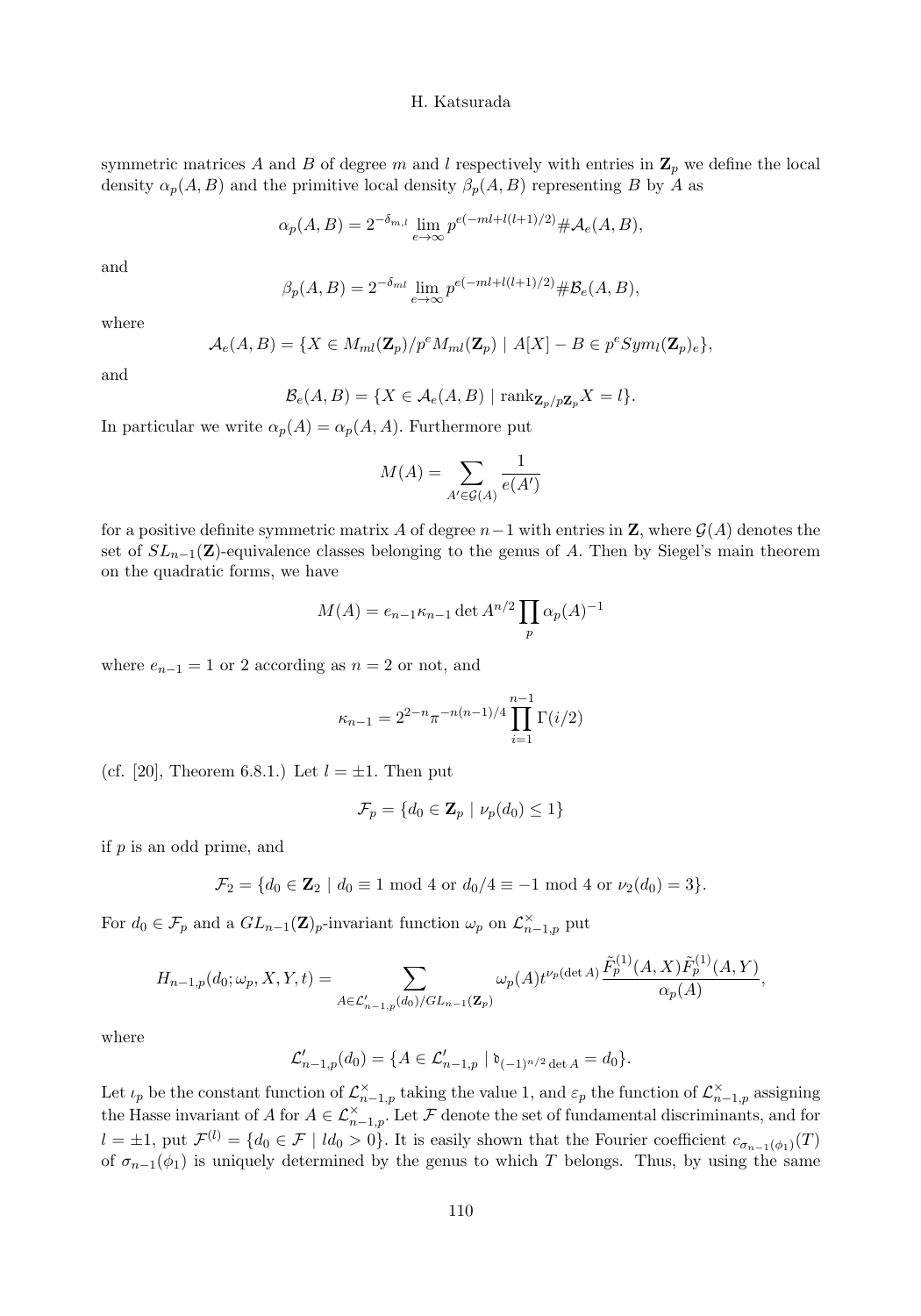method as in Theorem 2.2 of  $[13]$ , similarly to  $[11]$ , Theorem 3.3,  $(1)$ , and  $[12]$ , Theorem 3.2, we have

**Theorem 6.4.** Under the same notation and the assumption as Conjecture A, we have

$$
R(s, \sigma_{n-1}(\phi_1)) = \frac{e_{n-1}}{2} \kappa_{n-1} 2^{-(k-n/2-1/2)(n-2)}
$$

$$
\times \sum_{d_0 \in \mathcal{F}^{((-1)^{n/2})}} |c_{\hat{f}}(|d_0|)|^2 |d_0|^{n/2-k+1/2}
$$

$$
\times (\prod_p H_{n-1,p}(d_0; \iota_p, \alpha_p, \alpha_p, p^{-s+k-1/2}) + \prod_p H_{n-1,p}(d_0; \varepsilon_p, \alpha_p, \alpha_p, p^{-s+k-1/2})).
$$

It is rather elaborate to compute  $H_{n-1,p}(d_0; \omega_p, \alpha_p, \alpha_p, p^{-s+k-1/2})$  for  $\omega_p = \iota_p, \varepsilon_p$ . But anyway we get the following explicit formula for them. For details, see [18].

**Theorem 6.5.** Let  $d_0 \in \mathcal{F}_p$  and put  $\xi_0 = \left(\frac{d_0}{p}\right)$ . (1). We have

$$
H_{n-1,p}(d_0;\iota_p,X,Y,t)
$$

$$
= (2^{-(n-1)(n-2)/2}t^{n-2})^{\delta_{2,p}}\phi_{(n-2)/2}(p^{-2})^{-1}(p^{-1}t)^{\nu(d_0)}(1-p^{-n}t^2)\prod_{i=1}^{n/2-1}(1-p^{-2n+2i}t^4)
$$

$$
\times \frac{(1+p^{-2}t^2)(1+p^{-3}\xi_0^2t^2)-p^{-5/2}t^2\xi_0(X+X^{-1}+Y+Y^{-1})}{(1-p^{-2}XYt^2)(1-p^{-2}XY^{-1}t^2)(1-p^{-2}X^{-1}Yt^2)(1-p^{-2}X^{-1}Y^{-1}t^2)}
$$

$$
\times \frac{1}{\prod_{i=1}^{n/2-1}(1-p^{-2i-1}XYt^2)(1-p^{-2i-1}XY^{-1}t^2)(1-p^{-2i-1}X^{-1}Yt^2)(1-p^{-2i-1}X^{-1}Y^{-1}t^2)}.
$$
(2). We have

$$
H_{n-1,p}(d_0; \varepsilon_p, X, Y, t) = ((-1)^{n(n-2)/8} 2^{-(n-1)(n-2)/2} t^{n-2})^{\delta_{2,p}}
$$

$$
\times ((-1)^{n/2}, (-1)^{n/2}d_0)_p\phi_{(n-2)/2}(p^{-2})^{-1}(1-p^{-n}t^2)\prod_{i=1}^{n/2-1}(1-p^{-2n+2i}t^4)(tp^{-n/2})^{\nu(d_0)}
$$

$$
\times \frac{(1+p^{-n}t^2)(1+p^{-n-1}\xi_0^2t^2)-p^{-1/2-n}t^2\xi_0(X+X^{-1}+Y+Y^{-1})}{\{(1-p^{-n}XYt^2)(1-p^{-n}XY^{-1}t^2)(1-p^{-n}X^{-1}Yt^2)(1-p^{-n}X^{-1}Y^{-1}t^2)\over{1}}}
$$

$$
\times \frac{1}{\prod_{i=1}^{n/2-1}(1-p^{-2i}XYt^2)(1-p^{-2i}XY^{-1}t^2)(1-p^{-2i}X^{-1}Yt^2)(1-p^{-2i}X^{-1}Y^{-1}t^2)},
$$

where  $(a, b)_p$  is the Hilbert symbol of  $a, b \in \mathbf{Q}_p$ .

The following result can be easily proved.

**Proposition 6.6.** Let f be a normalized Hecke eigenform in  $\mathfrak{S}_{2k-n}(\Gamma^{(1)})$ . Then we have

$$
R(s,\tilde{f}) = L(2s - 2k + n + 1, f, \text{Ad}) \sum_{d_0 \in \mathcal{F}} |c_{\tilde{f}}(|d_0|)|^2 |d_0|^{-s}
$$
  
 
$$
\times \prod_p ((1 + p^{-2s + 2k - n - 1})(1 + p^{-2s + 2k - n - 2}(\frac{d_0}{p})^2) - 2p^{-2s + 2k - n - 3/2}(\frac{d_0}{p})a(p)).
$$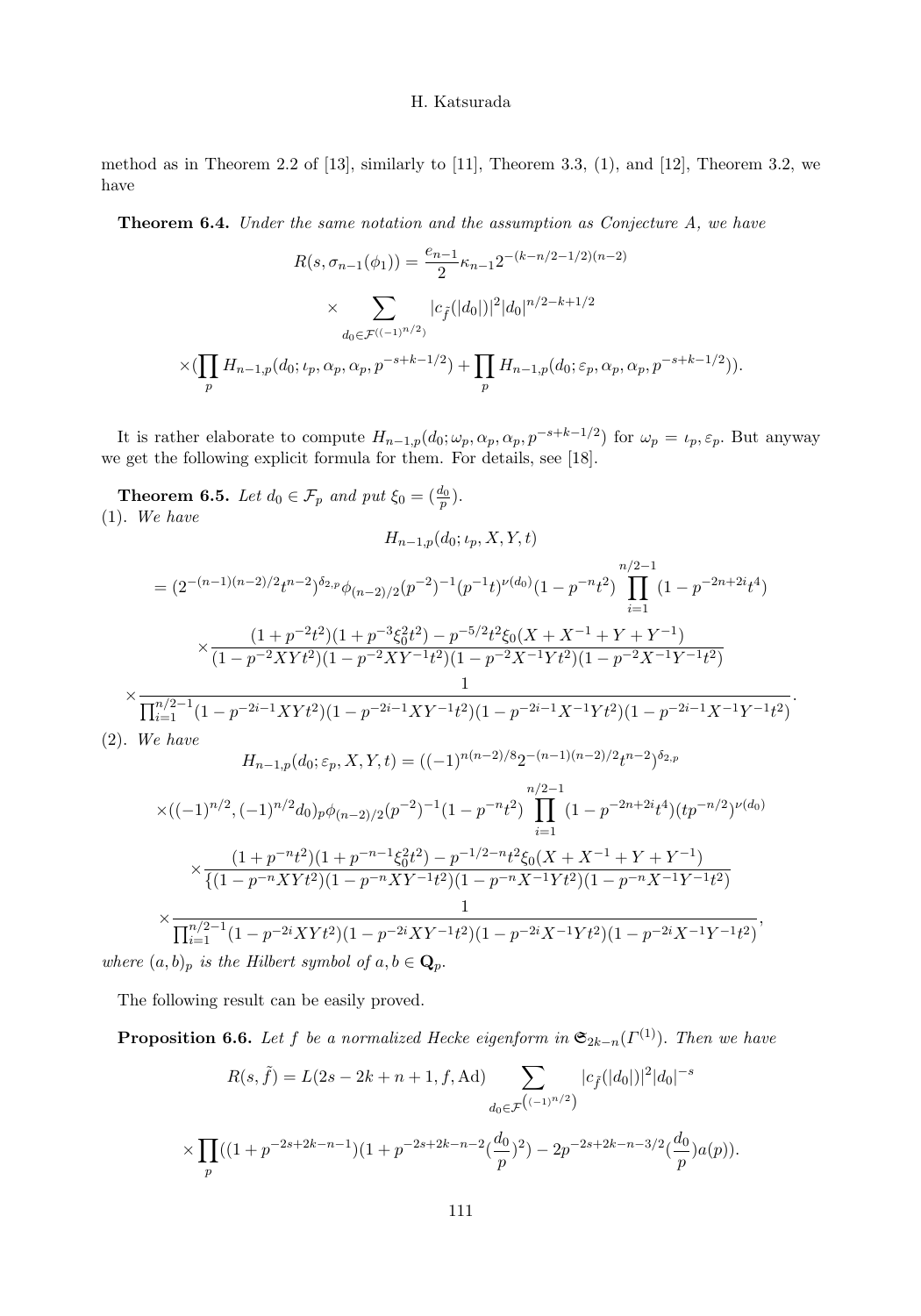Now by Theorems 6.4 and 6.5, and Proposition 6.6, we get the following result.

**Theorem 6.7.** For a normalized Hecke eigenform  $f \in \mathfrak{S}_{2k-n}(\Gamma^{(1)}),$  let  $\widetilde{f} \in \mathfrak{S}_{k-n/2+1/2}^+(\Gamma_0(4))$  $k-n/2+1/2$ and  $\phi_1 = \phi_{I_n(f),1} \in J_{k,1}^{\text{cusp}}(\Gamma^{(n-1),J})$  be as above. Put  $\lambda_n = \frac{e_{n-1}}{2} \prod_{i=1}^{n/2-1} \tilde{\xi}(2i)$ . Then, we have

$$
R(s, \sigma_{n-1}(\phi_1)) = \lambda_n 2^{(-s-1/2)(n-2)} \zeta(2s+n-2k+1)^{-1} \prod_{i=1}^{\frac{n-2}{2}} \zeta(4s+2n-4k+2-2j)^{-1}
$$
  
 
$$
\times \{R(s-n/2+1, \tilde{f})\zeta(2s-2k+3) \prod_{i=1}^{\frac{n-2}{2}} L(2s-2k+2i+2, f, \text{Ad})\zeta(2s-2k+2i+2)
$$
  
+(-1)<sup>n(n-2)/8</sup>R(s, \tilde{f})\zeta(2s-2k+n+1) 
$$
\prod_{i=1}^{\frac{n-2}{2}} L(2s-2k+2i+1, f, \text{Ad})\zeta(2s-2k+2i+1)\}.
$$

Now by taking the residues of the both sides of Theorem 6.7, we have

Theorem 6.8. Conjecture B holds true for any even positive integer n.

# References

- [1] A. N. Andrianov, Quadratic forms and Hecke operators, Springer, 1987.
- [2] D. Bump, The Rankin-Selberg method: A Survey, Number Theory, Trace Formulas and Discrete Groups, A Symposium in Honor Atle Selberg, Academic Press, 1989.
- \_, The Rankin-Selberg method: An Introduction and Survey, Automorphic Representations, L-Functions and Applications: Progress and Prospects, 41-73, de Gruyter, Berlin.
- [4] Y. Choie and W. Kohnen, On the Petersson norm of certain Siegel modular forms, Ramanujan J. 7 (2003), 45-48.
- [5] M. Eichler and D. Zagier, The theory of Jacobi forms, Progress in Math., vol. 55, Birkhäuser Boston Inc., Boston, Mass. 1985.
- [6] M. Furusawa, On Petersson norms for some liftings, Math. Ann. 248(1984), 543-548.
- [7] S. Hayashida, Fourier-Jacobi expansion and Ikeda lifting, Preprint (2006).
- [8] T. Ibukiyama, On Jacobi forms and Siegel modular forms of half integral weights, Comment. Math. Univ. St.Paul. 41 (1992), 109-124.
- [9] T. Ikeda, On the lifting of elliptic modular forms to Siegel cusp forms of degree 2n, Ann. of Math. 154 (2001), 641-681.
- [10] , Pullback of lifting of elliptic cusp forms and Miyawaki's conjecture, Duke Math. J. 131 (2006), 469-497.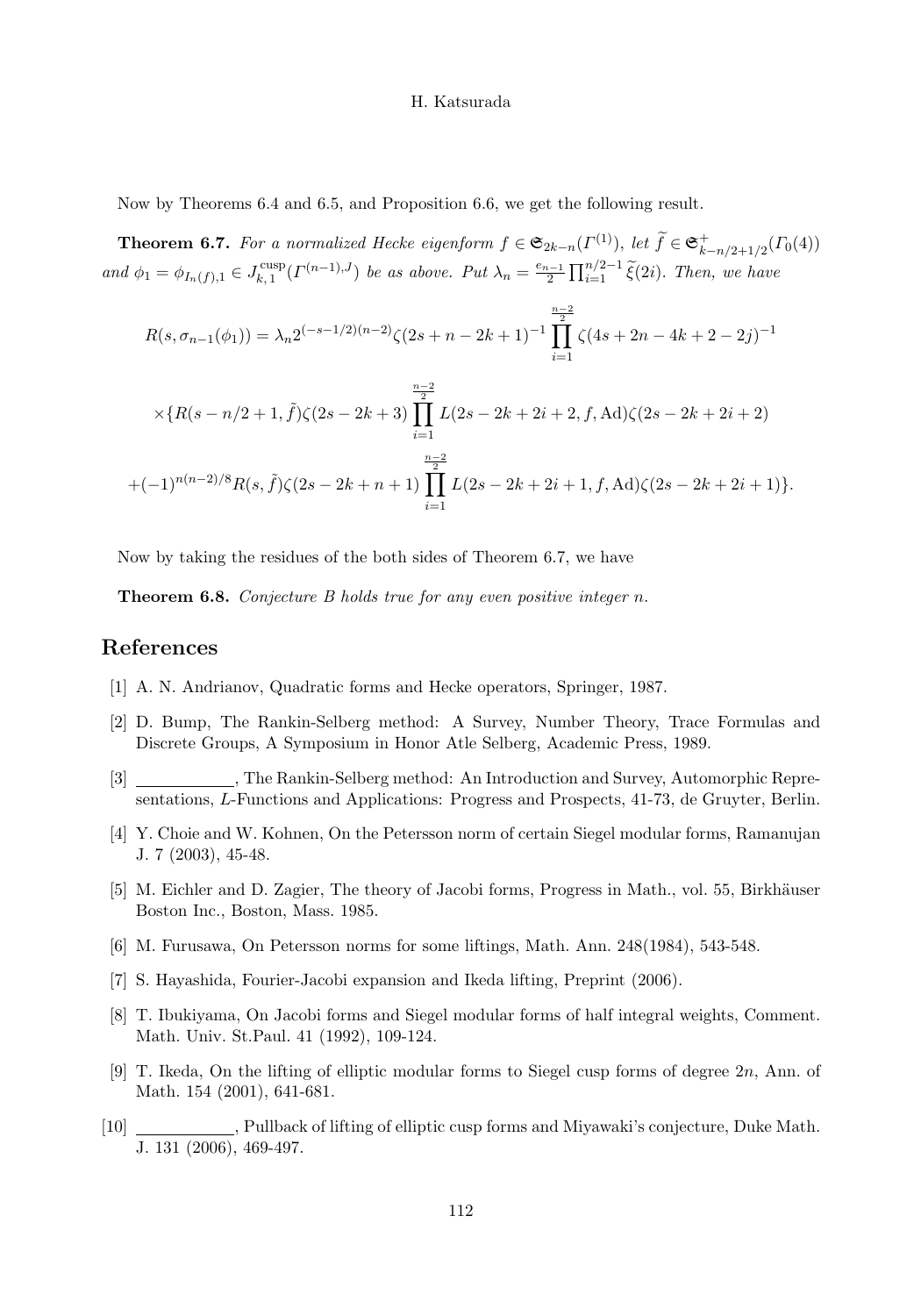- [11] T. Ibukiyama and H. Katsurada, An explicit formula for Koecher-Maaß Dirichlet series for Eisenstein series of Klingen type, J. Number Theory, 102 (2003), 223-256.
- [12] , An explicit formula for Koecher-Maaß Dirichlet series for the Ikeda lifting, Abh. Math. Sem. Hamburg, 74 (2004), 101-121.
- [13] T. Ibukiyama and H. Saito, On zeta functions associated to symmetric matrices. I. An explicit form of zeta functions. Amer. J. Math. 117 (1995), 1097–1155.
- [14] H. Katsurada, Congruence of Siegel modular forms and special values of their standard zeta functions, Math. Z. 259 (2008), 97-111.
- [15] , Congruence between Ikeda lifts and non-Ikeda lifts, Preprint (2008).
- [16] H. Katsurada and H. Kawamura, A certain Dirichlet series of Rankin-Selberg type associated with the Ikeda lifting, J. Number Theory 128 (2008), 2025-2052.
- [17] , Ikeda's conjecture on the Petersson product of the Ikeda lift and its application, to appear in Koukyuroku Bessatsu.
- [18] , Ikeda's conjecture on the period of the Ikeda lift, Preprint (2008).
- [19] Y. Kitaoka, Dirichlet series in the theory of Siegel modular forms, Nagoya Math. J. 95 (1984), 73-84.
- [20] , Arithmetic of quadratic forms, Cambridge. Tracts Math. 106, Cambridge Univ. Press, Cambridge, 1993.
- [21] W. Kohnen, Newforms of half-integral weight, J. reine und angew. Math. 333 (1982) 32-72.
- [22] W. Kohnen and N-P. Skoruppa, A certain Dirichlet series attached to Siegel modular forms of degree 2, Invent. Math. 95 (1989), 541-558.
- [23] W. Kohnen and D. Zagier, Values of L-series of modular forms at the center of the critical strip, Invent. Math. 64 (1981), 175-198.
- [24] T. Miyake, Modular forms, Springer 1989.
- [25] T. Oda, On the poles of Andrianov L-functions, Math. Ann. 256 (1981), 323-340.
- [26] H. Petersson, Uber die Berechnung der Skalarprodukte ganzer Modulformen, Comm. Math. ¨ Helv. 22 (1949), 168-199.
- [27] R. Rankin, Contributions to the theory of Ramanujan's function  $\tau(n)$  and similar arithmetical functions, I and II, Proc. Cambridge Phil. Soc. 35 (1939), 351-356, 357-372.
- [28] H. Sakata, On the Kohnen-Zagier formula in the case of '4  $\times$  general odd' level, Nagoya Math. J. 190 (2008), 63-85.
- [29] A. Selberg, Bemerkungen ¨uber eine Dirichletsche reine, die mit der Theorie der Modulformen nahe verbunden ist, Arch. Math. Naturvid 43 (1940), 47-50.
- [30] G. Shimura, On modular forms of half integral weight. Ann. of Math. 97 (1973),440-481.
- [31] , On the holomorphy of certain Dirichlet series, Proc. London Math. Soc. 31 (1975), 79-98.